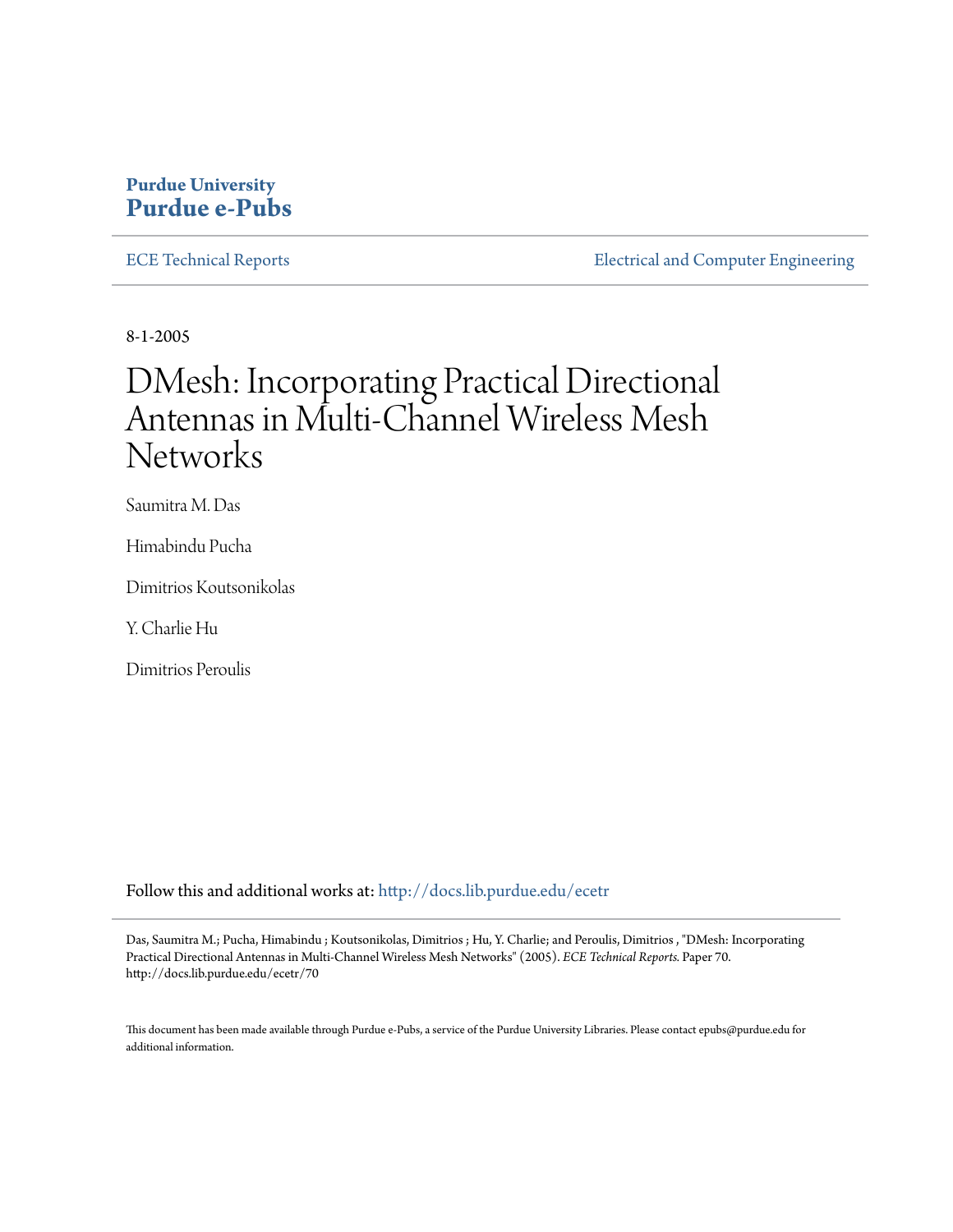# DMESH: INCORPORATING PRACTICAL DIRECTIONAL ANTENNAS IN MULTI-CHANNEL WIRELESS MESH NETWORKS

SAUMITRA M. DAS HIMABINDU PUCHA DIMITRIOS KOUTSONIKOLAS Y. CHARLIE HU DIMITRIOS PEROULIS

TR-ECE 05-16 AUGUST 2005



SCHOOL OF ELECTRICAL AND COMPUTER ENGINEERING PURDUE UNIVERSITY WEST LAFAYETTE, IN 47907-2035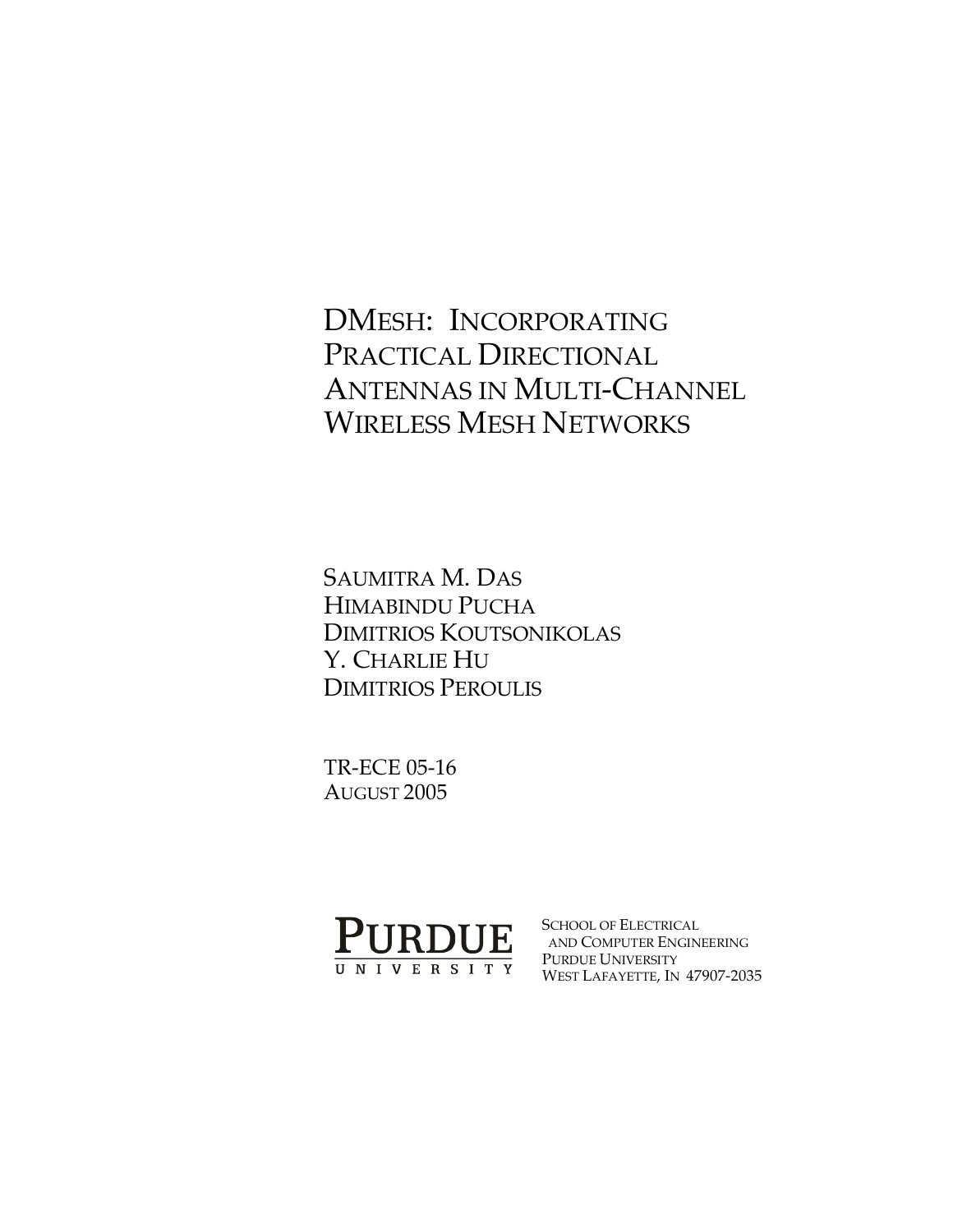| <b>Contents</b> |
|-----------------|
|-----------------|

| $\mathbf{1}$            | <b>Introduction</b>                                                                                                                         | $\mathbf{1}$                                       |  |  |  |  |  |  |
|-------------------------|---------------------------------------------------------------------------------------------------------------------------------------------|----------------------------------------------------|--|--|--|--|--|--|
| $\overline{2}$          | <b>DMesh: A Directional Wireless Mesh Network</b><br>2.1<br>2.2<br>2.3<br>2.3.1<br>Distributed Algorithm for OCA/C-DCA/A-DCA/M-DCA<br>2.3.2 |                                                    |  |  |  |  |  |  |
| 3                       | <b>Experimental Methodology</b>                                                                                                             | 13                                                 |  |  |  |  |  |  |
| $\overline{\mathbf{4}}$ | <b>Performance Evaluation</b><br>4.1<br>4.2<br>4.3<br>4.4<br>4.5<br>4.6<br>4.7<br>4.8                                                       | 15<br>15<br>17<br>20<br>21<br>22<br>23<br>24<br>25 |  |  |  |  |  |  |
| 5                       | <b>Testbed Evaluation</b><br>5.1<br>Setup<br>5.2                                                                                            | 26<br>27<br>28                                     |  |  |  |  |  |  |
| 6                       | <b>Related Work</b>                                                                                                                         | 31                                                 |  |  |  |  |  |  |
| 7                       | <b>Conclusions and Future Work</b><br>32                                                                                                    |                                                    |  |  |  |  |  |  |
| 8                       | <b>Appendix</b><br>8.1<br>8.2                                                                                                               | 35<br>35<br>35                                     |  |  |  |  |  |  |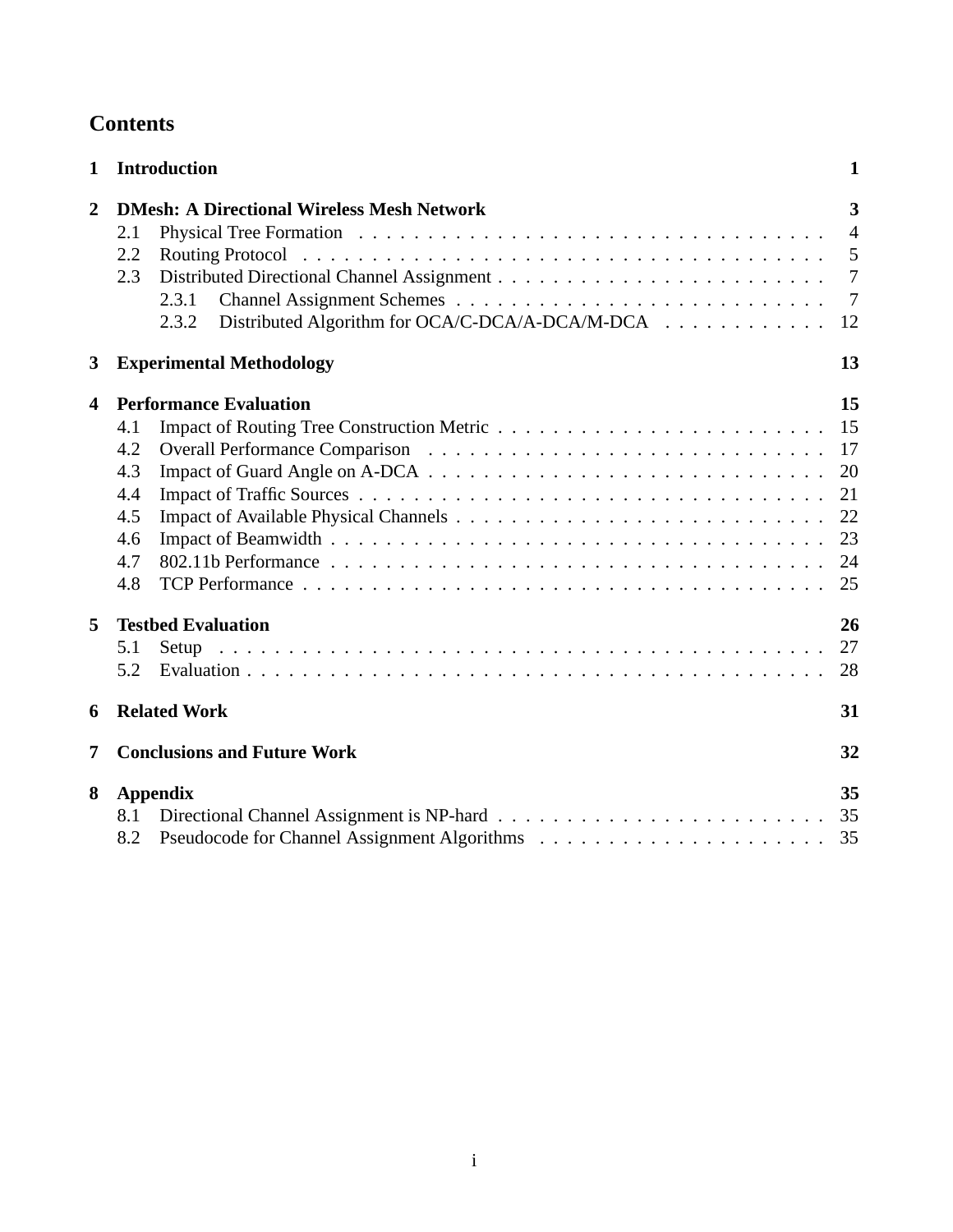# **Abstract**

*Wireless mesh networks (WMNs) have been proposed as an effective solution for ubiquitous lastmile broadband access. Three key factors that affect the usability of WMNs are high throughput, costeffectiveness and ease of deployability. Recent research has focused on increasing WMN throughput assuming the use of multiple radios equipped with omnidirectional antennas accompanied with channel assignment to enable* frequency separation *between contending transmissions. Compared to omni antennas, directional antennas offer* spatial separation *between contending transmissions and have the potential to further enhance the throughput of WMNs.*

*In this paper, we propose DMesh, a WMN architecture that combines spatial separation from directional antennas with frequency separation from orthogonal channels to improve the throughput of WMNs. An important requirement in DMesh is to accomplish this throughput improvement without inhibiting the other two key WMN requirements: cost-effectiveness and ease of deployability. The high cost of* smart *beamforming directional antennas and their form factor make it difficult to achieve these two requirements. Thus, in DMesh, we focus our effort on incorporating* practical *directional antennas* that are widely and cheaply available (e.g. patch and yagi). The key challenge in DMesh is to exploit *spatial separation from such practical directional antennas despite their lack of electronic steerability and interference nulling as well as the presence of significant sidelobes and backlobes.*

*In this paper, we study how such practical directional antennas can improve the throughput of a WMN. Central to our architecture is a distributed, directional channel assignment algorithm for mesh routers that effectively exploits the spatial and frequency separation opportunities in a DMesh network. Simulation results show that DMesh improves the throughput of WMNs by up to 231% and reduces packet delay drastically compared to a multi-radio multi-channel omni network. A DMesh implementation in our 802.11b WMN testbed using commercially available practical directional antennas provides TCP throughput gains ranging from 31% to 57%.*

Keywords*: Mesh networks, directional antennas, testbed, multi-channel, system design*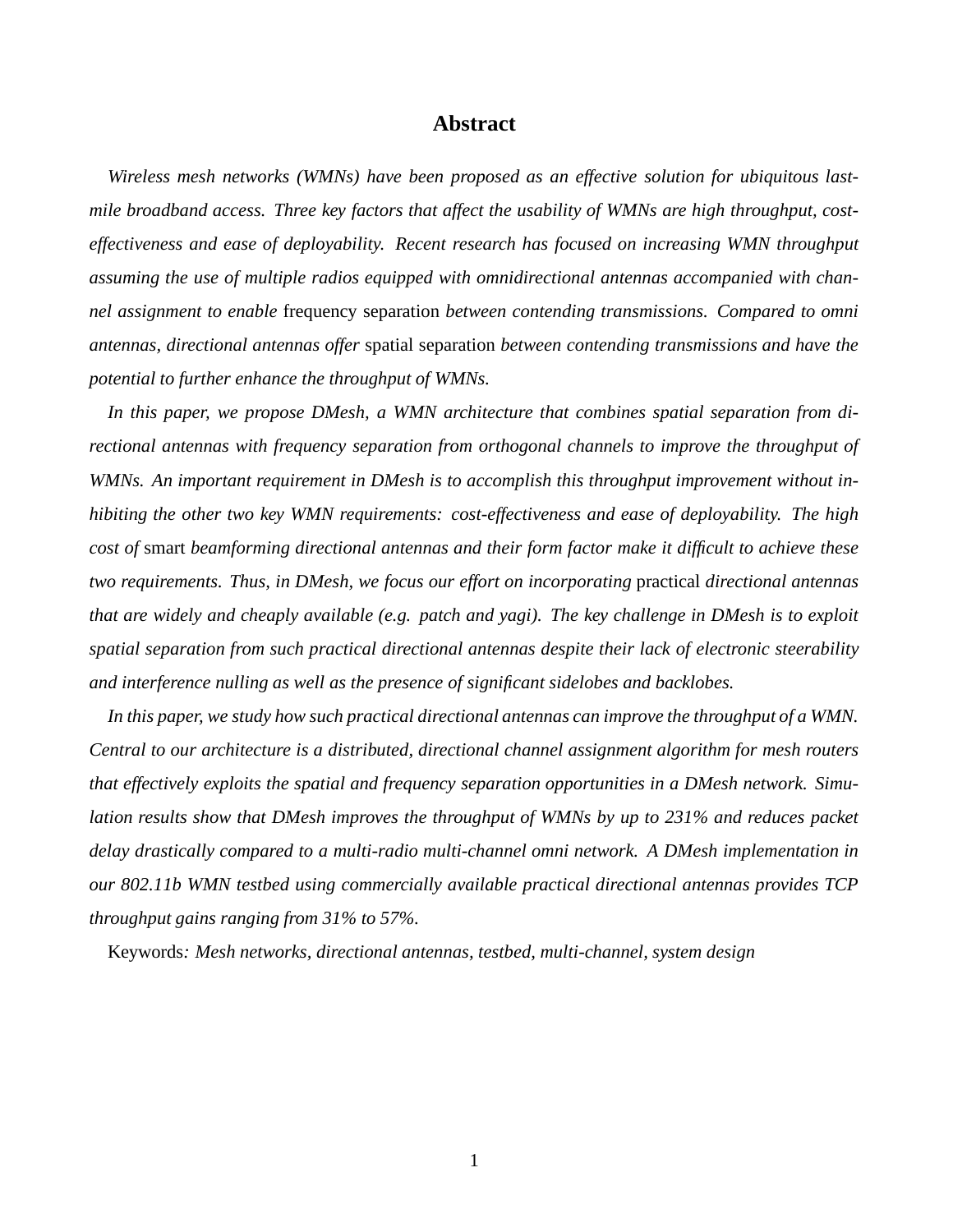# **1 Introduction**

WMNs are characterized by static mesh routers connected by wireless links to each other, each providing connectivity to end hosts. The most significant application of such networks is to provide broadband access where wired infrastructure is difficult or economically infeasible to deploy. Three key factors that affect the usability of WMNs are high throughput, cost-effectiveness and ease of deployability. These characteristics allow WMNs to support a large number of users while being competitive with other access services.

There have been several significant efforts on improving the throughput of WMNs [1, 2]. These works aim to improve throughput using multiple radios that utilize multiple channels (available in the IEEE 802.11a/b/g standards) to separate the contending transmissions in the frequency domain. However, these works assume the use of omnidirectional antennas at mesh routers, where a transmission on a given channel requires all other nodes in range to remain silent or use alternative channels. Thus, although multiple channels can separate the transmissions in the frequency domain, the extent of such separation is potentially limited by the number of available channels: (1) There exists a bound on the number of channels possible due to spectrum regulation. For example, 802.11a has 12 while 802.11b has only 3 non-overlapping channels. (2) Further, the number of available channels could potentially be even lower due to stricter spectrum regulation in some countries or channels being set aside to support other communication (e.g. among mesh routers, users and mesh routers, or other networks). (3) Finally, significant co-channel interference exists even among the non-overlapping channels [2] which limits the extent of frequency separation among contending transmissions. Due to these limitations, there is a need to find other means of separating contending transmissions to improve the throughput of WMNs.

Compared to omni antennas, directional antennas offer *spatial separation* between contending transmissions and have the potential to further enhance the throughput of WMNs. In this paper, we propose DMesh, a WMN architecture that combines spatial separation from using directional antennas with frequency separation from using orthogonal channels to improve the throughput of WMNs. An important requirement for DMesh is to accomplish this throughput improvement without inhibiting the other two key WMN requirements: cost-effectiveness and ease of deployability. The high cost of *smart* beamforming directional antennas and their form factor make it difficult to achieve these two requirements. Thus, in DMesh, we focus our effort on incorporating *practical* directional antennas that are widely and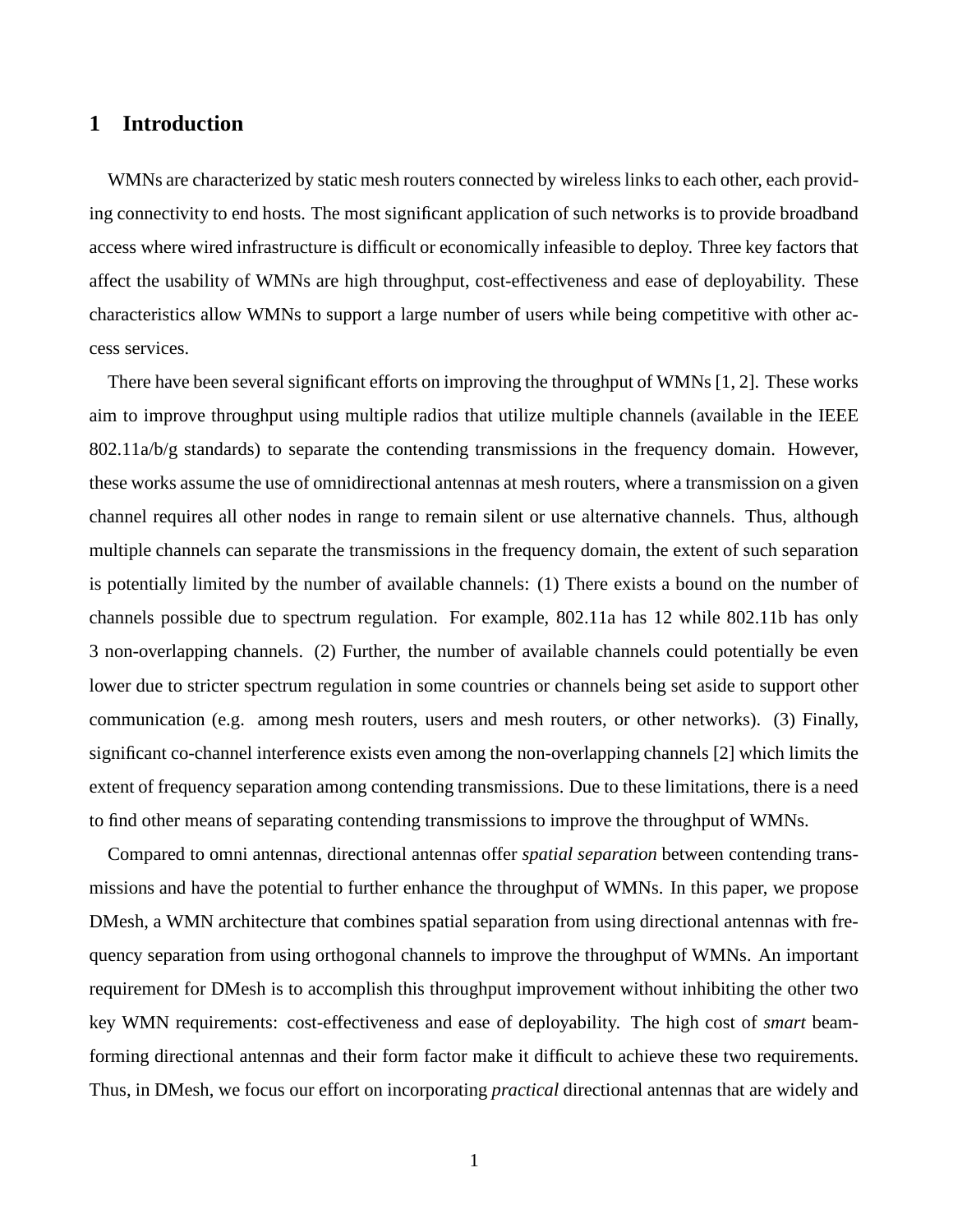cheaply available for under \$50 each (e.g. patch and yagi). The key challenge in DMesh is to exploit spatial separation from such practical directional antennas despite their lack of electronic steerability and interference nulling as well as the presence of significant sidelobes and backlobes. Further, enabling DMesh poses new design challenges, as it requires specialized protocols to enable routing, and channel assignment to exploit directionality. Central to our architecture is a distributed, directional channel assignment algorithm for mesh routers that exploits directional antennas and multiple channels to separate the contending transmissions in both *spatial* and *frequency* domains. Effectively, DMesh enables two degrees of separation between contending transmissions.

This paper makes the following contributions: (1) We propose and evaluate a WMN architecture that exploits both directional antennas for spatial separation and multiple orthogonal channels for frequency separation to provide significantly increased throughput; (2) We focus on cost-effective and deployable techniques that can easily be incorporated to extend current single-interface networks such as Roofnet [3]; (3) We describe and evaluate a distributed routing protocol along with associated directional channel assignment algorithms to fully exploit the proposed architecture, using a realistic and detailed antenna model; (4) We evaluate the proposed architecture and compare it to previous solutions that use omnidirectional antennas in a detailed simulator; (5) We validate the performance of our architecture using experiments in a mesh network testbed with the same antennas modeled in the simulations.

Experimental results show that compared to a multi-radio multi-channel network using omni antennas, a DMesh network increases the average per source throughput from 128% up to 231% and provides up to 10 times smaller packet delays in an 802.11a network with 50 mesh routers. The throughput improvement from DMesh is more pronounced when the number of available channels is limited. When only 6 instead of 12 channels in an 802.11a network are used, the throughput using DMesh is improved by up to 176% with significantly lower delay in comparison to a multi-channel omni network. DMesh also provides TCP throughput gains between 30% and 68% in 802.11a and 35% in 802.11b networks. We implemented DMesh in our wireless mesh network testbed using commercially available practical directional antennas. Our testbed evaluation shows that DMesh increases TCP throughput in 802.11b networks between 31% and 57% compared to a multi-channel omni network.

The rest of the paper is organized as follows. In Section 2, we describe DMesh, our architecture for a wireless mesh network with directional antennas and multiple channels. Our evaluation methodology and results are detailed in Sections 3 and 4. An evaluation of the performance of DMesh in a real world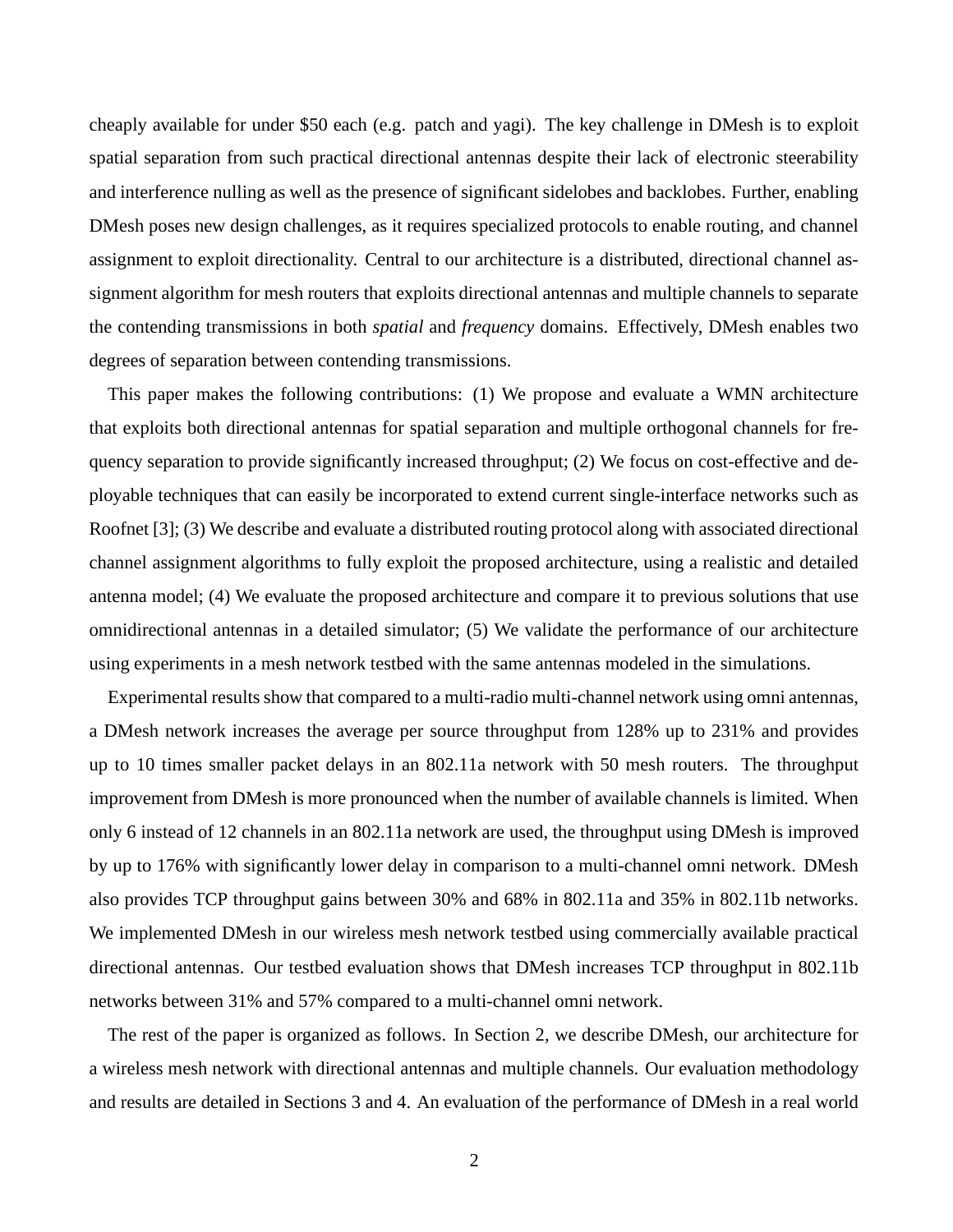testbed is described in Section 5. Section 6 summarizes the related work and Section 7 concludes the paper.

# **2 DMesh: A Directional Wireless Mesh Network**

In this section, we first describe the architecture of DMesh followed by descriptions of the associated physical tree formation, routing protocol and distributed directional channel assignment.

We consider a typical single-channel, single-interface WMN deployment with omnidirectional antennas in which mesh routers are placed on rooftops of subscribers [3] or other infrastructure (e.g. streetlights) and are interconnected via 802.11 links. DMesh is then used to enhance the performance of this existing network. To enable DMesh, we assume that each mesh router can have up to  $k$  additional interfaces (multiple radios) each with its own practical directional antenna. The practical directional antennas used in DMesh are non-steerable and they always point to the direction toward which they were manually placed during the network deployment. Since mesh routers are not highly form factorconstrained like other wireless devices (e.g. PDAs), the use of multiple radios and antennas is feasible. In fact, multi-radio mesh routers are already commercially available [4]. Given this DMesh architecture, the omnidirectional interface of each mesh router is always available for providing robust connectivity if the directional neighbors fail. Further, this omni interface is also used as a CONTROL interface.

The common application scenario for WMNs is likely to be Internet access in which most traffic will flow to and from gateway nodes which have wired connections to the Internet. These gateways will typically be deployed sparsely in the network due to their higher cost. The number and placement of these gateways are likely to be based on the area of deployment and availability of resources. Alternatively, in some scenarios it may be possible to place such gateways intelligently [5]. We focus on this application scenario in the rest of the paper. To support this application scenario, we propose to build high throughput routing trees rooted at the gateways. DMesh consists of three main stages to construct such trees: (1) physical tree formation to provide gateway connectivity using the directional antennas; (2) routing state creation and maintenance to correctly deliver packets along the tree; and (3) channel assignment to separate spatially contending transmissions whenever possible to further increase the throughput.

OLSR [6] is currently used as the multi-hop routing protocol in our single-radio single-channel omnidirectional mesh network testbed (described in Section 5). Thus, DMesh extends the OLSR protocol to aid in physical formation of trees using practical directional antennas, set up and maintain correspond-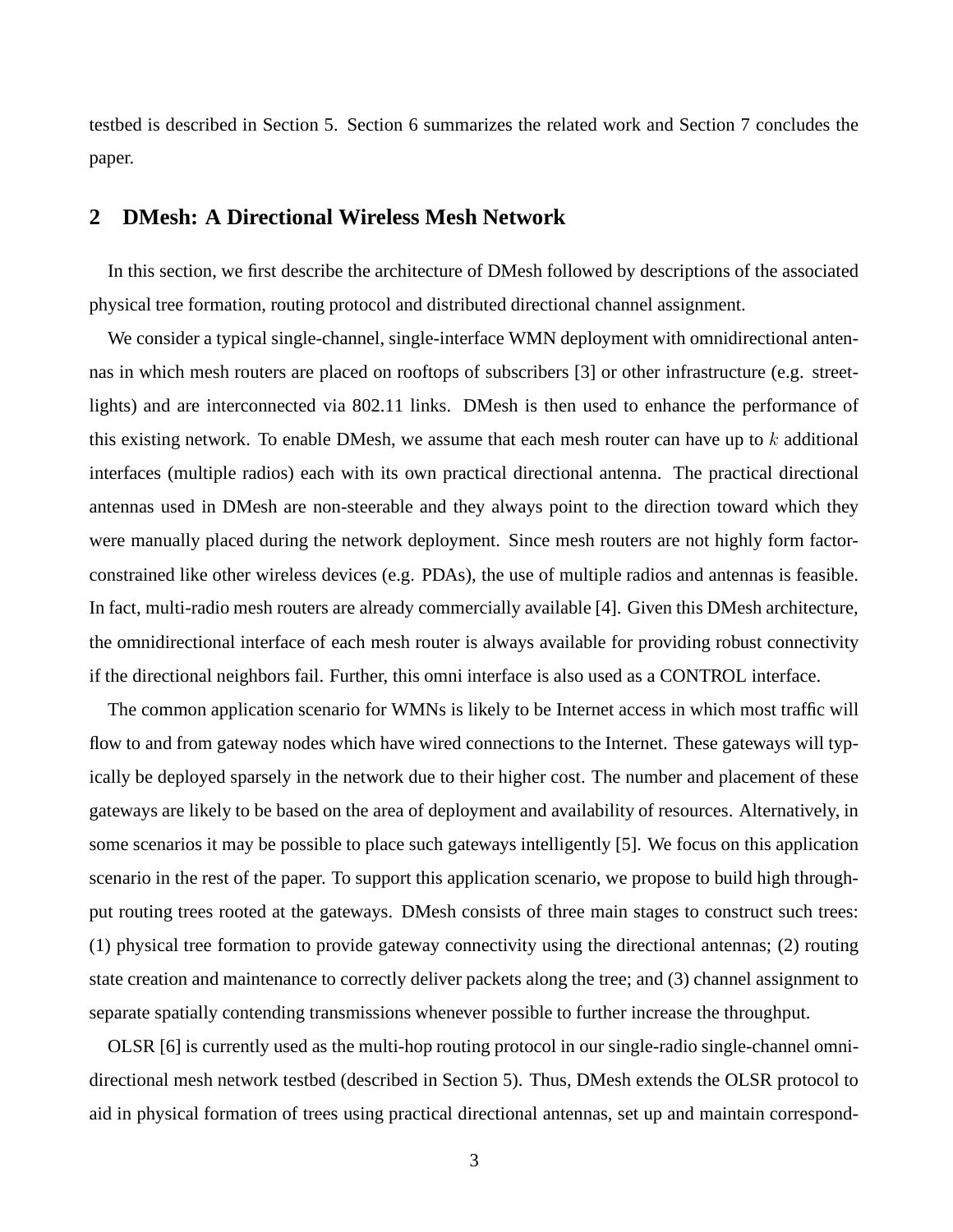

(a) Interface Configuration

(b) Tree Construction

(c) Multiple Gateways

## Figure 1: Physical tree formation in DMesh.

ing routing state, and perform channel assignment. We call this extended protocol DOLSR (*Directional OLSR*).

### **2.1 Physical Tree Formation**

The physical tree formation takes place as follows. When each mesh node boots up, the DOLSR daemon reads the configuration file (*olsr.conf*) to identify the interface attached to an omni antenna and starts running in the single-channel single-interface mode. The configuration file depicted in Figure 1(a) contains a list of interfaces, along with the type of antenna attached to well as a PIP (pointing IP address) for each interface. The use of PIP is explained later in this section. In this mode, the node starts listening for HNA (*Host and Network Association*) messages on its omni interface. Nodes that have Internet access (i.e. a default route to a gateway or the gateway itself) advertise their connectivity over their omni interface using periodic HNA packets. The joining node picks the best next hop node based on metrics measured to nodes from which it receives HNA messages. The metric could be of various types, for example, hop count, remaining path bandwidth or a measurement based metric (e.g. ETX [7]). After the new node joins, it continues to receive HNA messages to reevaluate its choice of a next hop.

To incorporate directional antennas into this existing network, we modified the HNA message to also advertise whether a node is willing to host directional interfaces for its neighbors. A node can host directional interfaces after it itself has Internet connectivity through a directional interface or is the gateway node. In addition, the node should have free interfaces to connect to new children. For example, in Figure 1(b), the gateway node bootstraps DMesh by advertising its willingness to host directional interfaces in its HNA packets. The one-hop neighbors of the gateway (A, B and E) receive these HNA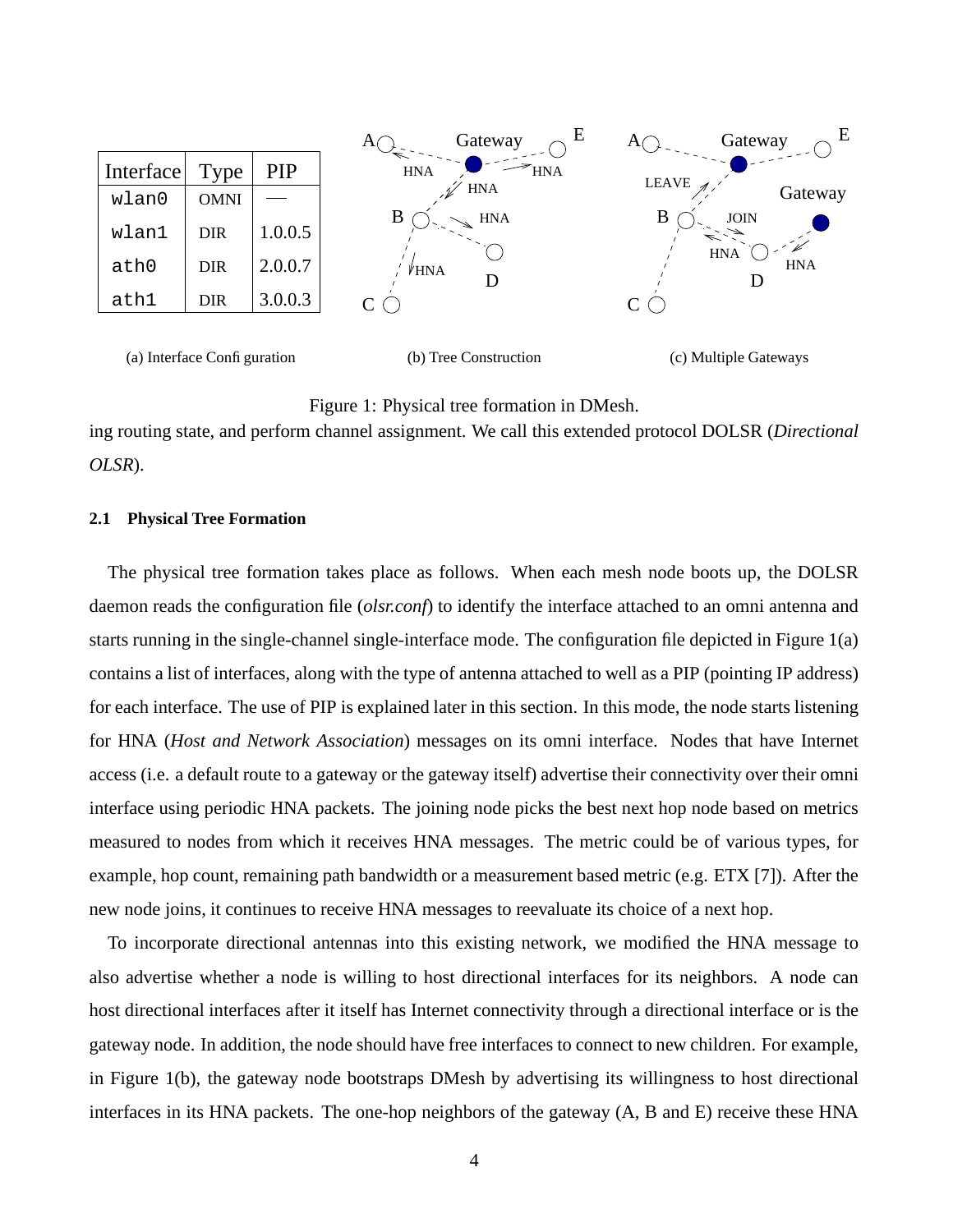packets.

When DOLSR receives HNA packets on the omni interface with willingness indicated, it also evaluates the best potential *directional* next hop node (PARENT) using a suitable metric. For example, throughput measurements using the omni interface can be used to drive the PARENT selection. This choice of PARENT is then reported, directional antennas on the PARENT node and CHILD node (joining node) are installed pointing at each other, and corresponding entries in the *olsr.conf* on the PARENT and CHILD nodes are modified by offline means to include information about the new directional interface. Specifically, the PARENT node marks the interface as *DIR* and stores the IP address of the CHILD node's interface it is pointing to and vica-versa. This IP address is referred to as the PIP and only packets received from the PIP configured for a particular interface are passed to the DOLSR protocol. The PIP is required to filter out packets received from the sidelobes from other nodes that the antenna is not pointing at. Figure 1(a) depicts the *olsr.conf* file on the gateway after A, B and E have installed directional antennas toward the gateway. Directional interfaces are initially configured to operate on a default channel to enable connectivity. Note that in a cooperative network such as RoofNet, a CHILD could purchase antennas for its PARENT node that is willing to host an interface. On the other hand, in a commercial WMN, the ISP takes care of the installation.

After installation is complete and the updated configuration file is read in by the DOLSR daemon, the PARENT node sends out READY packets on the newly installed directional interface. The READY message acts as a trigger for the routing protocol on the CHILD node to set up the routing state (explained in the next section). Once the routing state is set up, the CHILD node also starts indicating willingness to host directional interfaces and more nodes can now join the tree. For example, in Figure 1(b), nodes C and D install directional antennas towards node B. In this way, nodes install at least one directional antenna on one of their interfaces pointing to a PARENT node, and a tree will be physically formed toward the gateway. In this paper, we evaluate our architecture over many different topologies generated by simulating the above tree formation model.

#### **2.2 Routing Protocol**

The *physical* placement of directional antennas in DMesh naturally forms a tree structure. On top of this physical tree, DOLSR now sets up forwarding entries to route packets along the tree. The routing state is set up as follows. Let  $T_a$  be any PARENT node. As mentioned earlier,  $T_a$  periodically broadcasts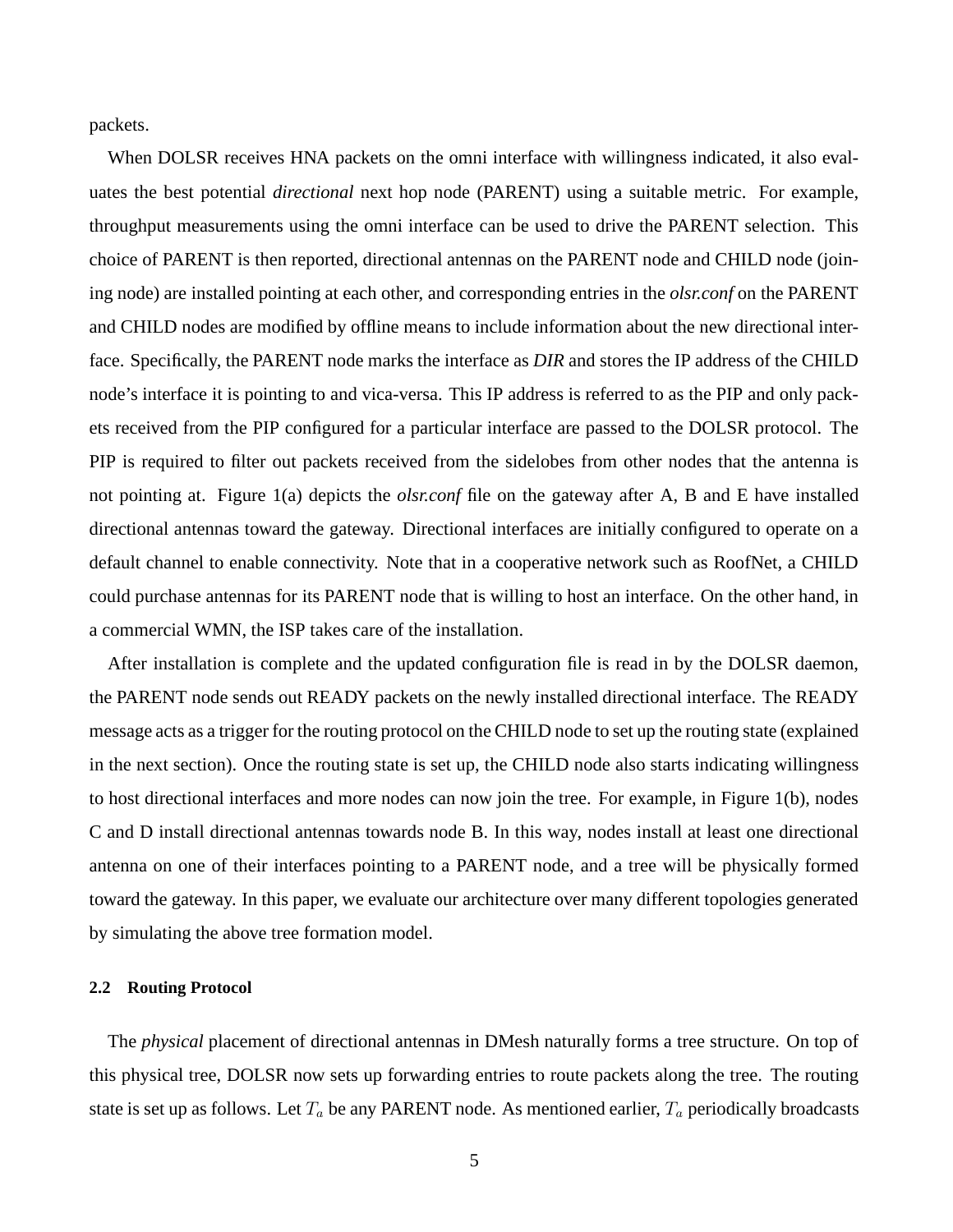READY messages on its newly installed directional interface. Only the corresponding CHILD node will receive the READY message due to filtering based on the PIP. On receiving READY messages from  $T_a$ , the CHILD node sends a JOIN message to  $T_a$ .  $T_a$  uses the IP address received from the JOIN packet to set up a forwarding entry toward the joining node. The joining node uses the PARENT's IP address (from the READY message) as a default route and inserts this information into its routing table. Once this exchange is completed, the joining node becomes part of the tree and sends its own HNA packets on the omni interface and can potentially become a PARENT for other nodes. Note that nodes that have the gateway as a PARENT node are denoted SUPERPARENTs (e.g. Nodes A, B and E in Figure 1(b)).

Once the JOIN packet is received, a ROUTE SETUP message initiated by  $T_a$  is multicast along the tree simply by having each node recursively send the message to each of their active interfaces. The multicast proceeds until the gateway is reached since the gateway does not rebroadcast the message to the other SUPERPARENTs. The ROUTE SETUP packet contains the IP address of the interface that the joining node used in the JOIN packet. This information is used to set up forwarding table entries in the routing tables of all nodes in the subtree including the gateway, to reach the newly joined node. This information also enables peer-to-peer routing (between mesh routers): a mesh router can route to all mesh routers in its own subtree rooted at its SUPERPARENT, and it can route to the mesh routers that are offsprings of other SUPERPARENTs by going through the gateway. A node only needs to consult its forwarding table to determine the next hop for any packet. A packet that is not matched with any forwarding entry is sent on the default path to the gateway, i.e. to the node's PARENT.

**Switching Parents** In certain situations, a node may be required to switch parents, e.g. if a better next-hop is detected through metric measurements or when a new gateway is installed. For example, when a new gateway is installed, each gateway starts its own HNA, and to the mesh routers, this is treated like any other HNA: if the metric advertised from a different gateway is lower than the one the node is currently using, the node will find that to be a better choice. For example in Figure 1(c), when  $B$ changes its PARENT to  $D$ , a LEAVE message is multicast by  $B$  similar to the ROUTE SETUP message to invalidate old routing entries. When a node changes its PARENT, the subtree rooted at that node also moves to the new parent. The new PARENT multicasts a ROUTE SETUP message to refresh the routing entries at all nodes in the subtree of its SUPERPARENT. In this manner, the routing state is maintained despite physical topology changes. For simplicity of evaluation, in this paper, we consider only a single gateway.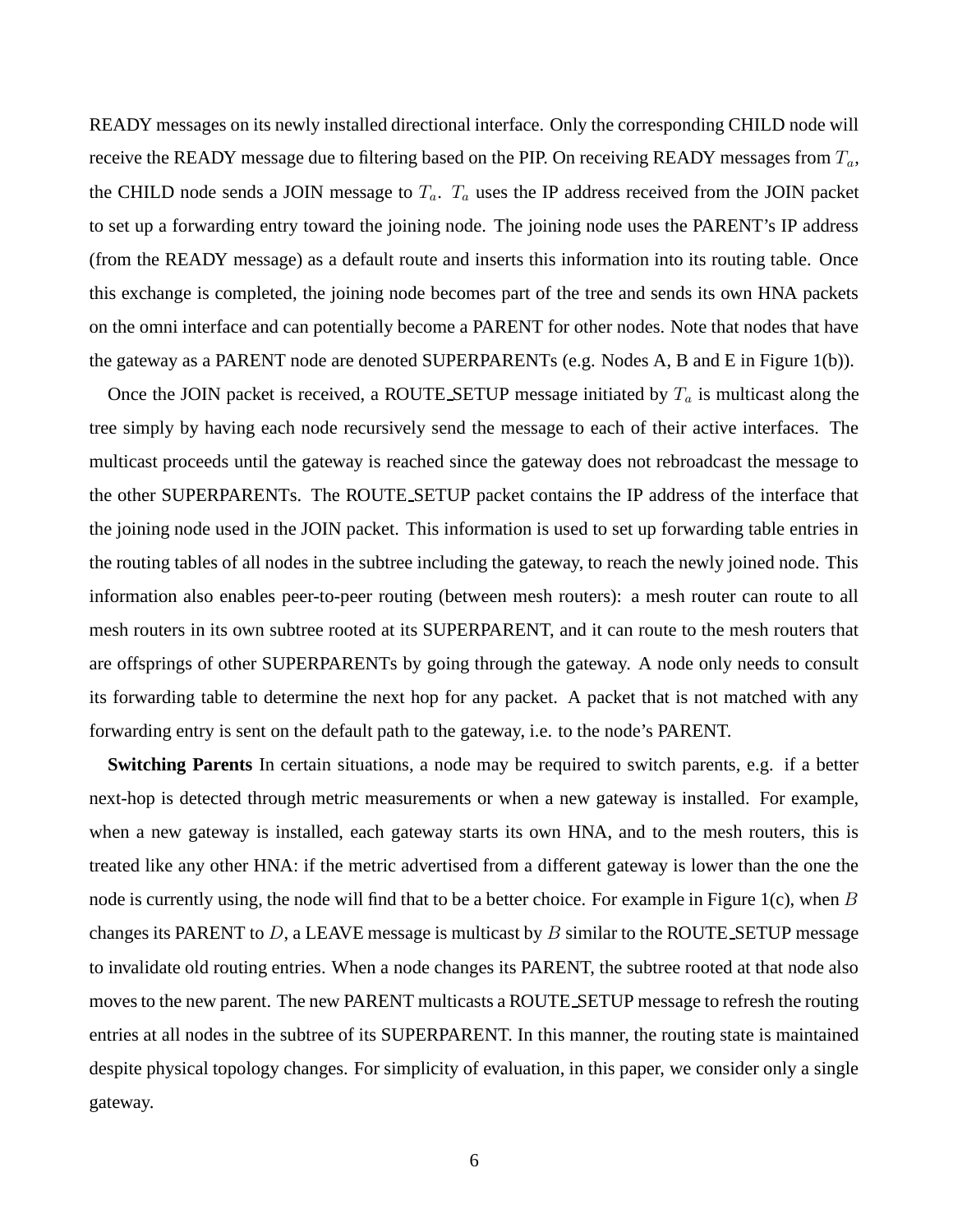An internal node reattaching to a new PARENT can cause cycles to form. To eliminate this, we restrict the choice of the new PARENT to a node that is not part of a node's own subtree as follows: every node keeps track of nodes in the subtree rooted at itself and does not choose any of these nodes as parents, and this is accomplished by each node storing a list of nodes that sent ROUTE SETUP messages through it. Also, in our architecture, multi-homing or multiple parents are not supported and each node has only one PARENT.

**Failure Handling** Note that in DMesh many issues such as simultaneous joining and oscillations are rare since only a designated node (with matching PIP) can attach to an interface. If a node does not receive any READY messages from its directional interfaces, it defaults to using the omnidirectional network which always remains as a backup for robust connectivity.

In summary, DOLSR aids in the formation of the physical DMesh tree as well as sets up and maintains routing state in the presence of physical topology changes.

#### **2.3 Distributed Directional Channel Assignment**

Once the routing state is set up, one degree of separation has been achieved since more parallel transmissions can now occur in the network due to spatial separation. However, practical directional antennas cannot provide complete spatial isolation due to the presence of *sidelobes* and *backlobes*. Therefore, DMesh also uses directional channel assignment to achieve the second degree of separation by separating these spatially contending transmissions in the frequency domain to further increase the throughput of the mesh network.

The directional channel assignment is performed by a PARENT for its CHILD node when the node joins. As mentioned earlier, both interfaces are initially configured on the same default channel to enable connectivity. As depicted in Figure 2, the PARENT selects a new channel using a channel assignment scheme and sends an ASSIGN message to the CHILD. Both PARENT and CHILD then use *iwconfig* to set their respective directional interfaces into the selected channel. Following this, bidirectional communication can occur. The channel assignment is periodically re-evaluated every 300 seconds.

## **2.3.1 Channel Assignment Schemes**

In the routing tree, we denote each PARENT  $\rightarrow$  CHILD or CHILD  $\rightarrow$  PARENT communication as a flow. Let the network contain f one-hop flows and C channels. The *directional channel assignment*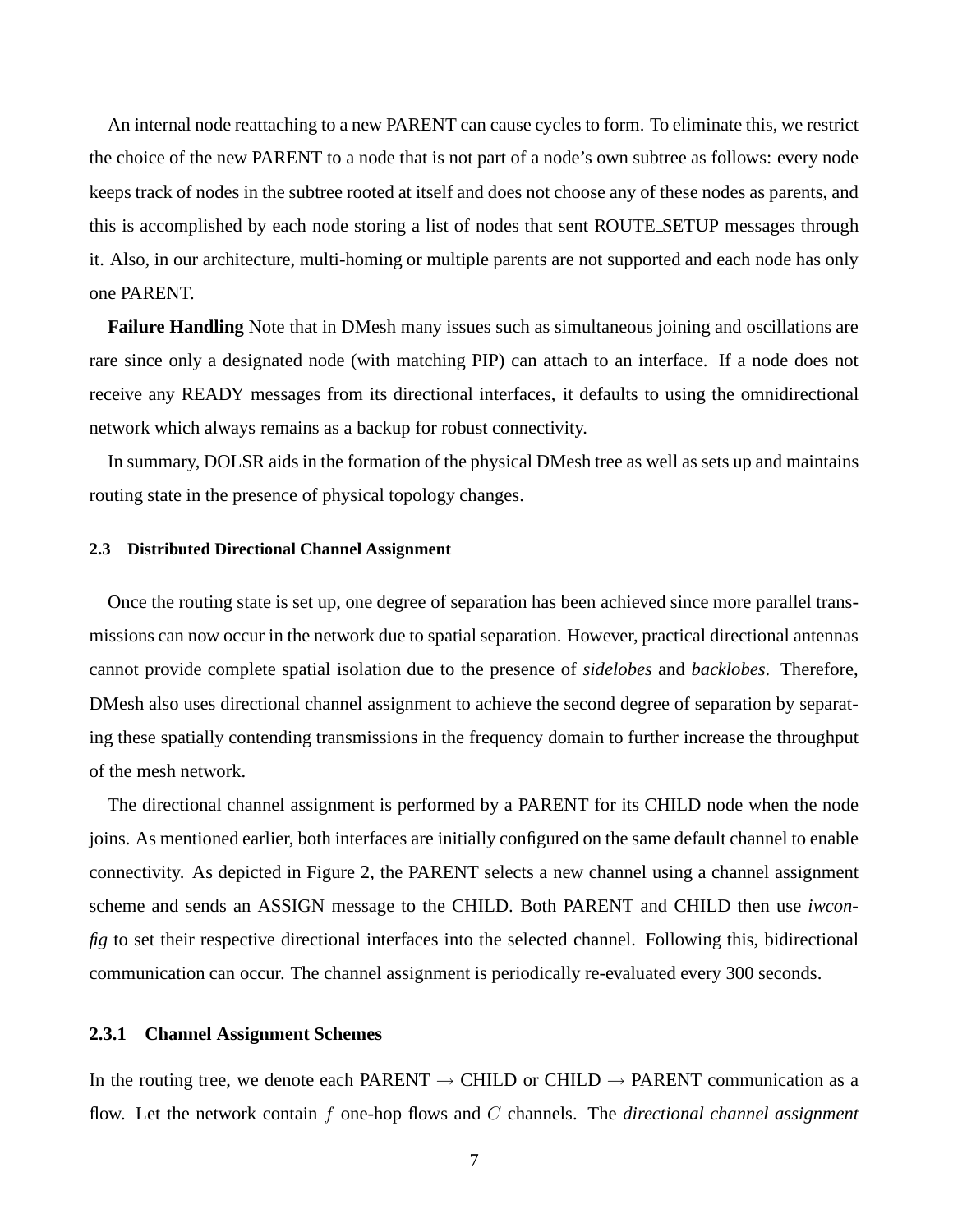

Figure 2: Time sequence of join and channel assignment operations in DMesh. *problem* is to assign to each flow  $f_i$  a channel  $C_i$  taking into account directional interference, such that the available capacity to each flow is greater than or equal to the average bandwidth requirement for that flow. From a graph theoretic standpoint, channel assignment corresponds to some constrained coloring of a graph  $T'(V, E)$  [8]. If  $T(V, E)$  corresponds to the routing tree constructed to the gateway, then  $T'(V, E) = T(V, E) \cup E'$ , where E' consists of a set of edges such that edge  $(u, v) \in E'$  if u and v, which are vertices of  $T$ , interfere with each other directionally. In an optimal algorithm, edges in  $T'$ can be assigned channels such that if any two edges are assigned the same channel, there should be no other edge from the transmitter of one edge to the receiver of the other edge. However, our network has additional constraints such as a finite number of channels, a finite number of interfaces, directionalitybased capacity constraints and interference phenomena due to sidelobes and backlobes that are difficult to model. These constraints are complex to capture in an edge-coloring formulation. We also show that the directional channel assignment problem is NP-hard (see Appendix). Therefore, in this paper, our focus is to design a distributed algorithm that obtains a heuristic assignment which provides good performance and is easy to implement and deploy. In the following, we discuss our two omnidirectional and four directional channel assignment schemes using an example. Consider the scenario in Figure 3(a) where there are five mesh routers (A-E) and two flows  $A \rightarrow B$  and  $C \rightarrow D$ . Assume that E has a flow terminating at some other node in the direction indicated.

**Omni / No Channel Assignment (ONOCA)** In this scheme, omnidirectional antennas are used without multi-channel techniques. If A transmits to B omnidirectionally, then the channel is reserved in the entire region due to the RTS and CTS range of A and B as shown in Figure 3(a). Thus, only one flow can proceed. In this network there is no spatial or frequency separation possible between contending transmissions in a single collision domain.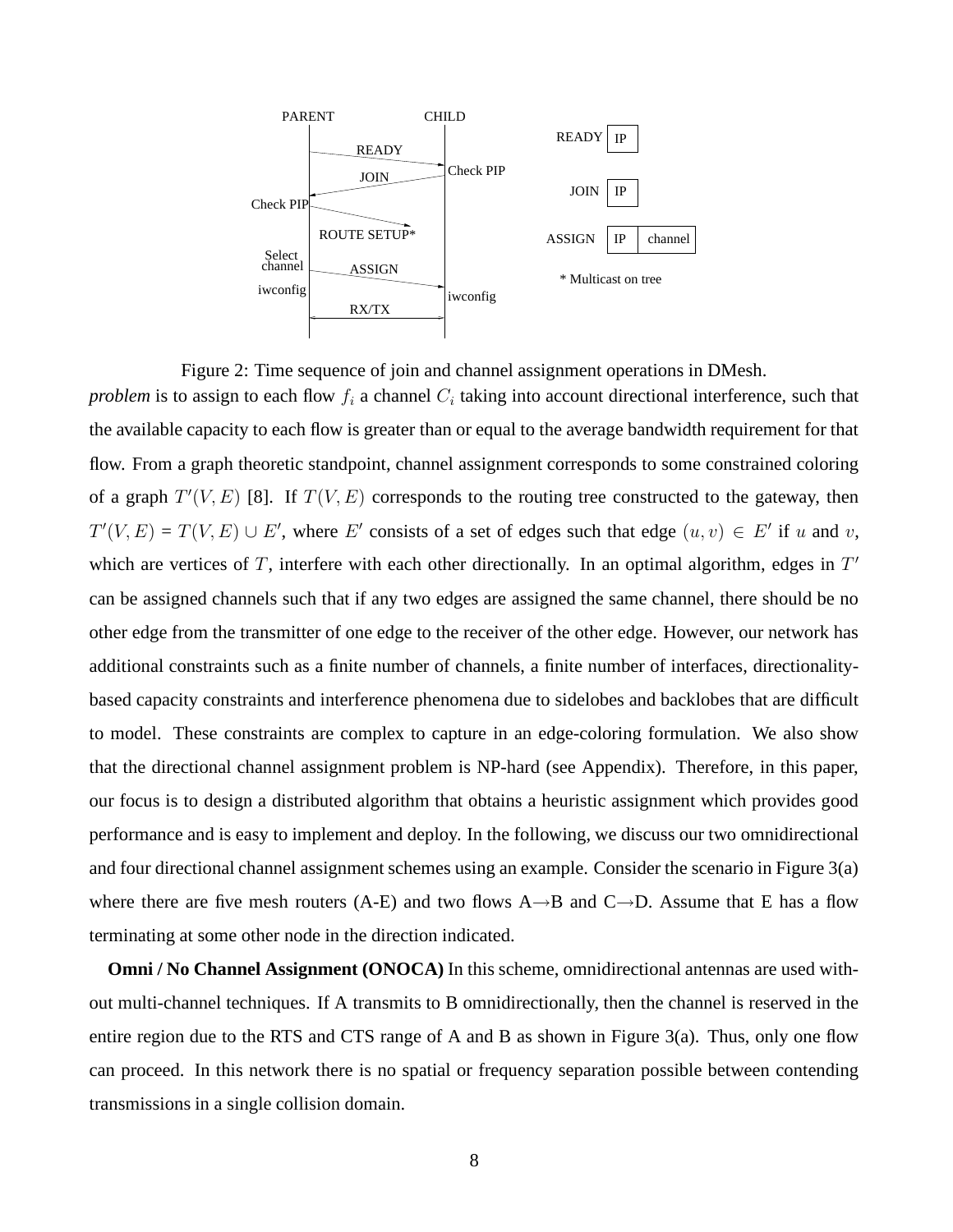





(a) Omnidirectional with OCA

(b) Directional with C-DCA

(c) Directional with A-DCA

Figure 3: Channel assignment schemes.

**Omni / Channel Assignment (OCA)** In this scheme, omnidirectional antennas are used with multichannel techniques. Each node first attempts to pick a unique unused channel for communicating to its PARENT. If the node cannot obtain an unused channel, it reuses the least loaded channels among those that have been selected by nodes in its interference range. This algorithm is similar to the one described in a recent work [1] and is implemented in a distributed manner by periodic exchange of channel usage information and least loaded channel selection. A least loaded channel is defined to be the one being used by the lowest number of flows. If the number of flows using a pair of channels are the same, then the traffic transmitted over the channels over the last information exchange period is used to determine the least loaded channel. Thus, CA exploits the frequency separation offered by multiple channels to allow contending transmissions in the same collision domain. If we apply this to Figure 3(a), assuming 2 channels exist in the network, both flows A $\rightarrow$ B and C $\rightarrow$ D can proceed using different channels  $C_0$  and  $C_1$ . However, E still cannot transmit, since it is in the contention range of the other two flows. E realizes this through exchange of channel usage information and picks the least loaded channel in its vicinity.

**Directional / No Channel Assignment (DNOCA)** In thisscheme, directional antennas are used without multi-channel techniques. Under this scheme, flows A→B and C→D can proceed since their *cone of interference* (the area defined by the sector of the transmitting nodes) is separated spatially. However, E cannot transmit since it lies in the cone of interference of flow  $C \rightarrow D$  that uses the only available channel  $C_0$ .

**Directional / Channel Assignment (DCA)** In DCA, directional antennas are used with multi-channel techniques, and we aim to separate spatially (directionally) contending transmissions in the frequency domain. Two transmissions are defined to be *directionally* contending if either one of the nodes originating the transmission lies in the cone of interference of the other.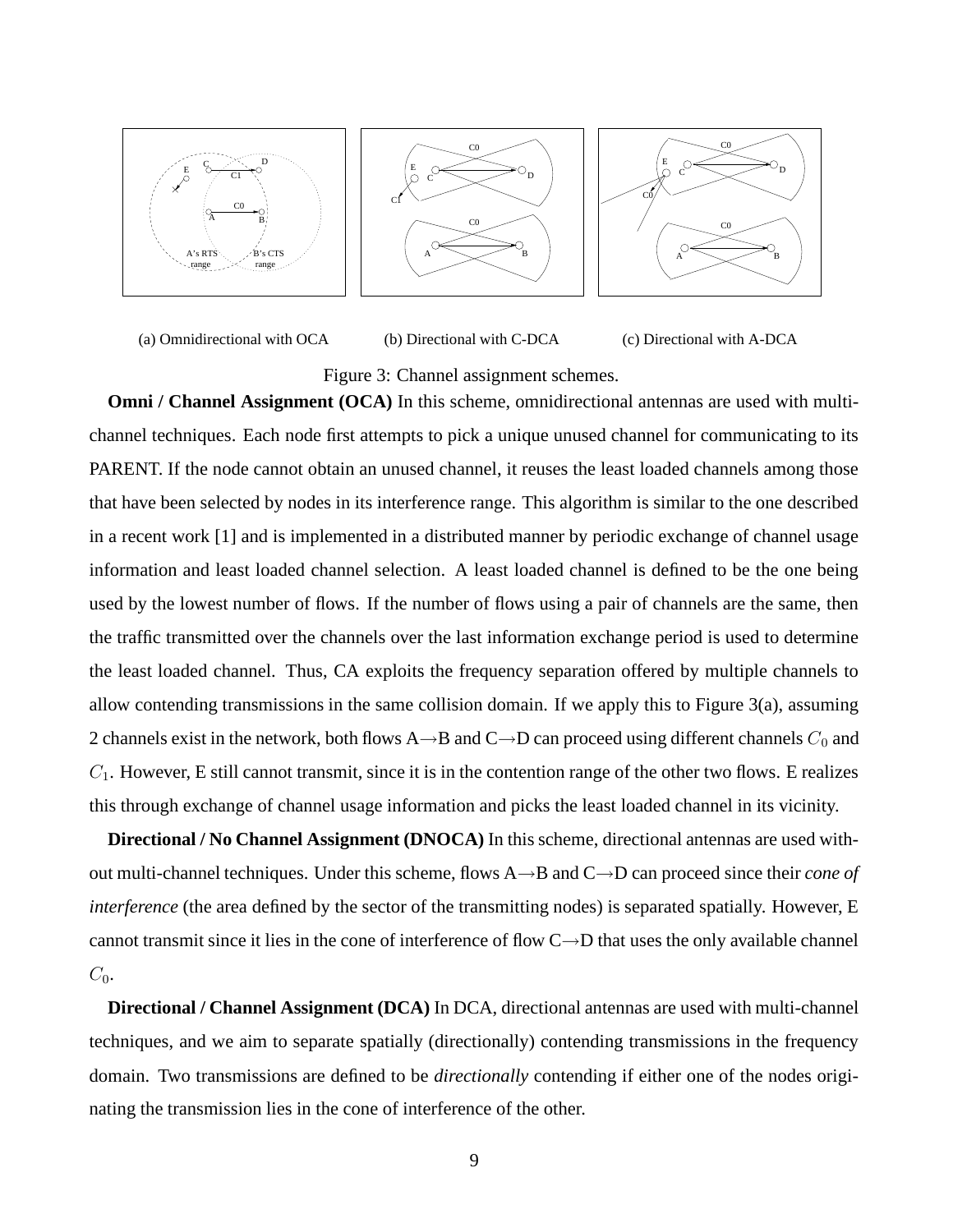We propose and evaluate three directional channel assignment schemes. The first scheme is *Conservative DCA* (C-DCA). In C-DCA, given a set of channels C, a node X assigns a channel to a CHILD in two stages: (1) It first attempts to find a free channel  $C_i$ . A free channel for node X is defined as one that is not used by any node whose cone of interference contains X or its CHILD, i.e., no node in the vicinity of X and its CHILD is directionally contending on channel  $C_i$ . (2) If no such channel exists, the node X selects a channel  $C_i$  that is least loaded. If we use C-DCA in Figure 3(b), E will select to transmit using  $C_1$ , effectively insulating its transmission from its directionally contending transmissions. C-DCA is conservative because it always assigns a new channel to a transmission that lies in the cone of interference of another transmission. The C-DCA heuristic requires exchange of channel usage information in a local area to allow for selection of channels. For example, node E needs to receive channel usage information from C and D and perform geometric calculations to realize that it is in the cone of interference of D while executing the C-DCA algorithm. Calculating the cone of interference requires knowledge of the positions of C and D which is easily available in a static mesh network (e.g. through a localization scheme or GPS). In a mesh network with no mobility, it is even relatively simple to just encode the location of the mesh router when deploying or installing it, and no GPS hardware needs to be permanently installed in the mesh router. We use this one-time encoding method in our testbed. Other deployed testbeds such as RoofNet also maintain the GPS coordinates of their mesh routers.

Noe that C-DCA effectively takes into account the interference from sidelobes on a receiving node's antenna by assuming that the antenna can potentially receive interference from any direction (not just from the main lobe). In other words, C-DCA assumes the possibility of interference if a node lies in the transmit cone of neighboring nodes regardless of the orientation of the node's own antenna. For example, E could potentially use  $C_0$  if its flow is not directed toward C or D. However, this would make E prone to interference through power received on its sidelobes on  $C_0$ . C-DCA does not allow the selection of  $C_0$  to avoid such interference from sidelobes.

In addition, C-DCA takes into account the interference from the transmission power from a neighboring node antenna's sidelobes. Since C-DCA assumes a *flat-topped* transmit cone to make the geometric calculations simpler and applicable to any antenna, it can only anticipate interference caused by transmission through a main lobe of a neighboring node's antenna. To take into account the power from the sidelobes of a neighboring node's antenna, we incorporate measurement-based enhancements in the channel assignment as follows: Each node overhears transmissions on all its directional interfaces and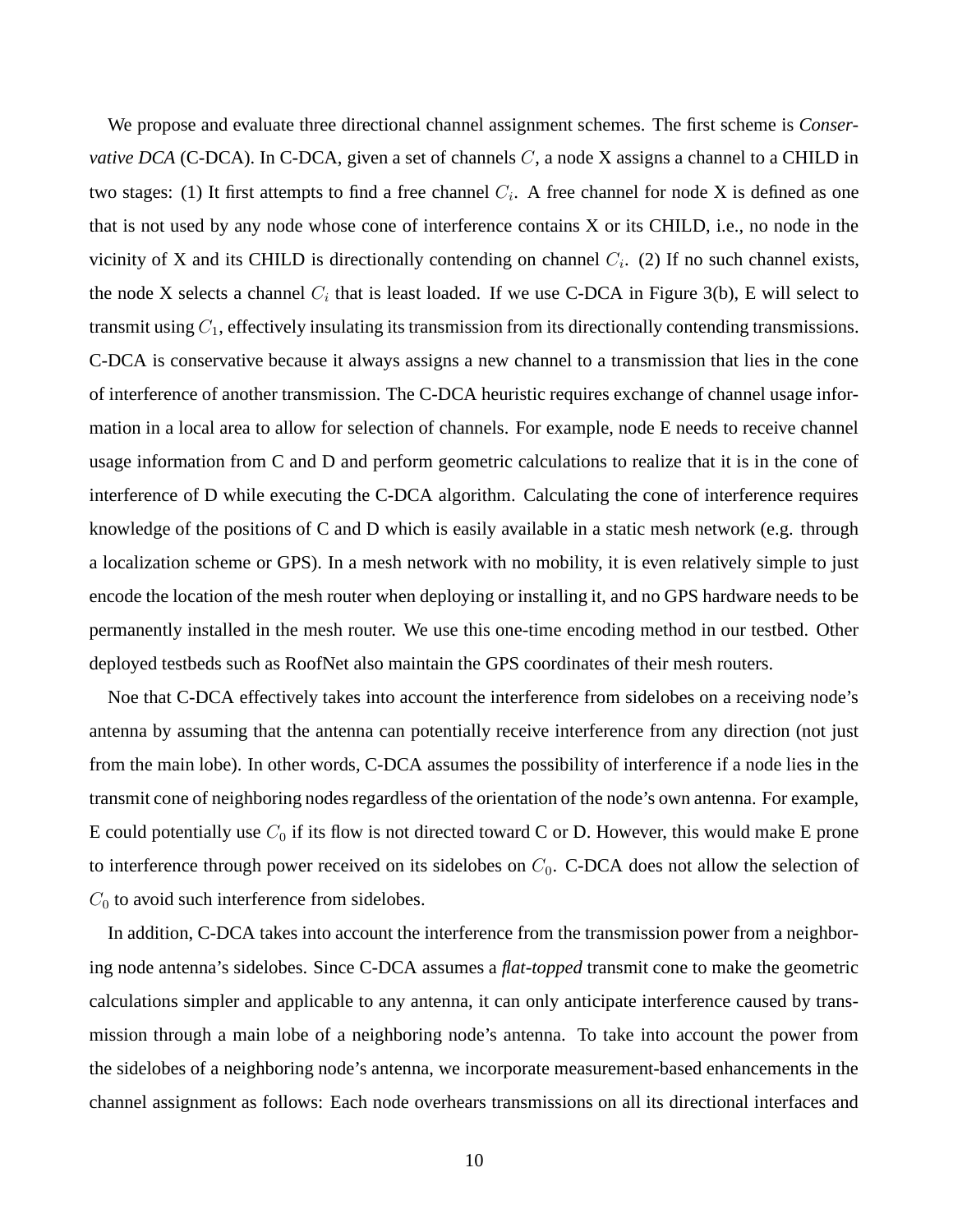|      | Table <b>F:</b> Architecture choices in a multi-radio mesh network |  |
|------|--------------------------------------------------------------------|--|
| Omni | ONOCA, OCA                                                         |  |
|      | Directional    DNOCA, A-DCA, M-DCA, C-DCA                          |  |

reception of data on an interface from any node whose IP address is different from the PIP for that interface indicates interference on the channel being used on that interface.

Our second assignment scheme, *Aggressive DCA* (A-DCA), assigns channels similar to C-DCA but with one important difference: X is considered to be in the cone of interference of another node Y, only if both X and Y lie in each other's cone of interference. Thus, in Figure 3(b), if E transmits in the direction shown, although E lies in the cone of interference of D, D does not lie in the cone of interference of E, and thus node E using A-DCA will reuse channel  $C_0$ . Thus, A-DCA is more aggressive in identifying opportunities where channels can to be reused based on directionality and thus results in a reduced channel usage. This can result in more interference (e.g. if E has sidelobes it will receive interference power from D). To accommodate interference from other transmissions, A-DCA uses a "guard angle" to control the aggressiveness of channel assignment as follows: the beamwidth of all transmit and receive cones during the geometric interference calculations are increased by guard angle degrees. Thus, a higher guard angle makes A-DCA more conservative when reusing channels while a lower guard angle makes A-DCA aggressive in reusing channels. Since the cone of interference is larger, nodes close to the transmission are likely to be separated in frequency. A typical guard angle value is 30°. Note that A-DCA does not use measurement-based enhancements, since that would limit its aggressiveness.

Finally, we evaluate a third assignment scheme, *Measurement-based DCA* (M-DCA), which uses only measurements instead of geometry to infer interference between two nodes. M-DCA works similarly to the measurement-based enhancement in C-DCA, where each node overhears transmissions in all its directional interfaces, and uses this information to discover interfering nodes.

Table I summarizes the various WMN architecture choices considered in this paper. Using omnidirectional antennas, we can apply OCA and ONOCA schemes, whereas using directional antennas we can apply DNOCA, A-DCA, M-DCA and C-DCA.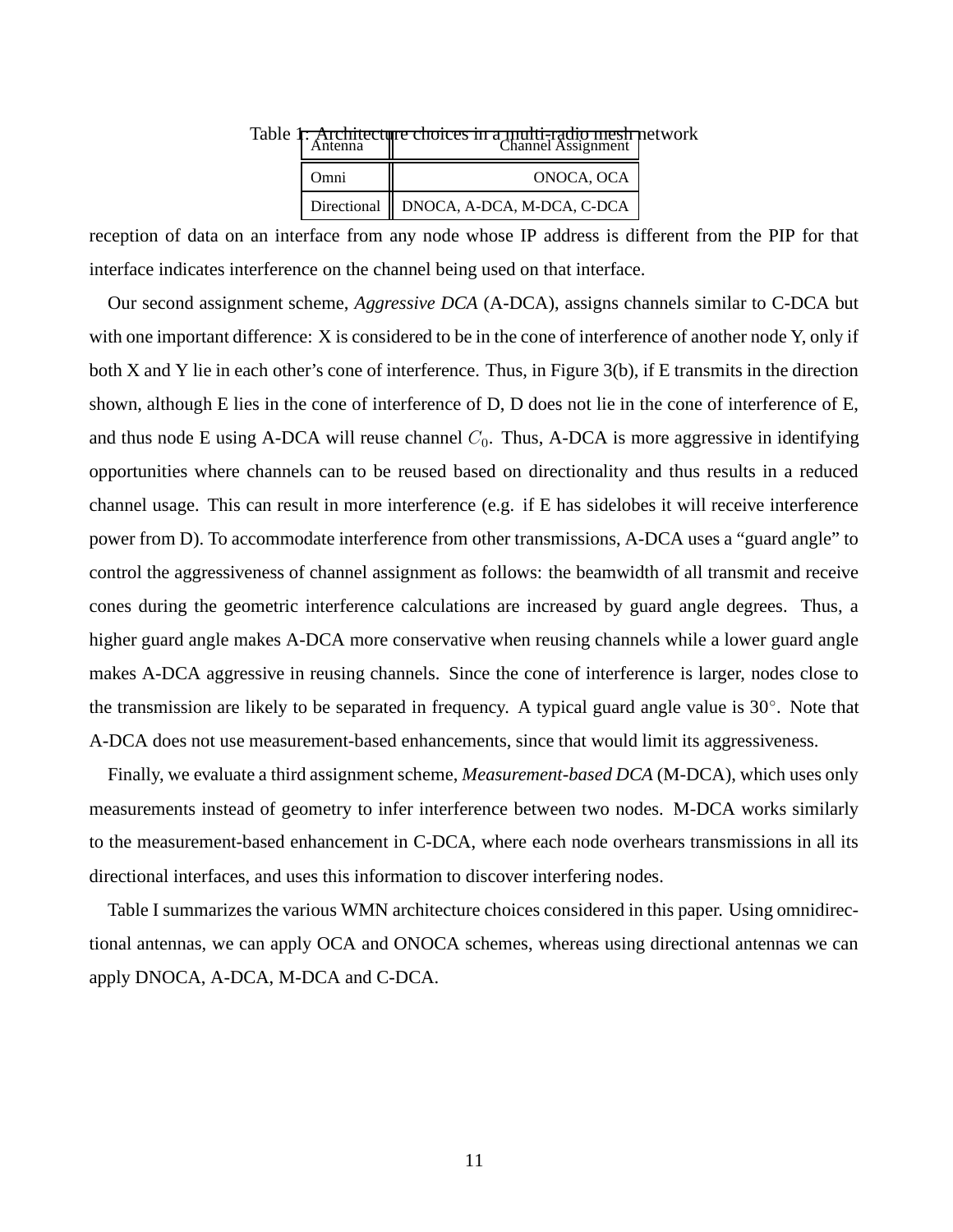## **2.3.2 Distributed Algorithm for OCA/C-DCA/A-DCA/M-DCA**

In order to select a channel in a distributed manner using local knowledge, a node needs to know the channel usage in its vicinity. This channel usage information is locally exchanged since the channel can be reused at a sufficient distance. Thus each node periodically (every 60 seconds) uses the omni CONTROL interface to broadcast its own channel usage information. The broadcast uses sequence numbers to suppress duplicates and is rebroadcasted for two hops in order to cover the interference range of that node which is typically twice that of the communication range. Note that in DMesh, the reachability of any node using the directional antennas is kept similar to the reachability achieved if the node were using an omnidirectional antenna by adjusting the transmission power on the directional interfaces. Note that the directional interfaces cannot be used to broadcast channel usage information since they will not cover all possible nodes that need to receive this information.

In OCA/C-DCA/A-DCA, each node broadcasts a channel vector  $C$  that specifies whether it is using each channel  $C_i$ , and a rate vector R that specifies a time average of the amount of traffic it has transmitted on each channel  $C_i$  over the past 60 seconds. For A-DCA/C-DCA, nodes initially exchange their position information and cache it for future use since the mesh routers are static. In our testbed, this position information is encoded using GPS during installation. However, other localization techniques could be easily used for this purpose as well. For A-DCA/C-DCA, a destination vector D indicating the destination being communicated with on each channel  $C_i$  is included for directionality information. The final channel map maintained at every node is constructed from the individual state vectors ( $\lt C, R, D \gt$ ) received from neighboring nodes and is depicted in Figure 4. In addition, each CHILD also sends its PARENT a list of channels (BCL) computed from its own channel map which contains all channels being used in the CHILD's neighborhood. Once a node collects the channel usage information from its interfering neighbors (which may be more than 1 hop away), it uses the assignment algorithms to assign channels to a new CHILD or periodically (every 300 seconds) reevaluate the channel assignments for its current children.

In summary, for all the schemes<sup>1</sup>, each node obtains a channel usage map which stores a list of node identifiers along with their associated channel and rate vectors. For A-DCA and C-DCA, a destination vector is also obtained. For M-DCA, there is no need of exchanging information between nodes. Each

<sup>&</sup>lt;sup>1</sup>The pseudo-code for A-DCA, C-DCA and OCA are presented in the Appendix for the interested reader.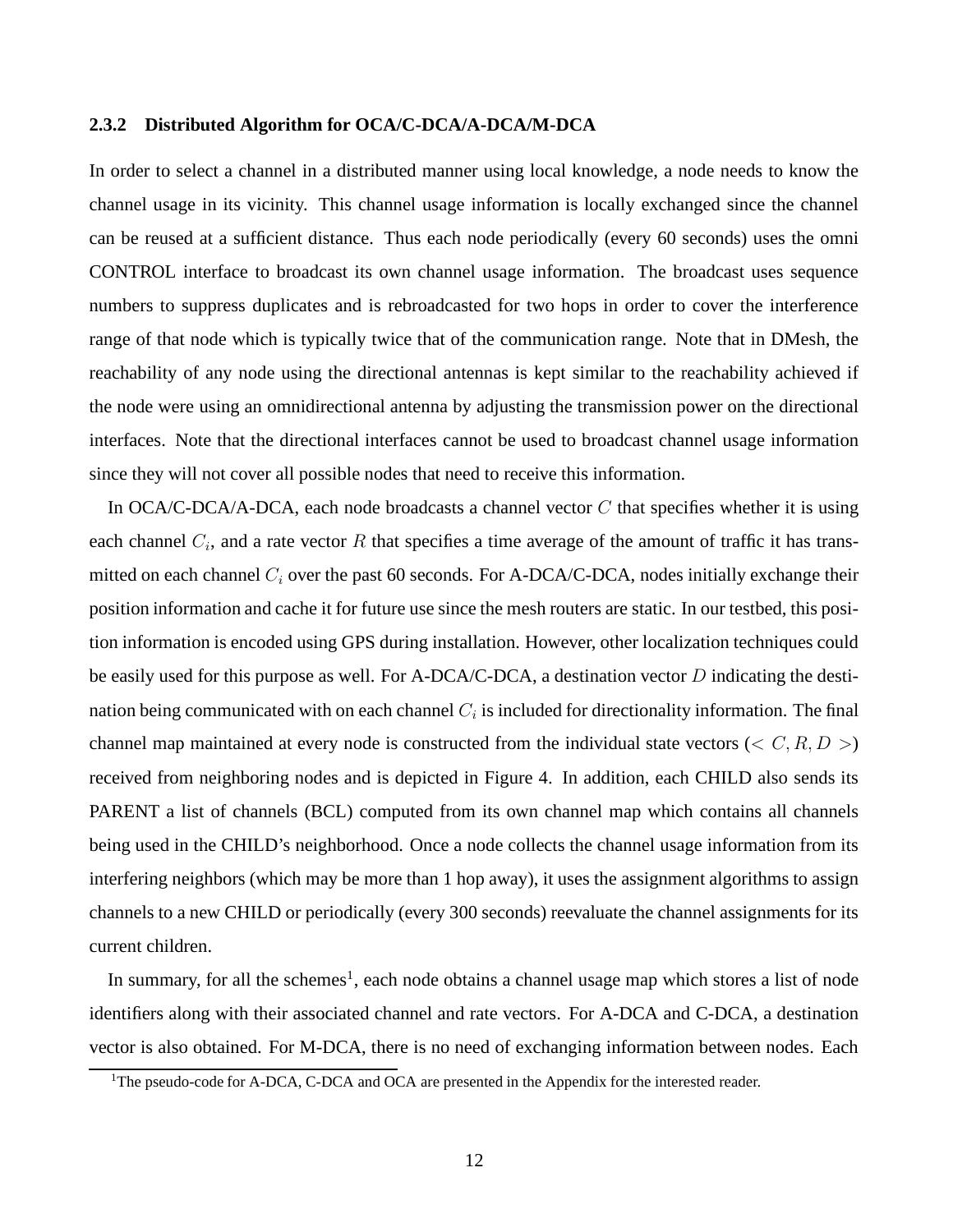

Figure 4: Structure of the channel map information stored at every mesh router to enable directional channel assignment. The channel map contains the rate vector  $R$ , channel vector  $C$  and destination vector D for each neighboring node. Each vector has a length equal to the number of available channels. node monitors each of its directional interfaces for arrival of data from any node other than the child assigned to it. Reception of data from a non-child node indicates interference on the channel being used on that interface. This interfering node is then added to the channel usage map.

# **3 Experimental Methodology**

We use the QualNet simulator [9] to evaluate DMesh. QualNet has been widely used to study directional antennas and multi-channel networks [10, 11, 12]. We model a node with multiple interfaces with support for dynamic channel assignment on each interface.

**MAC, Physical Layer and Antennas** We used IEEE 802.11a and 802.11b with autorate fallback. The simulator models OFDM and DSSS for 802.11a and 802.11b, respectively. Both MAC layers were verified to produce close to theoretically maximum throughput [13] and also model multi-rate operation based on inter-node distances. The two-ray path loss propagation model is used. We used real patterns for the directional antennas that faithfully model sidelobes. The patterns were taken from datasheets of commercially and cheaply available directional antennas from [14] and [15], and are shown in Figure 5. In fact, our testbed evaluation uses one of the antennas we model in the simulation.

**Topology and Traffic** We simulated a static mesh network of 50 nodes placed randomly in an area of 1000m x 1000m. Each node is assumed to have 1 omni interface, 1 directional interface to connect to a PARENT and 2 additional directional interfaces to support up to 2 children. The gateway is assumed to be at the center of the area. In order to isolate the effect of increased spatial reuse obtained from directional antennas from the range enhancement that also results, the reachability of any node using the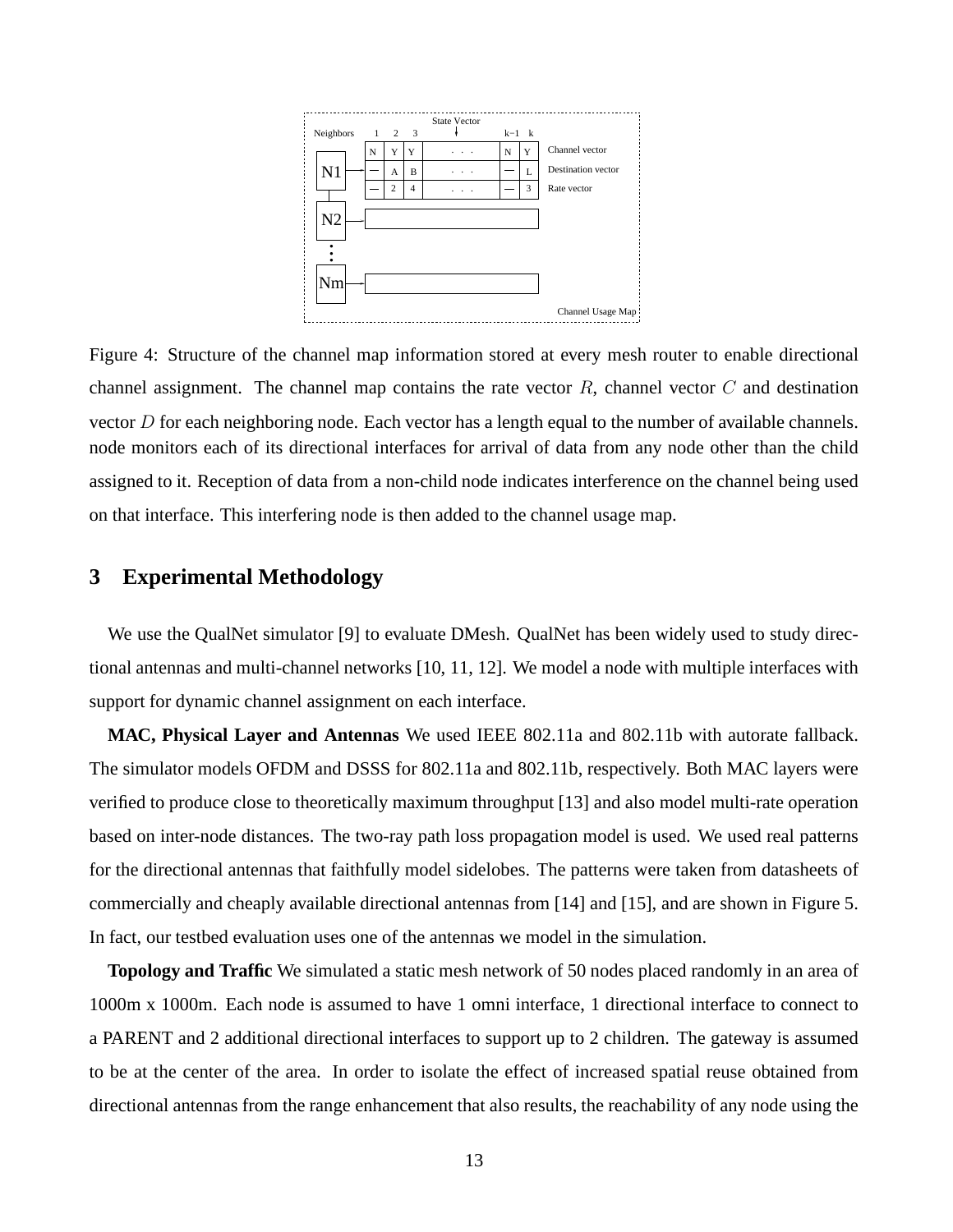

(d) 802.11b, 30◦ beamwidth (e) 802.11b, 45◦ beamwidth (f) 802.11b, 60◦ beamwidth Figure 5: Antenna patterns used in the paper. Reproduced from manufacturer datasheets of commercially available practical directional antennas [14, 15].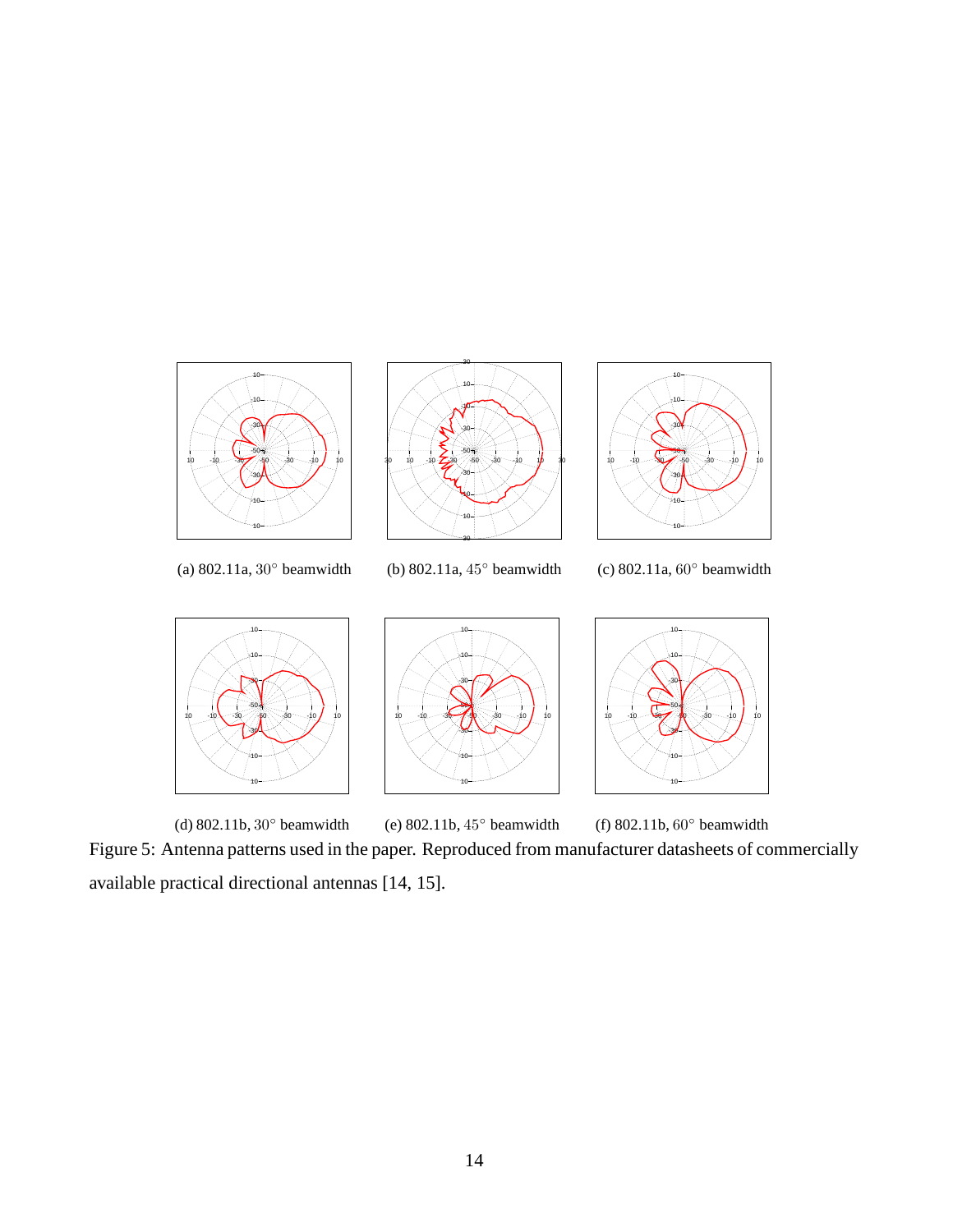directional antenna is kept similar to the reachability achieved if the node were using an omnidirectional antenna by adjusting the transmission power. We vary the number of sources and evaluate using both UDP and TCP traffic. All the sources communicate with the gateway node to simulate an Internet access pattern. The rate for each source is picked randomly from 0 to  $Rate_{max}$ .  $Rate_{max}$  is varied from 100 Kbps to 5 Mbps. A packet size of 1500 bytes is chosen.

**Metrics** We use the following three metrics to evaluate the performance: (1) *Packet delivery ratio* (PDR) — the ratio of the overall number of successfully received data packets at the gateway to the number of data packets sent; (2) *Delay* — the average time between transmission and reception of data packets. This metric accounts for all possible delays caused by queuing at the interface queue, retransmission delays at the MAC, and propagation and transfer times; (3) *Average source throughput* — the total number of bytes successfully transferred from each source during the simulation duration, divided by the simulation duration and averaged over all sources. This meteric is similar to PDR, except it also gives an indication of how much raw bandwidth is achieved. For all schemes, control overhead occurs only in exchange of channel usage information, and is negligible compared to the overall data traffic. Therefore, in the results below, due to lack of space, we omit the control overhead for allschemes.

# **4 Performance Evaluation**

In this section, we first compare the impact of tree construction metrics. We then evaluate the performance of various WMN architectures. Following that, we perform controlled experiments by varying other parameters such as the number of available channels to study the tradeoffs involved in architecting a practical DMesh network.

#### **4.1 Impact of Routing Tree Construction Metric**

In this section, we evaluate the impact of routing tree construction metrics. The tree construction metric is particularly important for omni networks since there exist a large number of possible paths from a node to the gateway. Therefore, to fairly compare DMesh with an omni network, it is important to choose a good metric for the omni network. In contrast, DMesh has directed links between nodes and a tree is naturally formed by *physical* placement of antennas, which reduces the number of available paths and consequently the importance of highly tuned tree metrics. Thus, in this section, we focus on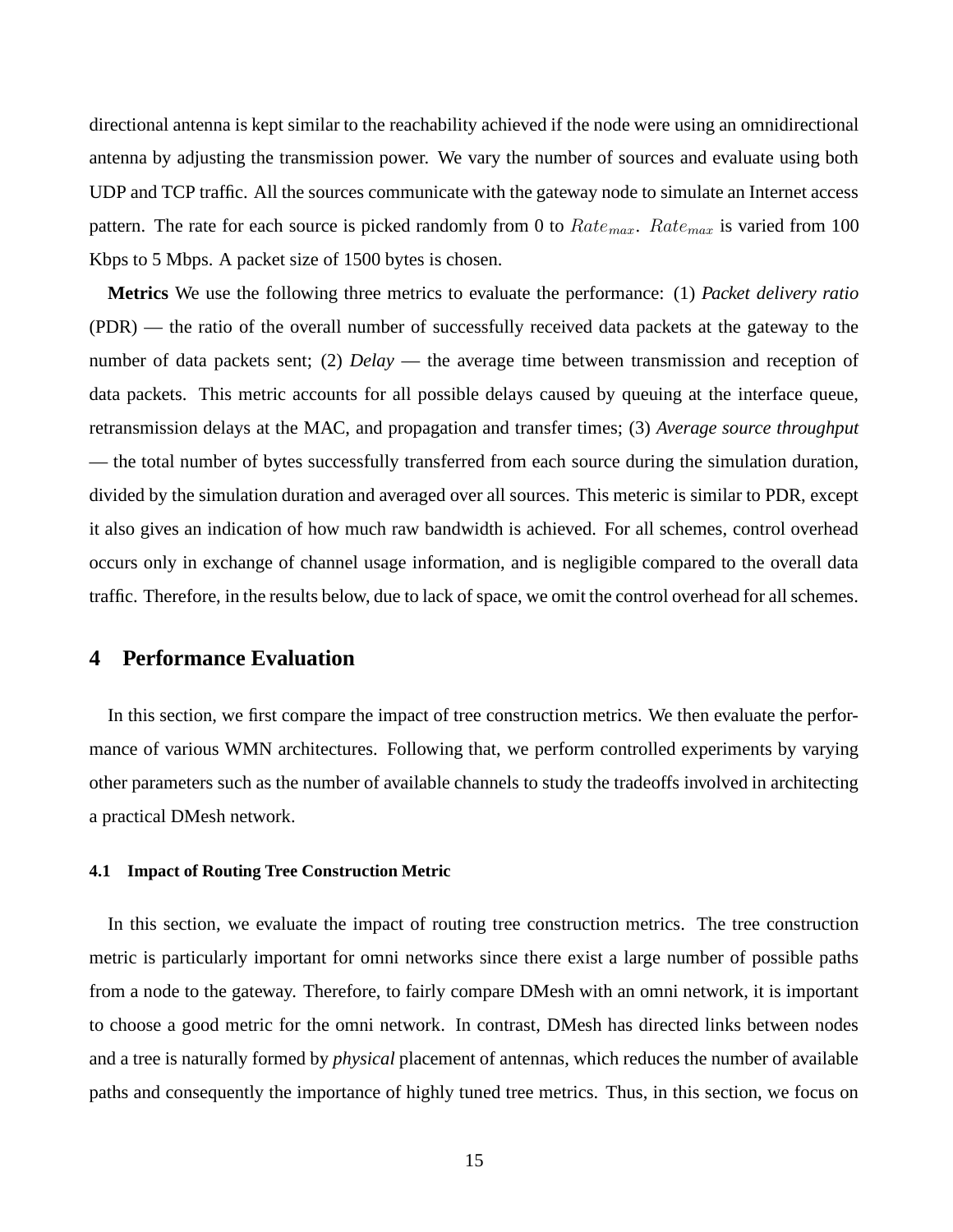

## Figure 6: Different metrics for tree construction.

choosing a good metric for an omni network to fairly compare it to DMesh. Note that a tree construction metric is still useful in certain situations in DMesh when multiple parents connected on directional links advertise Internet connectivity.

We evaluate three different metrics: SP (shortest gateway hop count), ETH (expected throughput), and ETH-TRAF (expected path throughput with traffic profiles). In SP, each node chooses a PARENT node that advertisesthe lowest hop count in its HNA. In ETH, each nodes probes the throughput (e.g. using the *netperf* tool) to its potential PARENTs (from whom it receives an HNA) and selects the PARENT with the highest throughput. In ETH-TRAF, a node selects the parent based on the expected throughput of the whole path to the gateway from that parent, taking into account the traffic requirement of each node that affects the path. Note that ETH-TRAF is significantly more complex than the other two tree metrics. We evaluated the performance of OCA over these different tree metrics over 25 different network topologies with 12 non-overlapping channels. The performance results are depicted in Figure 6.

Figure 6 shows that SP performs poorly because it does not take into account the high rates possible with a longer path (in hops) as ETH does. Interestingly, there is not much difference between the other two schemes, ETH and ETH-TRAF. This implies that adding traffic profiling does not improve the performance significantly.

Hence, we find that the ETH metric is effective in constructing routing trees. It is based on simple throughput measurements between neighbors and does not require traffic profiling. In the rest of the paper, we use the ETH metric for all the evaluated architectures.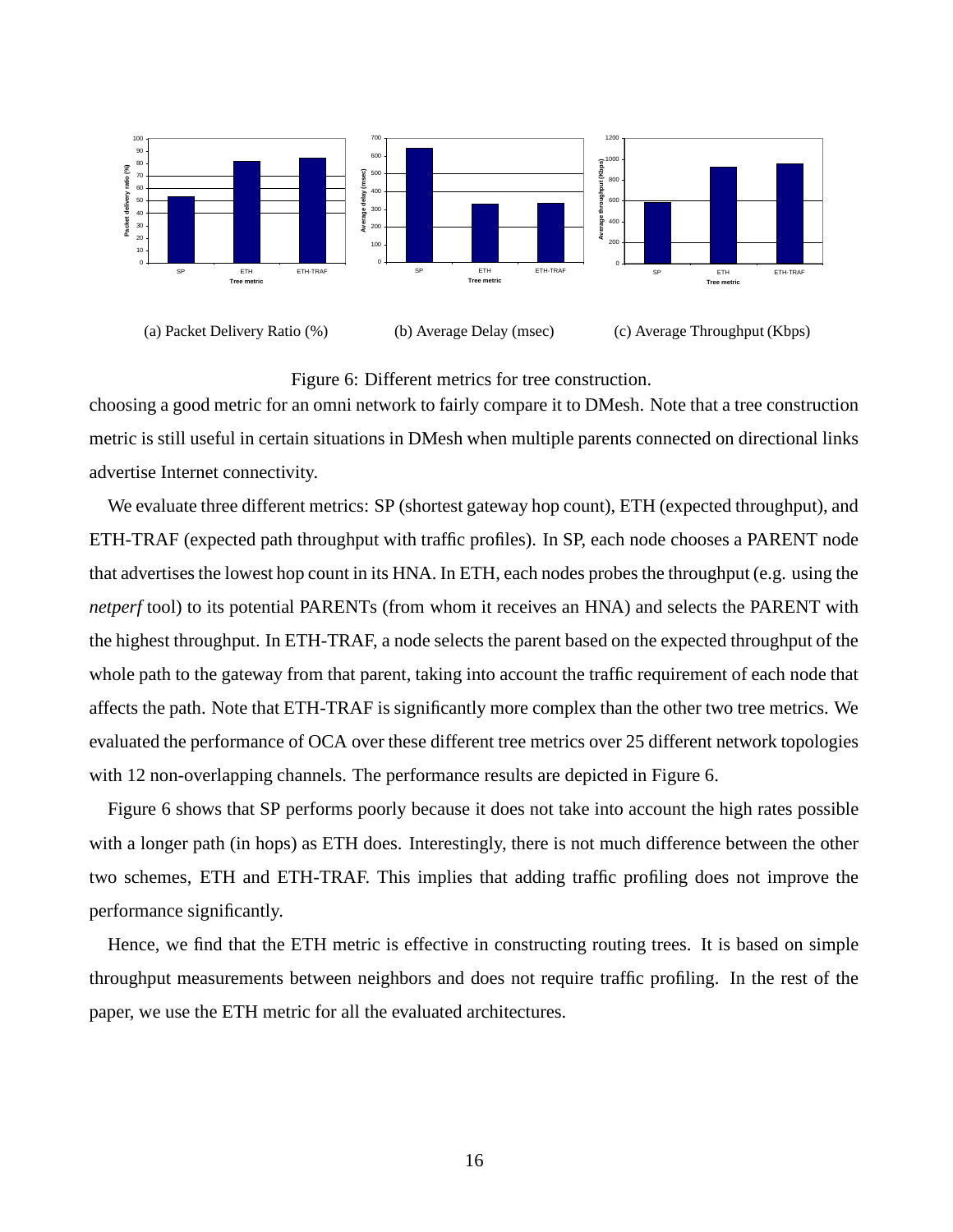

(c) Average Throughput (Kbps)

Figure 7: Comparison of different mesh network architectures.

## **4.2 Overall Performance Comparison**

In this section, we evaluate the performance gain from the different WMN architectures listed in Table I. The beamwidth of the directional antenna is assumed to be  $45^\circ$ .

Figure 7 shows the performance of all the above mesh network architectures in terms of the packet delivery ratio, delay, and average source throughput. As expected, the PDR, delay and throughput of ONOCA are the worst among all architectures. This is because ONOCA does not exploit any degrees of separation and is thus unable to support the simultaneous traffic load in the network.

DNOCA achieves better performance than ONOCA. DNOCA exploits spatial separation to support simultaneous transmissions and thus achieves higher throughput than ONOCA. At 500 Kbps traffic, the PDR of DNOCA is 48% better than that of ONOCA. However, spatial separation *alone* is not sufficient to support high throughput. The PDR of DNOCA drops drastically as traffic increases beyond 500 Kbps. This shows that practical directional antennas cannot be effectively used as complete spatial isolators. Two factors contribute to this poor performance: (1) The beamwidth of a practical directional antenna cannot be made arbitrarily small in order to completely separate all contending transmissions. (2) The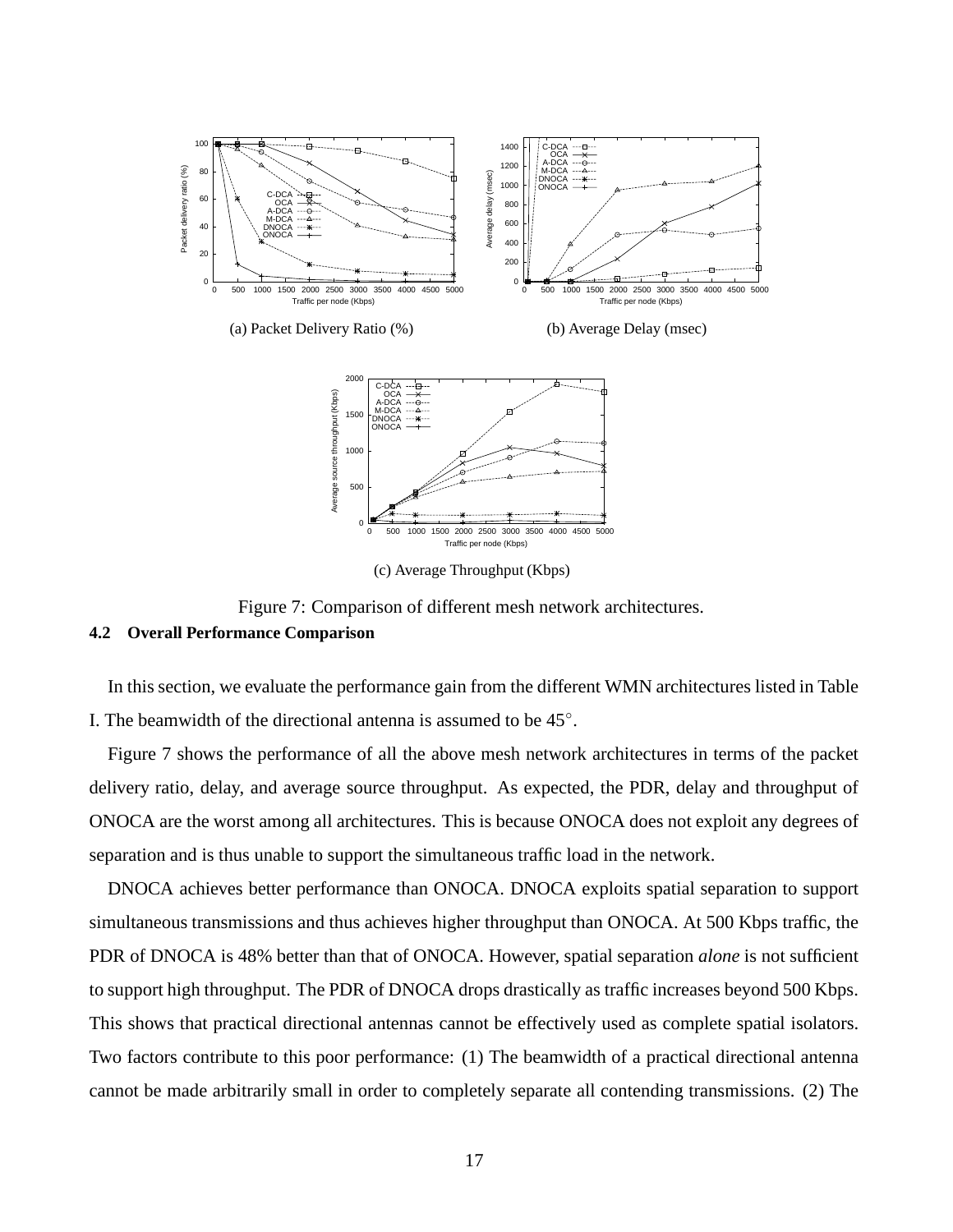presence of sidelobes limits the usability of multiple practical directional antennas at a node since one antenna will be able to hear the other due to reception from sidelobes. Thus, any pair of interfaces on the same node will always contend with each other. We also observed the sidelobe problem in our DMesh testbed and found that the problem was not mitigated even with greater physical separation between the antennas of a pair of interfaces.

OCA also achieves better performance than ONOCA. OCA exploits frequency separation to enable higher throughput than ONOCA. At 500 Kbps traffic, OCA achieves 88% higher PDR than ONOCA. However, separation by frequency alone is not sufficient for achieving the best performance. The PDR of OCA drops to only 40% and the delay drastically worsens as the traffic increases to 5 Mbps. An important factor contributing to this degradation is that there is an upper bound on the number of distinct orthogonal channels available which limits the ability to completely isolate all contending transmissions by frequency. For example, an examination of the channel assignment in this scenario shows that OCA shares many channels among multiple flows. Moreover, as the traffic increases, the per channel load increases, thereby increasing the contention among flows and thus the throughput drops. Thus, although OCA delivers a fraction of the packets, these packets are delivered after significant amount of queuing and buffering leading to high average delays. Note that another significant factor that could restrict the performance of OCA is inter-channel interference. Although the simulation evaluation of OCA assumes no inter-channel interference<sup>2</sup>, in our DMesh testbed, we observed that two interfaces maximally separated by orthogonal channels fail to achieve simultaneous throughput. In summary, the observed performance of both DNOCA and OCA suggests that an additional degree of separation can further improve the throughput.

Another interesting observation from the above experiments is that OCA significantly outperforms DNOCA. Although both schemes have a single degree of separation, separation by frequency alone is more effective than separation by space alone from using practical directional antennas. This effect was also observed during our testbed experiments. This is primarily because any pair of interfaces on a single node, when connected to practical directional antennas can always hear each other (due to sidelobes and backlobes) and it is difficult to separate them physically far enough apart from each other to obtain simultaneous throughput. On the other hand, any pair of interfaces on a single node separated

 $2$ Qualnet does not simulate inter-channel interference and the code where this feature can be implemented is not opensource. Only binaries are provided.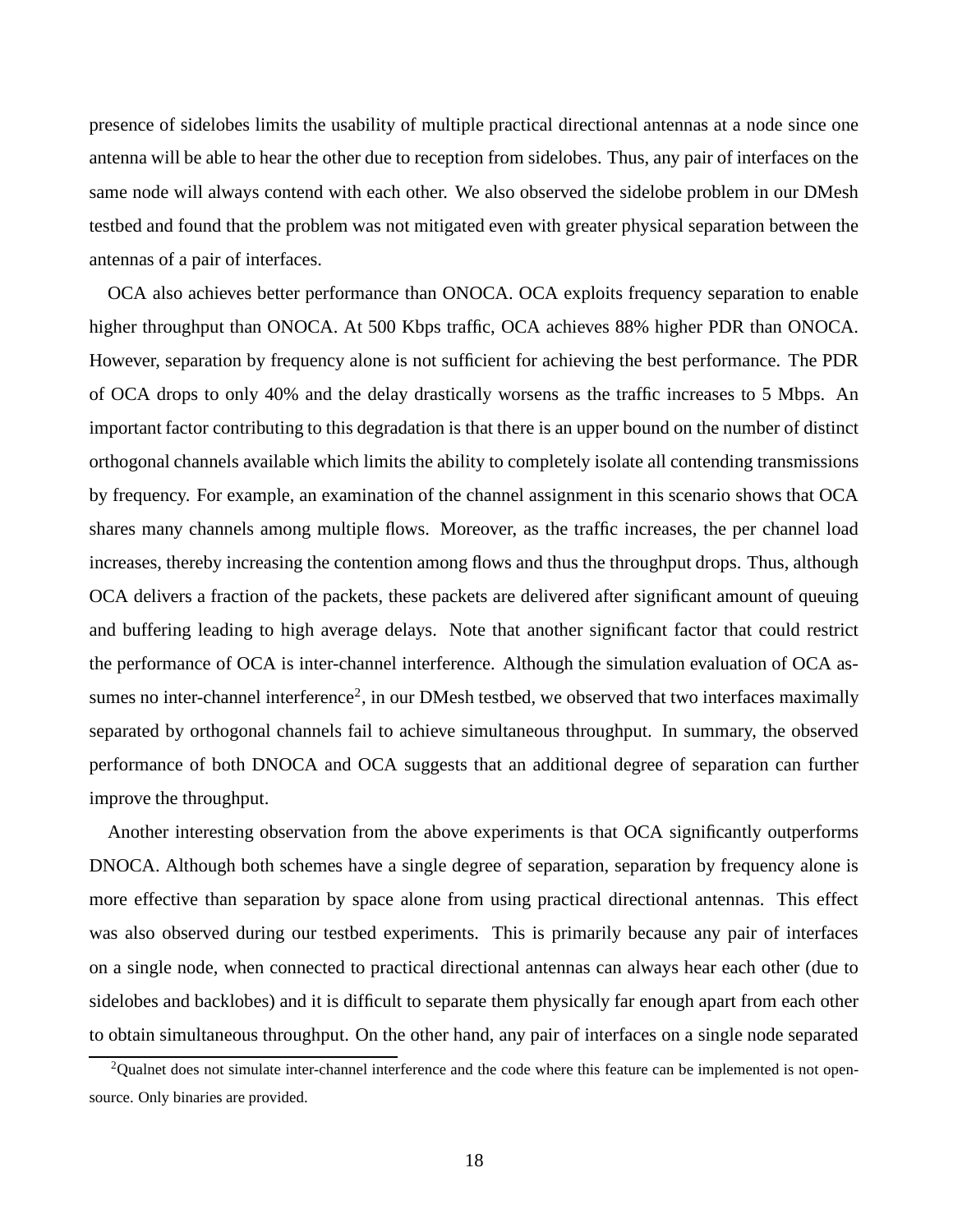by frequency try to filter out each others signal. Although this filtering is also not perfect, the separation achieved between contending signals from this technique is superior to the separation achieved using a pair of practical directional antennas.

C-DCA fully exploits two degrees of separation offered by directional antennas and multiple channels to maximally isolate contending transmissions. The PDR and throughput of C-DCA are the highest and the delay the lowest among all schemes across all traffic scenarios. In particular, the throughput gains achieved in comparison to OCA are up to 128% with up to 10 times lower delay. On one hand, C-DCA avoids the sidelobe problems with multiple interfaces in DNOCA through frequency separation. On the other hand, C-DCA reduces the high channel load problem in OCA through spatial separation. Finally, C-DCA can account for interference from sidelobes of nearby transmitting antennas through measurements.

As described in Section 2.3.1, C-DCA is conservative in reusing channels. In contrast, the A-DCA algorithm aggressively exploits spatial separation to reuse channels which can potentially improve the throughput. However, the results show that A-DCA does not offer significant benefits. The performance of A-DCA is always lower than that of C-DCA and in fact comparable to that of OCA. In fact, A-DCA outperforms OCA only when the traffic exceeds 3Mbps when the average channel load in OCA increases significantly. The performance degradation of A-DCA is because A-DCA assumes a flat-topped pattern during geometrical calculations in channel assignment. This pattern has only one main lobe, and the power is kept very low for all other angles outside the main lobe. Since our simulations use real antenna patterns (i.e. with sidelobes and backlobes causing interference), while A-DCA optimistically assumes no interference from sidelobes in order to maximize channel reuse, it does not always assign non-interfering channels correctly. An example of this is shown in Figure 8(a) in which node C using A-DCA reuses channel  $C_0$  to transmit to node D since the nearby node E is directed away from C. However, sidelobes and backlobes in the antennas on C and E using the same channel  $C_0$  can cause interference, degrading the throughput.

Finally, to evaluate the accuracy of geometrical techniques in C-DCA/A-DCA, we compared them with a pure measurement-based channel assignment scheme, M-DCA. M-DCA accounts for sidelobes since it uses real measurements to infer interference between two nodes, instead of geometry. Surprisingly, Figure 7 shows that M-DCA achieves worse performance than A-DCA and OCA. The reason for this is that in M-DCA, each node checks if it interferes only with nodes from which it can *receive* pack-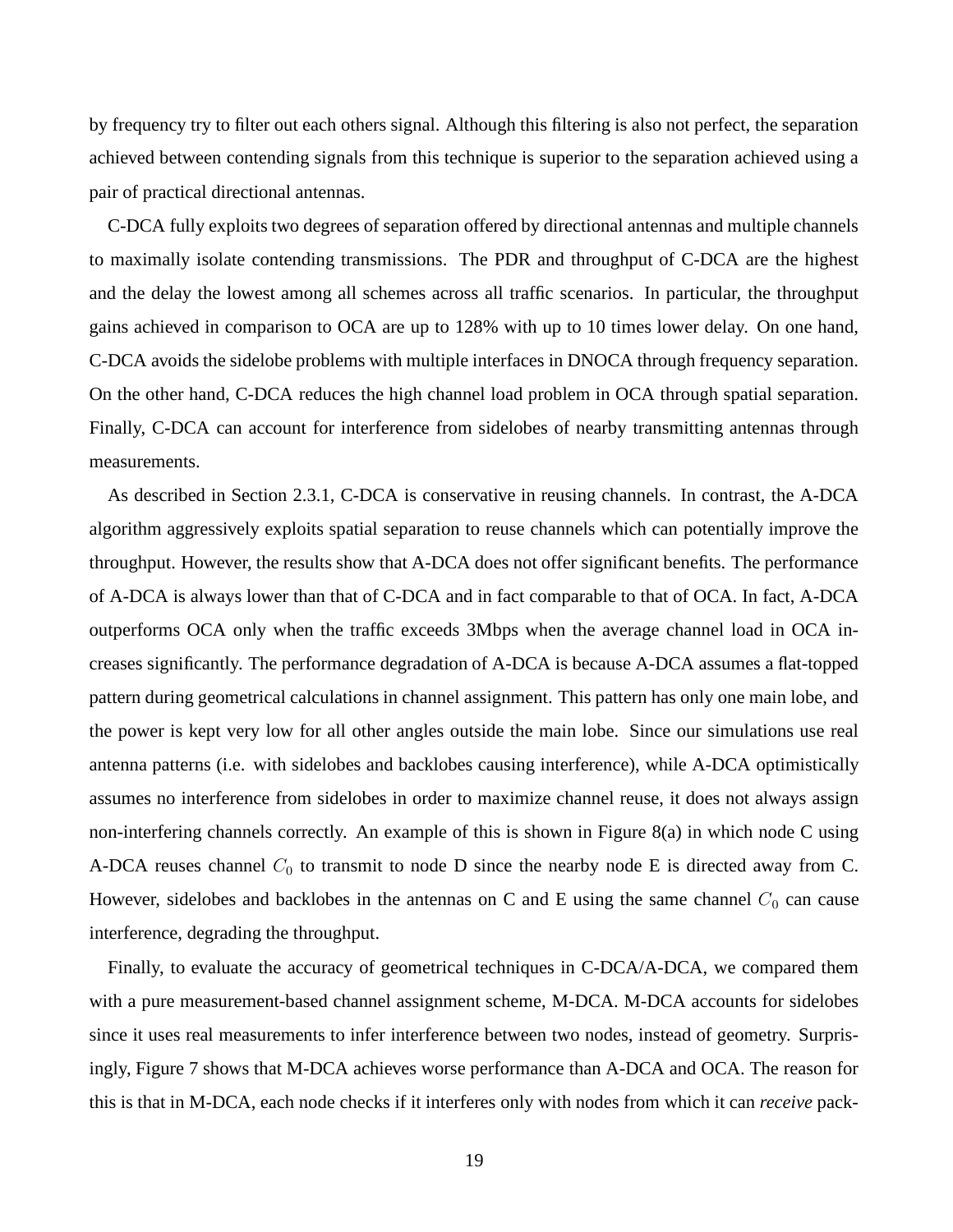

(a) Sidelobe interference in A-DCA

(b) M-DCA estimation problem

#### Figure 8: Channel assignment issues in A-DCA and M-DCA.

ets, that is only from nodes in its communication range, and not in its range of interference. However, even nodes in twice the communication range may interfere because of carrier sensing. For example, in Figure 8(b), node A can assign channels to reduce interference from nodes B and C within its communication range  $R$ . However, node A cannot identify node I as an interferer (due to it not being able to receive packets from I) and is likely to assign the same channel node I is using, resulting in interference. Such inaccuracies in channel assignment significantly degrade the performance of M-DCA. Note that such far away nodes could be identified using using two-hop packet exchanges and interference estimated using geometric calculations. However, the objective of M-DCA is to study the effectiveness of a pure measurement-based algorithm.

In summary, exploiting two degrees of separation by integrating practical directional antennas with channel assignment significantly improves the performance of WMNs. Further, a combination of measurementbased and geometric techniques to assess interference for channel assignment, as in C-DCA, provides the best performance.

#### **4.3 Impact of Guard Angle on A-DCA**

As discussed in Section 2.3.1, A-DCA exploits directionality aggressively to minimally use channels. However, the results in the previous section showed that the aggressiveness of A-DCA can also hurt its performance. The aggressiveness of A-DCA can be controlled by means of the guard angle (GA). To evaluate whether we can tune the aggressiveness of A-DCA to achieve better performance, we performed simulations with varying GA. The effect of GA is tabulated in Table II. As GA is increased, the scheme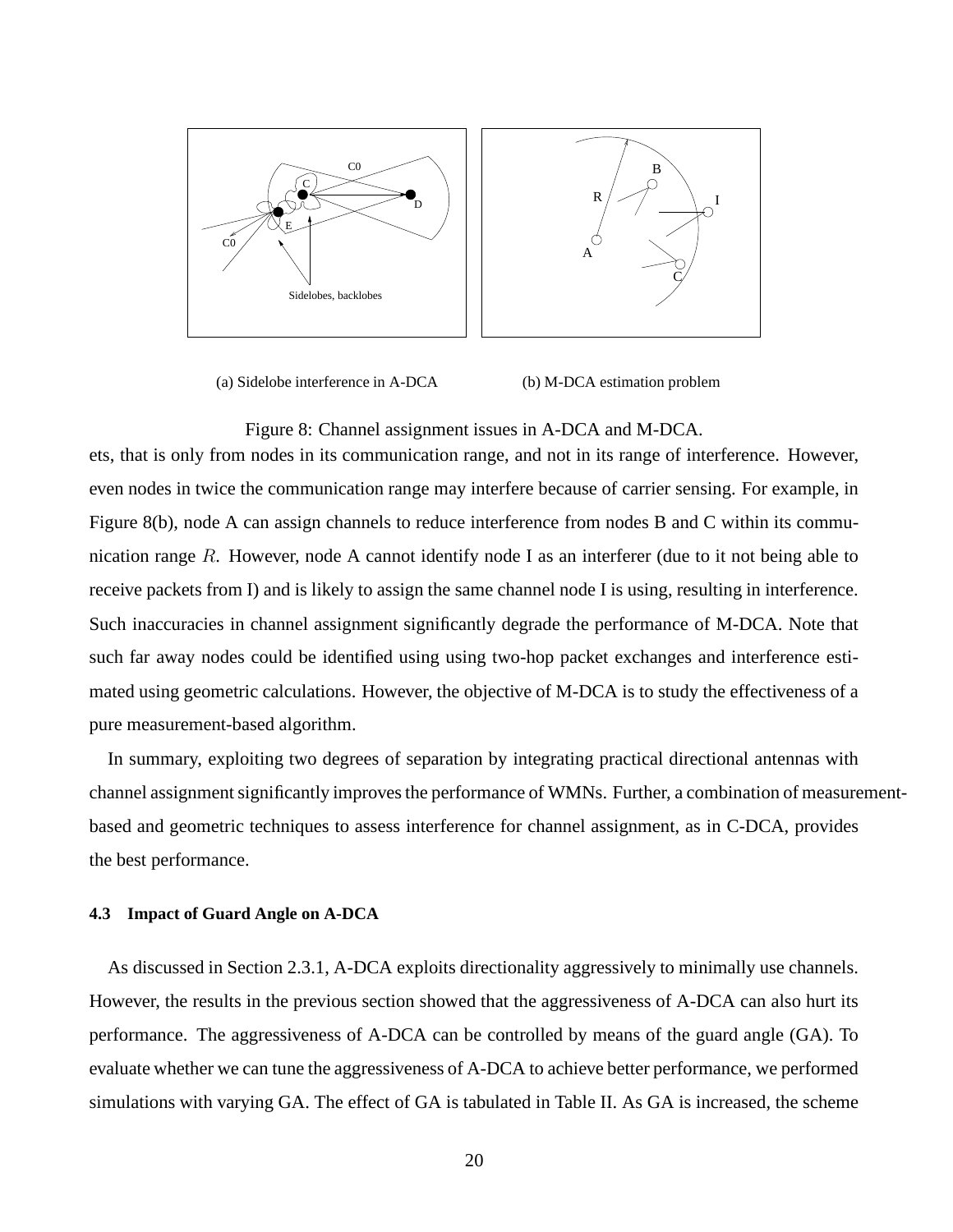| Scheme     | <b>PDR</b> | Delay  | Throughput | Channels |
|------------|------------|--------|------------|----------|
|            | (% )       | (msec) | (Kbps)     |          |
| A-DCA (GA) |            |        |            |          |
| 10         | 49.08      | 992.76 | 463.405    | 6        |
| 20         | 50.57      | 969.52 | 475.647    | 8        |
| 30         | 73.14      | 488.08 | 709.609    | 9        |
| 40         | 98.94      | 60.19  | 969.438    | 11       |
| C-DCA      | 98.35      | 29.81  | 964.736    |          |

Table 2: Impact of Guard Angle (GA) on A-DCA performance. Maximum rate per source node is 2 Mbps.

becomes less aggressive and the performance is closer to C-DCA. Lower aggressiveness improves the PDR, delay and throughput of the A-DCA scheme. However, an increase in GA increases the number of channels employed in assignment. As seen in the results, a GA of 40◦ has to be used for A-DCA to give performance similar to C-DCA. But with this large GA, A-DCA uses the same number of channels as C-DCA; in other words it is not aggressive anymore in reusing channels. Thus, we conclude that highly aggressive reuse of channels by exploiting fine-grained spatial separation is not feasible with practical directional antennas. The effectiveness of A-DCA with smart antennas that can tightly control the sidelobes is a focus of our future work.

#### **4.4 Impact of Traffic Sources**

In this section, we evaluate the impact of increasing the number of traffic sources on the performance of OCA and C-DCA (the best performing schemes for the omni and directional cases, respectively). Increasing the sources increases the need for separation of contending transmissions. For this experiment, all 50 nodes were sources of traffic. Figure 9 shows the results in terms of PDR and throughput for different values of maximum traffic. For comparison, we replot the results for 25 sources from the previous section. We make the following observations. First, when the number of sources increases, both the PDR and the throughput drop, and this is more pronounced for larger maximum traffic. This is obvious, since a larger number of sources increases the interference between contending nodes. Second, the gap between C-DCA and OCA becomes larger. For example, when the maximum traffic is 2Mbps, the difference between the PDR of the two schemes is about 14% with 25 sources, but increases to 224% when all 50 nodes are sources. Also, the difference in throughput is about 15% with 25 sources, but in-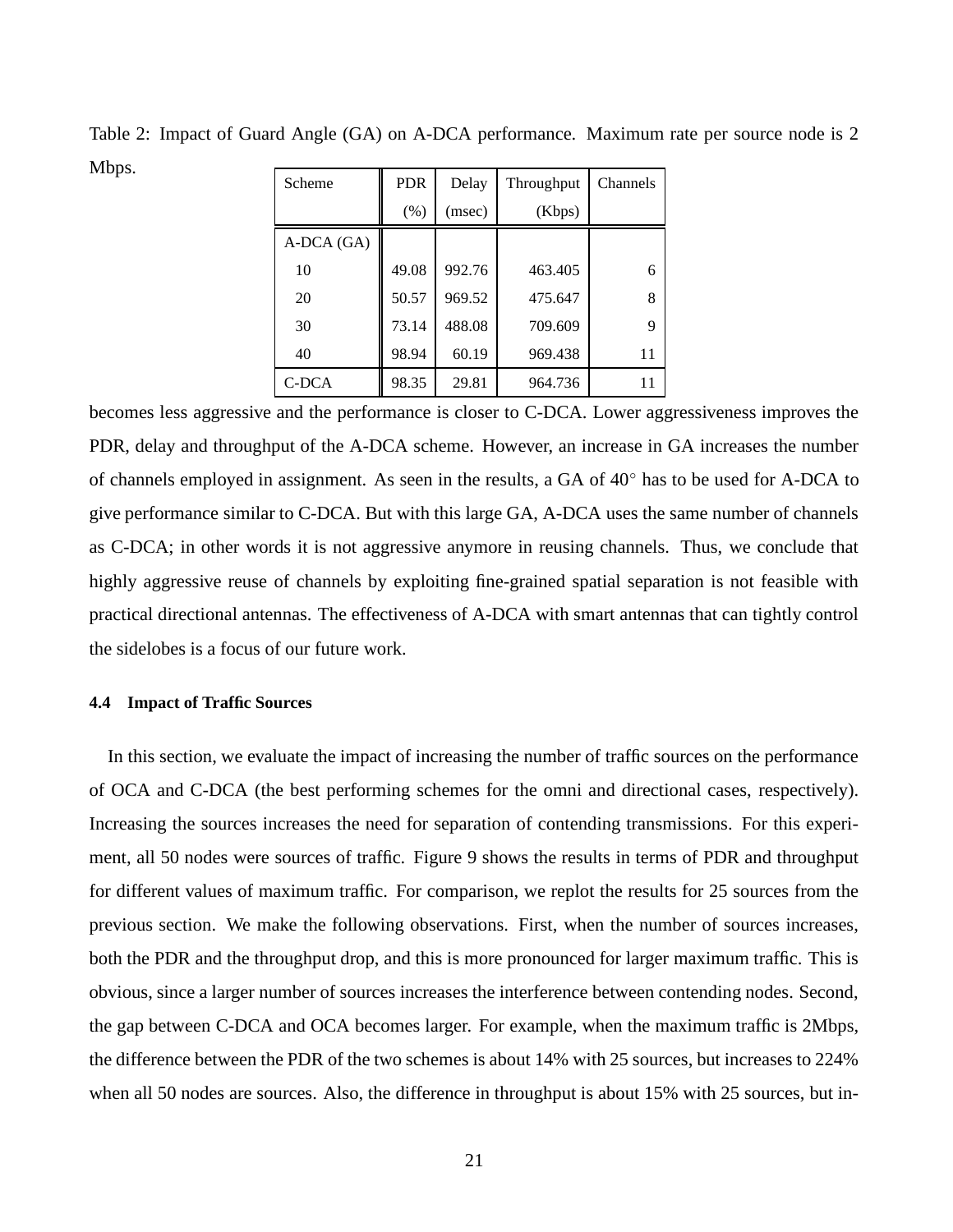

Figure 9: Impact of increasing traffic sources. All mesh routers are sources of traffic. creases to 231% when all 50 nodes are sources. This is because when the number of sources increases, the total traffic in the network increases, and the channels become loaded faster. Hence, OCA has to reuse loaded channels, and this results in performance degradation. On the other hand, C-DCA can still exploit the second degree of separation, achieving larger PDR and higher throughput.

In summary, increasing the number of sources increases the difference in gain between the two schemes. The gain from combining spatial and frequency separation is more pronounced in heavily loaded networks.

### **4.5 Impact of Available Physical Channels**

In this section, we study the impact of the number of available channels on the performance of WMNs. As the number of available channels is reduced, both OCA and C-DCA have to resort to reusing channels. This increases the average contention per channel.

Figure 10 depicts the performance of C-DCA and OCA, as the number of available channels is varied from 3 to 12. Two observations can be made from the results. First, both OCA and C-DCA experience performance degradation as the number of available channels are reduced, since both OCA and C-DCA have to resort to reusing channels. This increases the average contention per channel and worsens performance. Second, C-DCA performance is less affected than OCA as the available channels are reduced. This is because OCA performance is directly dependent on the number of channels as it has only one degree of separation between contending transmissions. In contrast, C-DCA requires less than 12 channels (11 channels on average) to completely isolate contending flows in most of the scenarios we studied. Even when C-DCA has to reuse channels, the average load per channel is also lower. Thus, in comparison to the 12 channel case, the gains of C-DCA against OCA in PDR, throughput, and delay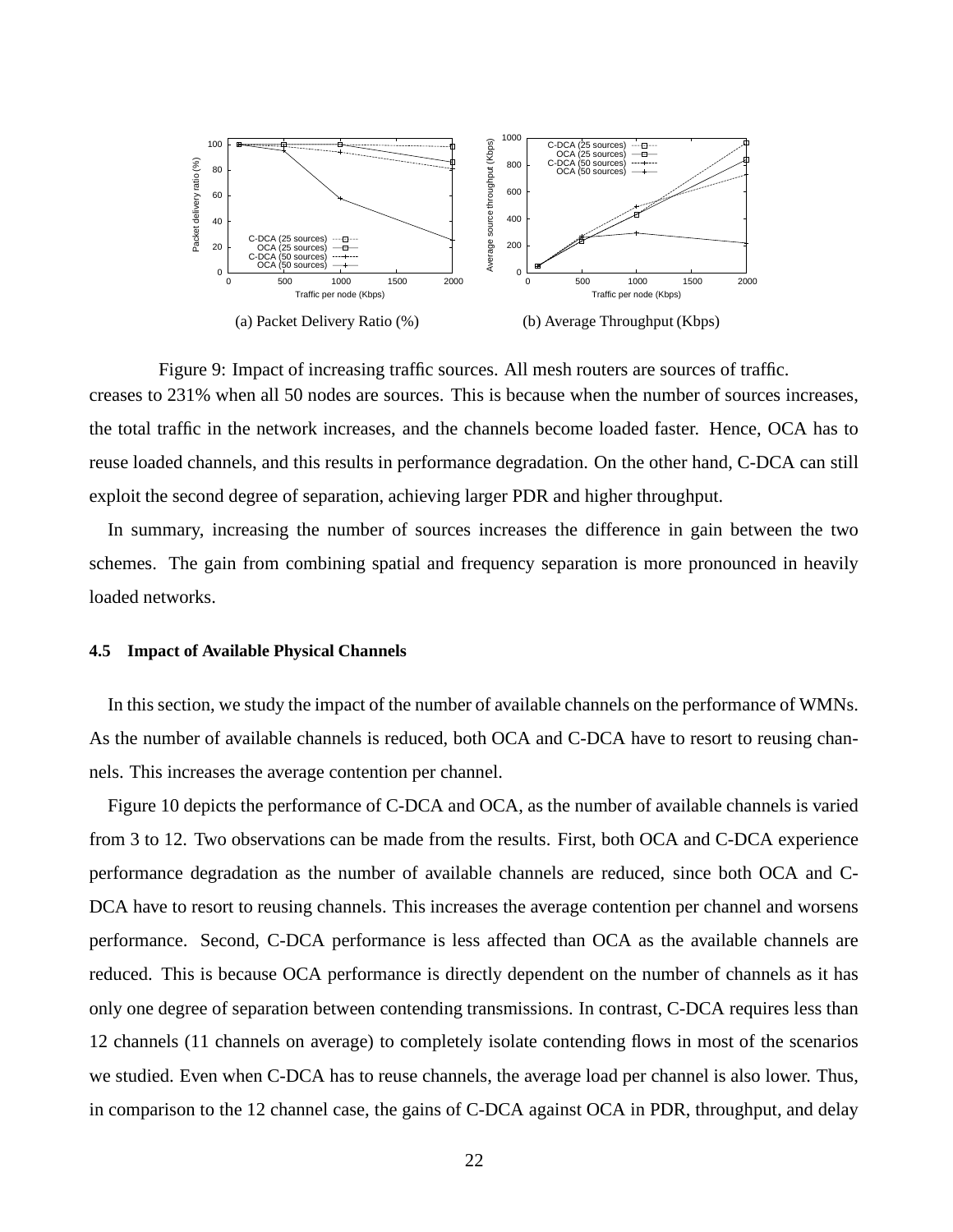

Figure 10: Impact of a finite number of available channels. Maximum traffic per node is 3 Mbps. Beamwidth used is  $45^\circ$ . increase to 173%, 176% and 676%, respectively, when the number of channels is reduced to 6. In

summary, C-DCA is more effective at utilizing scarce spectrum resources than OCA.

#### **4.6 Impact of Beamwidth**

In this section, we study the impact of beamwidth on the performance of C-DCA. We vary the beamwidth from 30 $\degree$  to 60 $\degree$  in a network with 12 channels, and the maximum traffic per node from 1Mbps to 3 Mbps. We also repeat the experiment for a network with 3 channels and maximum traffic per node of 1 Mbps.

Figures 11(a) and 11(b) illustrate the effect of beamwidth on PDR and delay, respectively. In a network with 12 channels, C-DCA requires on average 11 channels to completely isolate contending flows. In this case, beamwidth has no effect on the performance of C-DCA. As shown in Figures 11(a) and 11(b), when the traffic is 1 or 2 Mbps, the PDR and the delay remain almost constant and close to 100% and below 50 msec, respectively. The beamwidth affects the performance, only when the traffic increases to 3 Mbps. With high traffic the performance drops, as we explained in Section 4.4, and in order to improve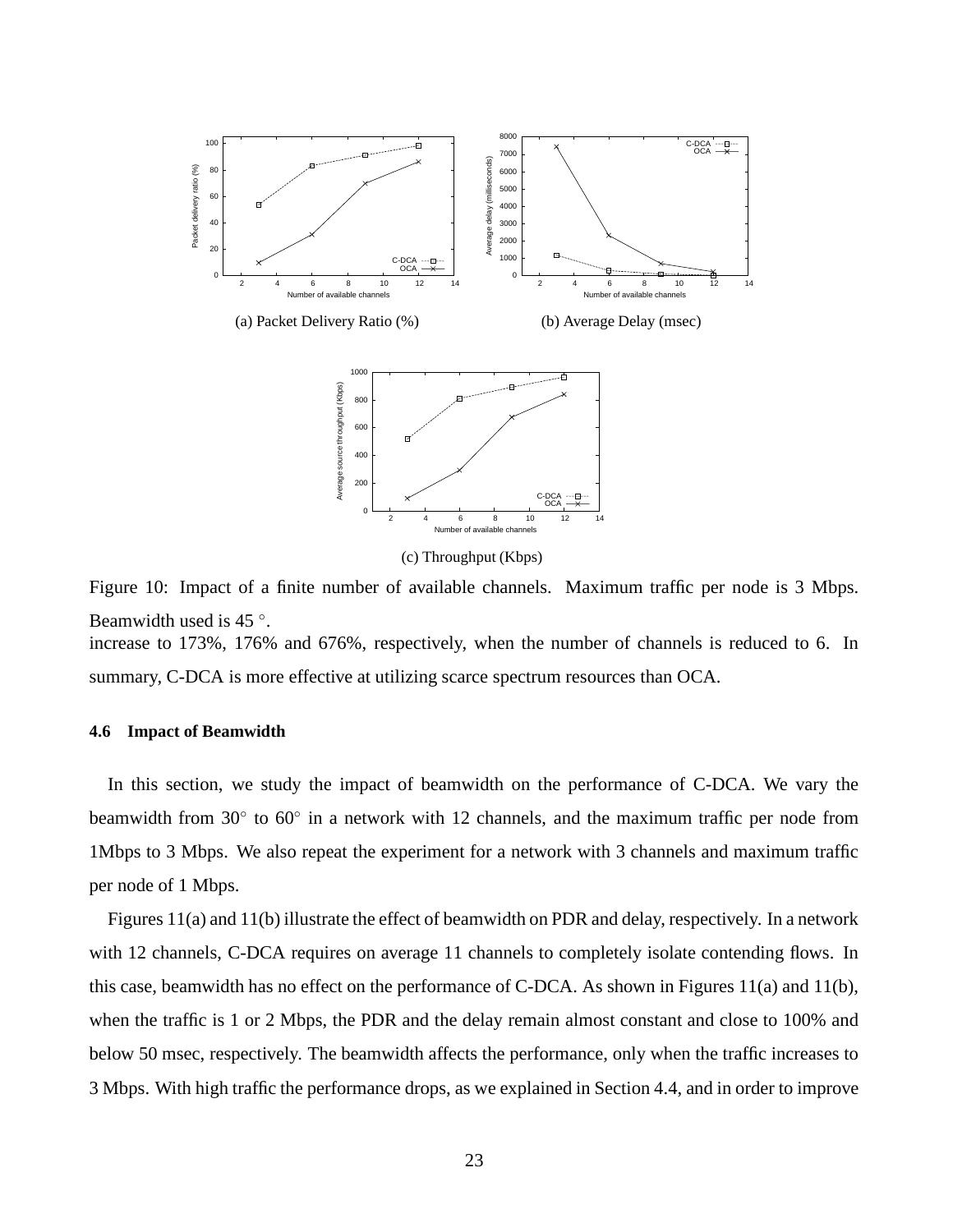

Figure 11: Impact of beamwidth on performance. it, we can reduce the beamwidth to increase the spatial separation. In fact, as the beamwidth is reduced to 30◦ , the PDR of C-DCA increases to 92%.

Reducing the beamwidth is also useful, when the number of channels is limited. In this case, C-DCA in many cases cannot find free channels, and shares channels among contending flows, degrading the performance. In other words, when only a small number of channels are available, separation in the frequency domain is not enough, and increasing spatial separation is required to improve performance. For example, with a 60◦ beamwidth, when we reduce the number of channels from 12 to 3, the PDR drops from 100% to 78%, and the delay increases from 1 msec to 1 sec. By reducing the beamwidth to 45°, the PDR is increased by 13%, but the delay is reduced by almost 50%. However, further reduction of beamwidth to 30◦ , does not significantly improve the performance of C-DCA.

In summary, when the number of channels is reduced for a given number of nodes or the number of nodes in a collision domain is increased for a fixed number of channels, the spatial separation becomes insufficient. In such a scenario, lower beamwidth antennas offer the flexibility of increasing the spatial separation and thus improving the performance. The tradeoff is that the physical size of lower beamwidth practical directional antennas is larger than those with larger beamwidth.

#### **4.7 802.11b Performance**

In this section we study the performance of C-DCA in comparison to OCA in 802.11b networks. An 802.11b network uses different modulation schemes from 802.11a, and has significantly reduced bandwidths and only 3 orthogonal channels. On the other hand, the transmission ranges achievable are typically larger than 802.11a. 802.11b radios are widely used for constructing mesh networks and it is useful to understand the performance of our architecture in this scenario. The results of the experiment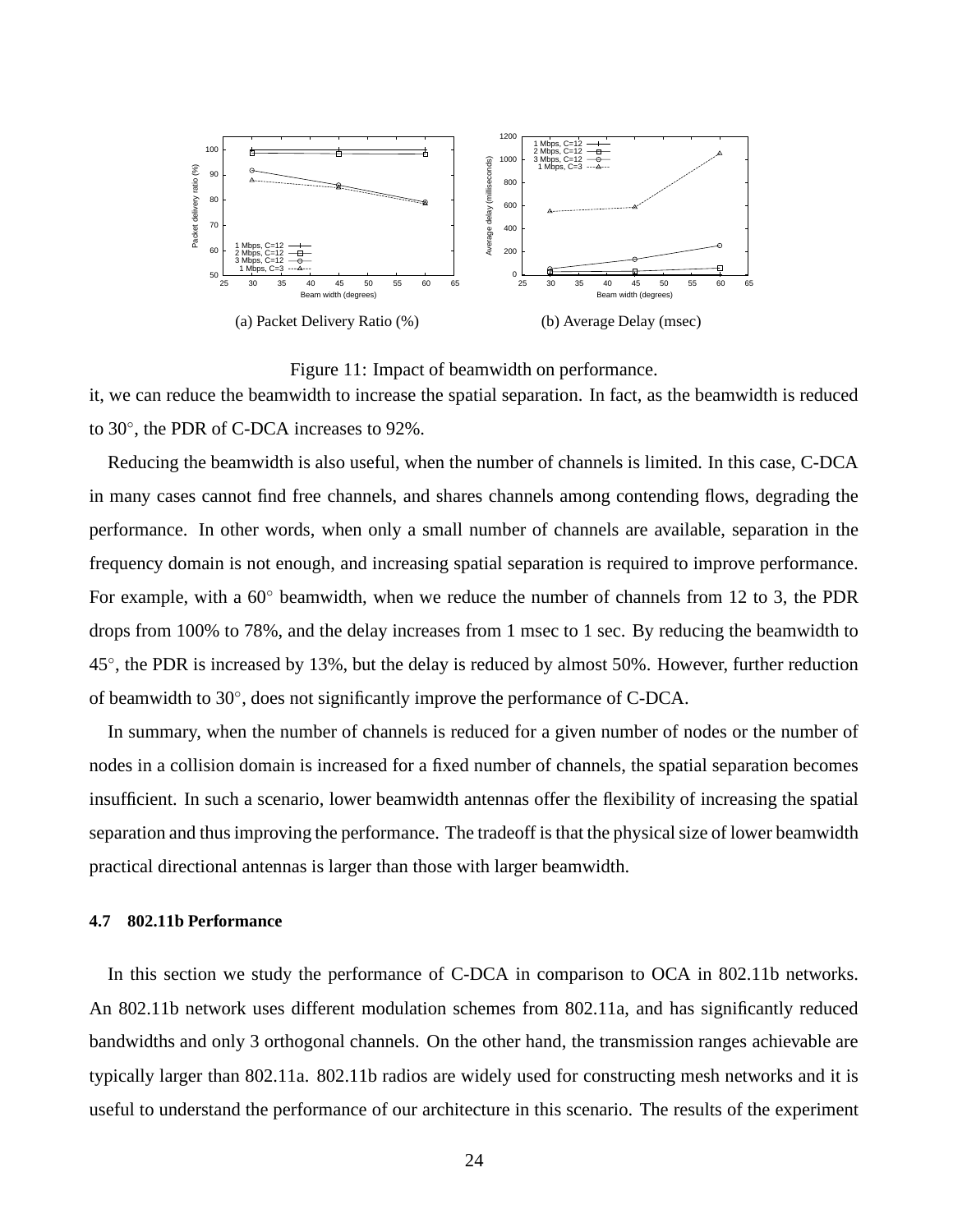

Figure 12: Performance in a 802.11b wireless mesh network.

are shown in Figure 12. In this figure, we show the average source throughput in Kbps for OCA and C-DCA.

First, as expected, the throughput for both schemes is significantly lower, compared to the throughput achieved in a 802.11a network (Figure 7(c)). Since there are only three orthogonal channels available, there is not enough frequency separation, and both schemes have to resort to reusing channels. For OCA, the frequency separation is not efficient with only three available channels, and the result is low throughput. One more factor that results in lower throughput in 802.11b, compared to 802.11a, is the larger transmission range, which can be typically achieved by the former. Because of larger range, the interference per node increases, since every node can listen to the transmissions of more neighbors.

Second, C-DCA still outperforms OCA, similar to in the 802.11a scenario. For OCA, the throughput drops quickly when the maximum traffic per source increases beyond 300 Kbps. For C-DCA, throughput starts dropping only after 500 Kbps. More importantly, the gap between the two schemes increases as the maximum traffic per node increases. For example, when the maximum traffic per node is 1 Mbps, C-DCA outperforms OCA by about 80%.

In summary, the results for 802.11b remain consistent with the results for 802.11a, showing that combining two degrees of separation increases the performance, compared to only frequency separation, even for 802.11b networks.

## **4.8 TCP Performance**

In this section, we study how TCP flows perform using C-DCA in comparison to OCA. We study an 802.11b as well as an 802.11a network for this experiment. Figure 13 shows the percentage increase in TCP throughput for C-DCA compared to OCA, both for 802.11a and 802.11b. For the 802.11a scenario, we vary the number of sources as 15, 25, and 50; while for 802.11b we show the results for 25 sources.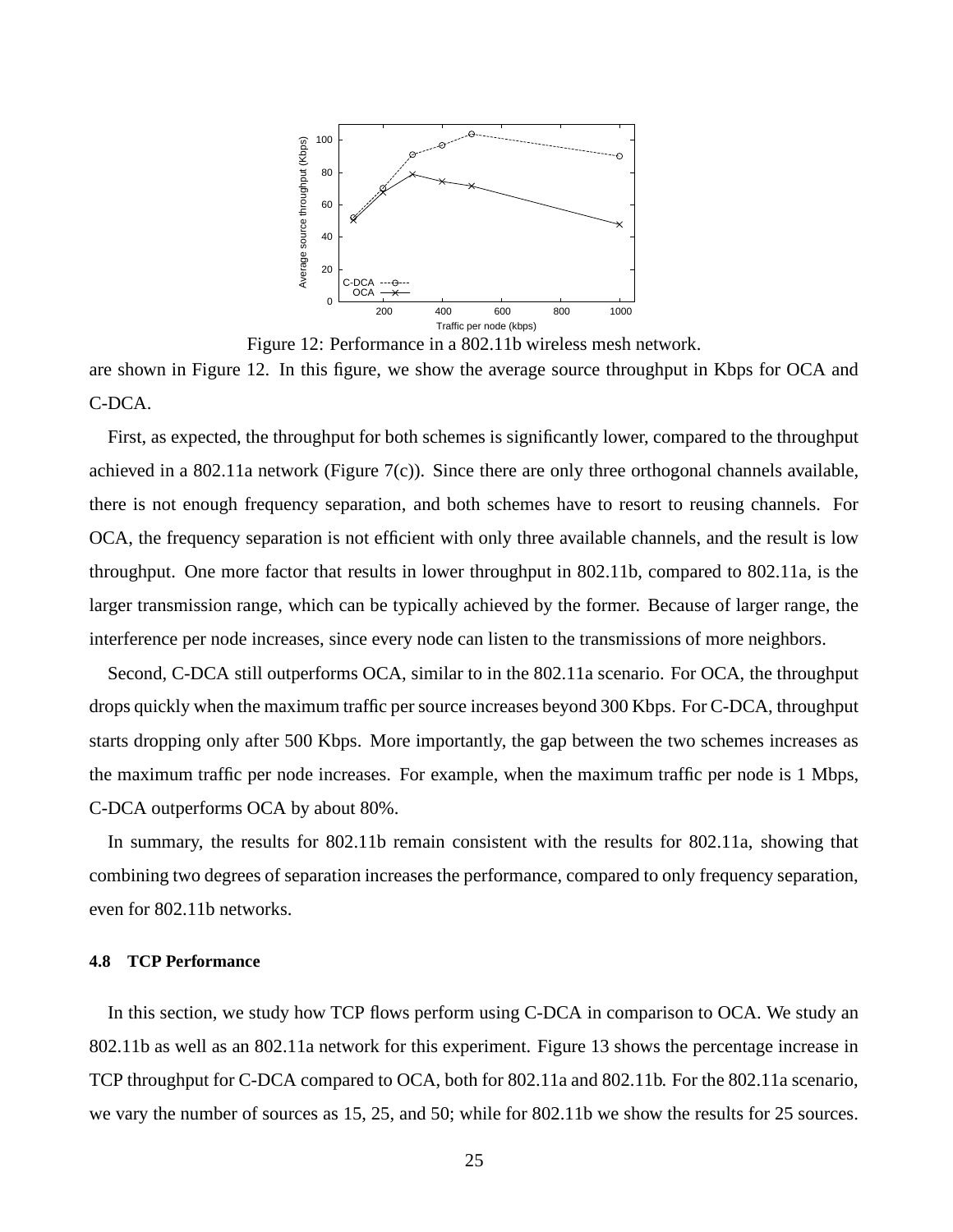

Figure 13: Increase in throughput of TCP flows from using C-DCA in comparison to OCA for 802.11b and 802.11a networks. Each source initiates a TCP session for the entire duration of the simulation to the gateway with segment sizes of 1500 bytes.

In general, we observe that C-DCA increases the TCP throughput, compared to OCA. More specifically, for 802.11a, we observe that the gap in throughput between the two schemes increases with the number of sources. It is about 30% with 15 sources, and it reaches 68% when all 50 nodes are sources. For 802.11b and 25 sources, the gain from using C-DCA is about 35%. We showed in previous sections that delays are much higher in OCA, compared to in C-DCA. Given that TCP throughput is inversely proportional to RTT, such delays in OCA result in very low throughput for end users of the WMN. In addition, we found that the number of packet losses in OCA is higher than C-DCA, causing frequent TCP timeouts and consequently lower throughput.

# **5 Testbed Evaluation**

In order to verify the usefulness and performance of the DMesh architecture, we incorporated practical directional antennas in MAP (Mesh@Purdue) [16], a wireless mesh network testbed at Purdue. We use C-DCA as the channel assignment algorithm for DMesh. We also compare DMesh with OMesh, the original MAP architecture with only omnidirectional antennas and running the OCA channel assignment algorithm.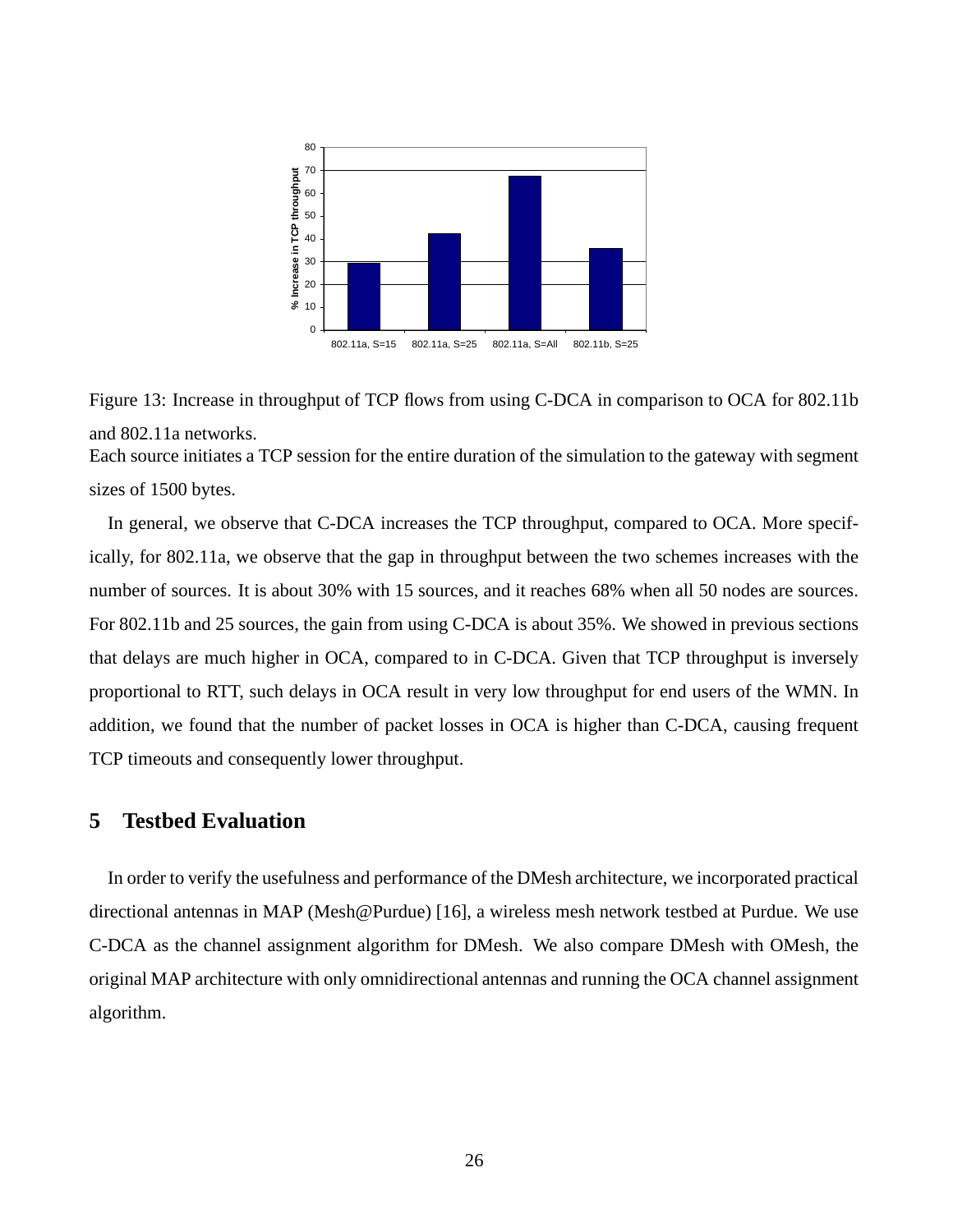

Figure 14: Purdue MAP testbed schematic (top view). Only outdoor mesh routers are depicted. **5.1 Setup**

Our testbed consists of 16 wireless mesh routers (small form factor desktops) spread out across three buildings (EE, MSEE and VC (Visitor Center)). We initially deployed Atheros 5212 based 802.11a/b/g cards to evaluate DMesh on 802.11a. However we encountered issues with the Linux drivers for these cards (madwifi) which limited the performance of multiple simultaneous transfers. We thus switched to use Senao Engenius 2511 802.11b wireless cards. Each radio is attached to a 2dBi rubber duck omnidirectional antenna with a low loss pigtail to provide flexibility in antenna placement. Each mesh router runs Linux kernel 2.4.20-8 and the open-source *hostap* drivers are used to enable the wireless cards. IP addresses are statically assigned. The wireless cards we use can support a wide range of power settings (up to 200mW). As in the simulations, the power was adjusted when the cards were used with directional antennas to keep the range similar to the omnidirectional antennas. We used directional antennas in the outdoor part of our network to interconnect the 3 buildings together. The outdoor portion of our testbed is depicted in Figure 14. Two of the buildings (EE and MSEE) have 2 outdoor mesh routers each equipped with 2 or 3 radios while the VC building has a single outdoor mesh router with 2 radios. These outdoor nodes provide high bandwidth interconnection across the indoor networks in each building. We used directional antennas on these outdoor nodes and compared their performance to using omnidirectional antennas. The directional antennas are thex same as those modeled in the simulation. Specifically, we use a 802.11b  $45^{\circ}$  beamwidth antenna (model HG2412Y from [14]) with the pattern depicted in Figure 5(e).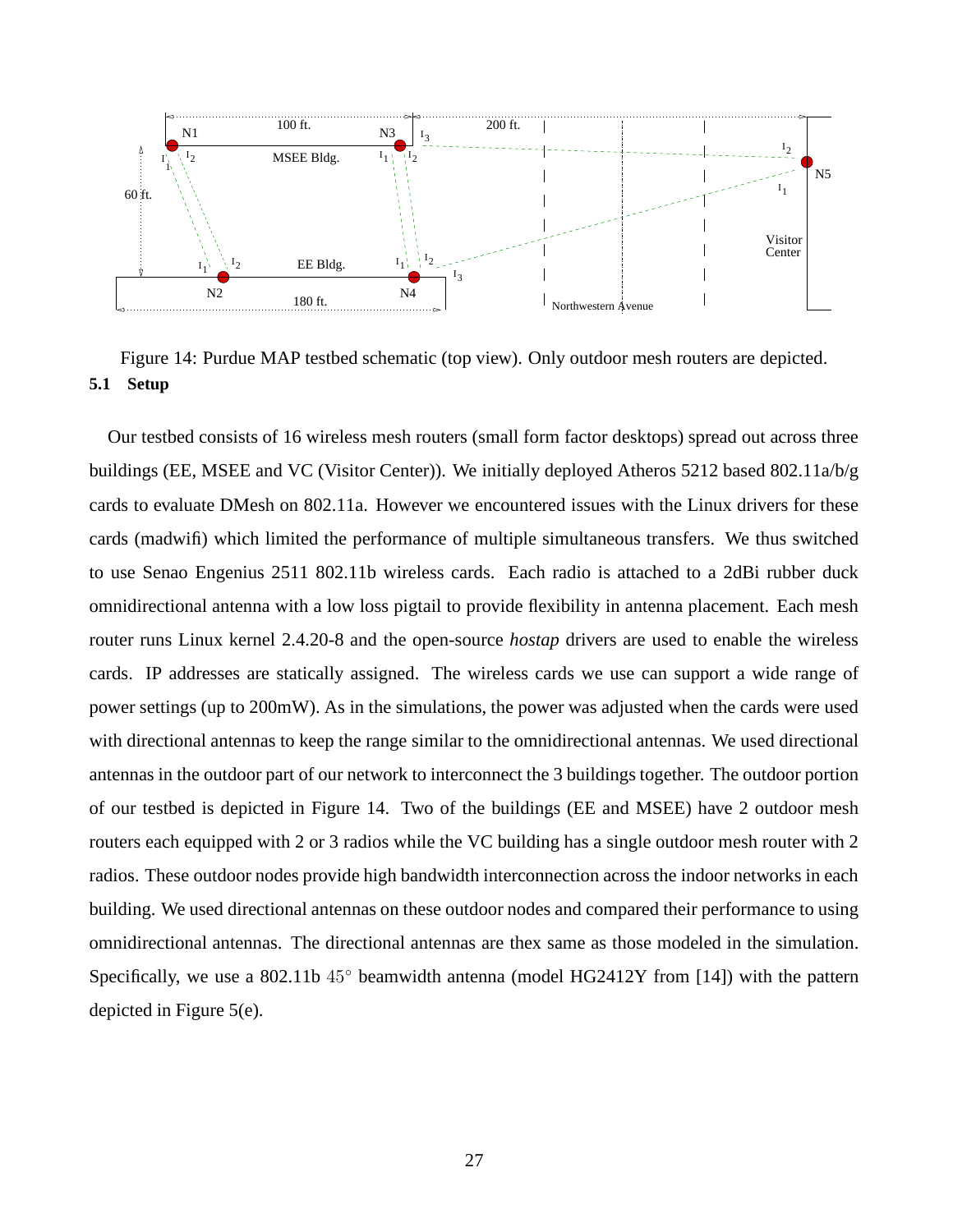#### **5.2 Evaluation**

In this section, we demonstrate the advantages of the DMesh architecture using experiments on our testbed. We first discuss our experiences in engineering a multi-channel multi-radio network. We then compare the performance of DMesh and OMesh.

**Exploiting multiple channels** The first challenge in the evaluation wasto obtain simultaneousthroughput in the multi-channel omnidirectional scenario. As a baseline, we found that a single flow between any two nodes without any other interfering flows achieved a TCP throughput in the range of 4.5-5Mbps using *netperf*. We then ran two simultaneous flows on interfaces  $I_1$  and  $I_2$  on nodes  $N_1$  to  $N_2$  (Figure 14) on maximally separated channels (1 and 11). In this experiment, we found that either one radio achieved close to the full throughput in the single flow case (4.5 Mbps) with the other card being totally starved and achieving less than 0.5Mbps, or both radios achieved around 2-3Mbps each. Thus even though we used external antennas with pigtails, simultaneous throughput was not possible due to interference among the two radios. We then purchased 12 inch extension cables for each radio and further separated the antennas on both  $N_1$  and  $N_2$ . This resulted in almost simultaneous throughput (with some loss) being achieved of around 4.3 Mbps each. Thus, antenna separation is critical to enabling multi-channel simultaneous throughput and is required on both the receiver and transmitter. In conclusion, to exploit even maximally frequency separated transmissions required antenna isolation. We also noticed that using power control to have a higher power on one interface adversely affected the other interface despite antenna separation. We thus use similar transmission powers on all interfaces of a single mesh router.

**Evaluating the gain from DMesh** We used 3 scenarios depicted in Figures 15(a), 15(b), 15(c), each in a different topology and traffic setting, to demonstrate the throughput gains from DMesh, compared to OMesh. In scenario S1, we assume that the number of channels allowed to be used is 2. This is because the Purdue Wireless LAN (Airlink) operates on the remaining orthogonal 802.11b channel in the area and we did not want to disrupt the other users' performance. There are three flows as shown in Figure 15(a). Both OMesh and DMesh automatically assign separate channels on  $N_3$  based on the OCA and C-DCA algorithms. Node  $N_1$  chooses channel 1 to assign to its flow  $F_3$ . The performance of the flows in this scenario for OMesh and DMesh are shown in Figure 15(d). The results show that for OMesh, the total throughput is 8.8 Mbps. This occurs because  $F_1$  and  $F_3$  contend with each other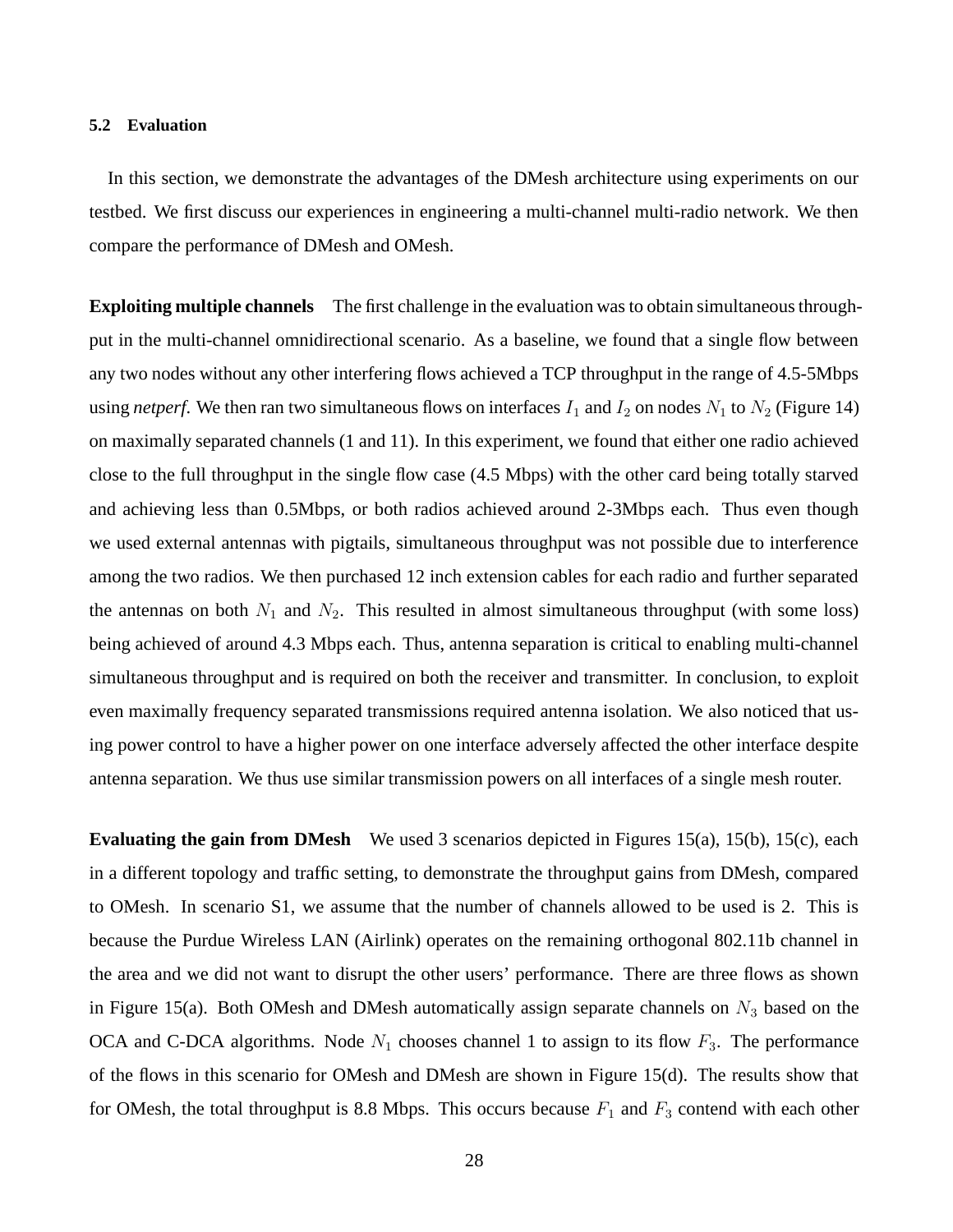

Figure 15: Testbed evaluation results. OMesh denotes a network with omnidirectional antennas running OCA while DMesh denotes a network with practical directional antennas running C-DCA.

causing a reduction in their individual throughputs. We also observe that unfairness exists, since  $F_3$ achieves a higher fraction of the bandwidth than F1. Interestingly, the throughput of  $F_2$  also reduces from its maximum individual throughput although it is on a separate channel. In contrast, using DMesh,  $F_2$ achieves close itsindividual maximum throughput. The directivity reduces the inter-channel interference from other nodes. In addition  $F_1$  and  $F_3$  improve their throughputs due to increased spatial separation. Overall DMesh provides a 31% increase in TCP throughput. Thisresult is close to the 35% gain observed overall in simulation results for TCP performance.

Note that although DMesh improves the throughput, the practical directional antennas do not completely isolate the transmissions spatially. For example, even in DMesh,  $F_1$  and  $F_3$  do not obtain their maximum individual throughput which is on average 4.5Mbps. Thus, the gain from DMesh can be attributed to a reduction in interference power levels since the interference between  $F_1$  and  $F_3$  is limited to the power received from their sidelobes. This reduced interference is enough to provide significant throughput gains to justify the use of such practical directional antennas in WMNs.

The pattern of the antenna used in this experiment has a very low gain in the backlobes in comparison to the sidelobes and the main lobe (Figure 5(e)). To verify whether further gains are possible if the back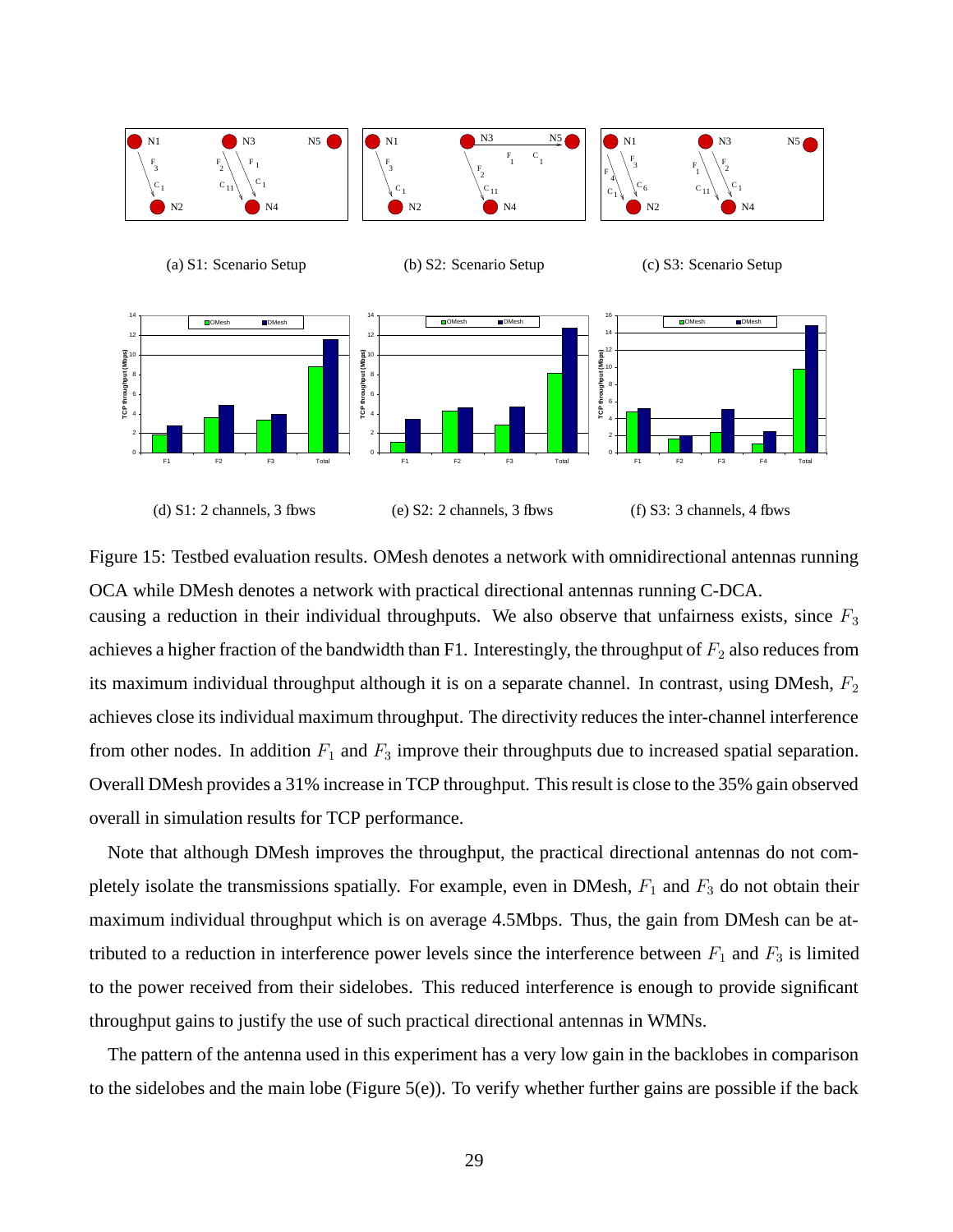lobe is facing the interfering flow, we used scenario 2 (Figure 15(b)). Similar to the previous scenario, we again assume that only 2 channels are available. In this scenario, although  $F_1$  and  $F_3$  are still on the same channel, the antenna used for  $F_1$  is facing the other way with its back lobes towards the antenna for  $F_3$ . The results in Figure 15(e) show that OMesh performs slightly worse than in scenario 1 and achieves an aggregate throughput gain of around 8Mbps. One possible explanation is that  $F_1$  now operates over a longer distance (and thus lower SNR) and is starved by  $F_3$  more in comparison to scenario 1. As expected, DMesh now performs better, providing a 57% TCP throughput gain over OMesh, since the transmitting antenna for  $F_1$  only interferes using the backlobe with  $F_3$ . The receiving antenna for  $F_1$ whose main lobe is towards  $F_3$  could potentially interfere with  $F_3$ . However, the power received and thus the interference are lowered since this antenna is 380 ft away and only transmits short TCP ACK and MAC layer ACK packets. Note that despite the low gain backlobes, the transmitting antenna for  $F_1$ is not totally isolated from the antennas involved in  $F_3$ . Nodes N1, N2, and N3 can still ping each other although with a packet loss rate of close to 50%.

In the third scenario (Figure 15(c)), we used all 3 802.11b orthogonal channels in experiments performed late at night so as not to interfere with Airlink users. There are 4 flows depicted in the figure. Again, we find that OMesh provides an aggregate throughput of less than 10Mbps (Figure 15(f)). Flows  $F_2$  and  $F_4$  contend since OMesh runs out of channels. Although DMesh also runs out of channels, it significantly reduces interference power between  $F_2$  and  $F_4$  and provides an aggregate throughput of close to 15Mbps resulting in a 50% TCP throughput gain.

In summary, the testbed evaluation with practical directional antennas shows that DMesh is a viable and useful architecture to improve the performance of wireless mesh network. Although practical directional antennas do not provide *complete* spatial isolation, the reduced interference power provides significant throughput gains. In particular, the reduced interference is useful for multiple-channel networks to obtain close to their maximum throughput potential. Costlier array-based antennas could potentially improve the spatial isolation with tightly controlled sidelobes and backlobes. However, such antennas are still not cost-effective. The cost-benefit tradeoffs in using more advanced antennas in comparison to cheaper versions is an interesting topic of our future research. As a side-note, our experiences show that using practical directional antennas was not inconvenient. Their sizes are reasonable and orienting the antennas perfectly towards each other was not critical to performance.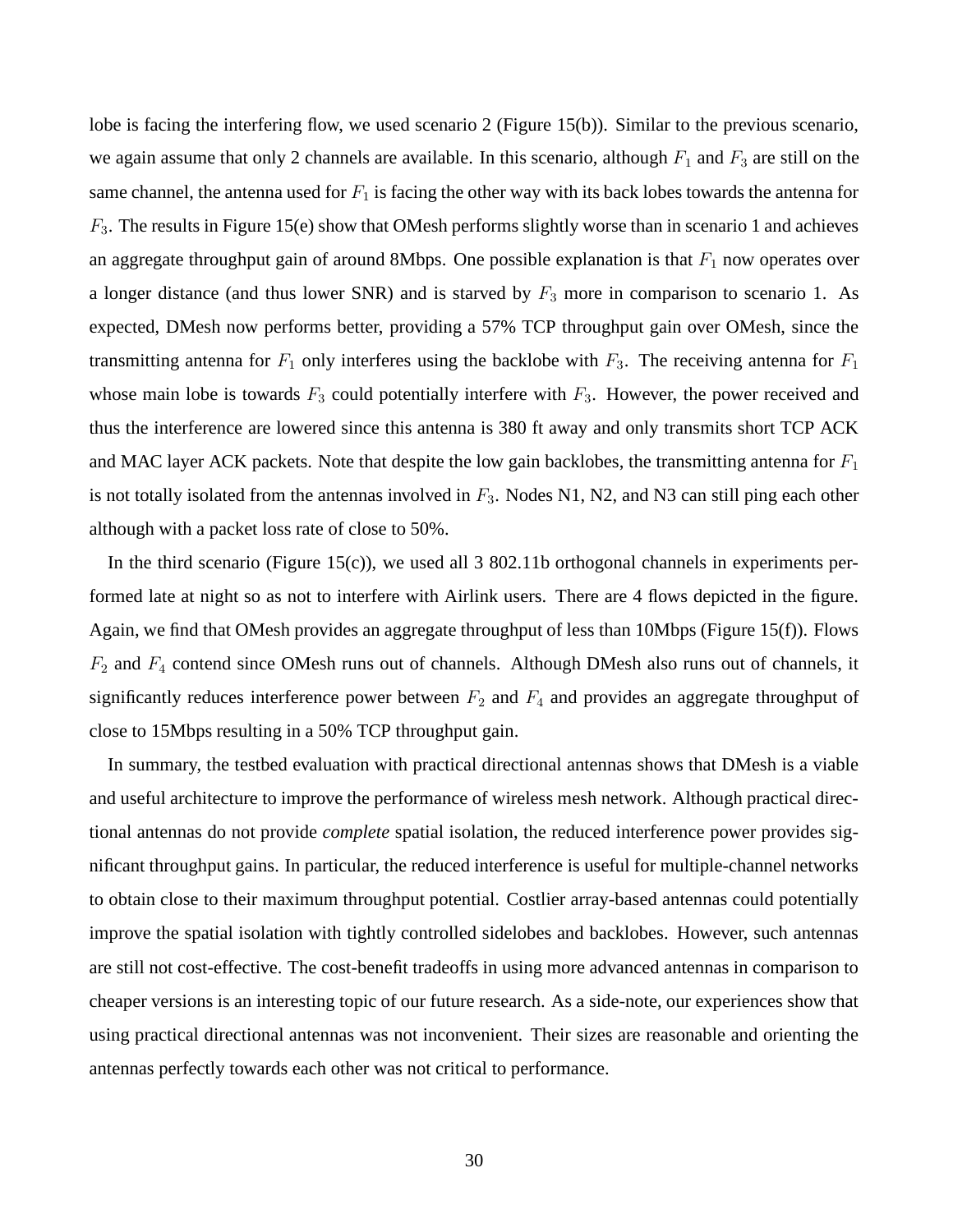# **6 Related Work**

Recently, many design issues of WMNs have been studied [17, 2, 18, 19] and many companies are offering products for deploying WMNs [20, 4]. The use of multiple radios/interfaces has been proposed previously as a means to increase the throughput of wireless networks [2, 18, 1, 21, 22]. Multiple beamformed antennas were previously proposed in a position paper [17] for the TAPs architecture. In contrast to DMesh, TAPs proposes to use significantly costlier smart beamforming antennas but may provide higher spatial reuse. We position DMesh as an architecture to quickly and cheaply deploy high throughput mesh networks with minimal cost using commodity antennas combined with channel assignment. The work in [23, 24] uses multiple directional antennas. However, their technique does not exploit frequency separation and is designed for situations where only a single channel is available.

Many MAC layer solutions [25, 26, 27, 28, 29] as well as routing layer solutions [30] have been proposed to exploit multiple channels in wireless networks. The work in [1, 18, 12, 22] applies multichannel techniques to mesh networks. A recent work [1] proposes a WMN architecture with multiple interfaces and utilizes multiple channels to improve throughput. However, their architecture provides only one degree of separation (frequency) as it uses omnidirectional antennas. In contrast, DMesh combines cheap directional antennas with multiple channels to further improve the performance of WMNs. Two recent works [1, 31] study *joint* routing and channel assignment for multi-radio, multi-channel omnidirectional WMNs. In contrast to these approaches, DMesh performs directional channel assignment and decouples routing from channel assignment (similar to in [2]). The work in [2] computes routes for a network in which channel assignment has been previously done; while DMesh computes channel assignments for a routing tree that has been physically formed due to placement of antennas.

The use of beamforming antennas have been proposed for mobile ad hoc networks [32, 33, 11, 10, 34, 33]. Channel assignment has also been studied in the context of cellular networks [35]. Work has also been done on combining channel assignment and sectored separation of users in cellular networks (e.g. [36]). However, the multi-hop routing and non-existence of infrastructure devices such as base stations make WMNs very different from cellular networks. Many cellular network techniques cannot be directly applied to WMNs due to these different characteristics.

A number of issues, such as load balancing, gateway discovery, addressing, tree construction and fairness, arise in provisioning Internet access via multi-hop wireless networks. Issues related to addressing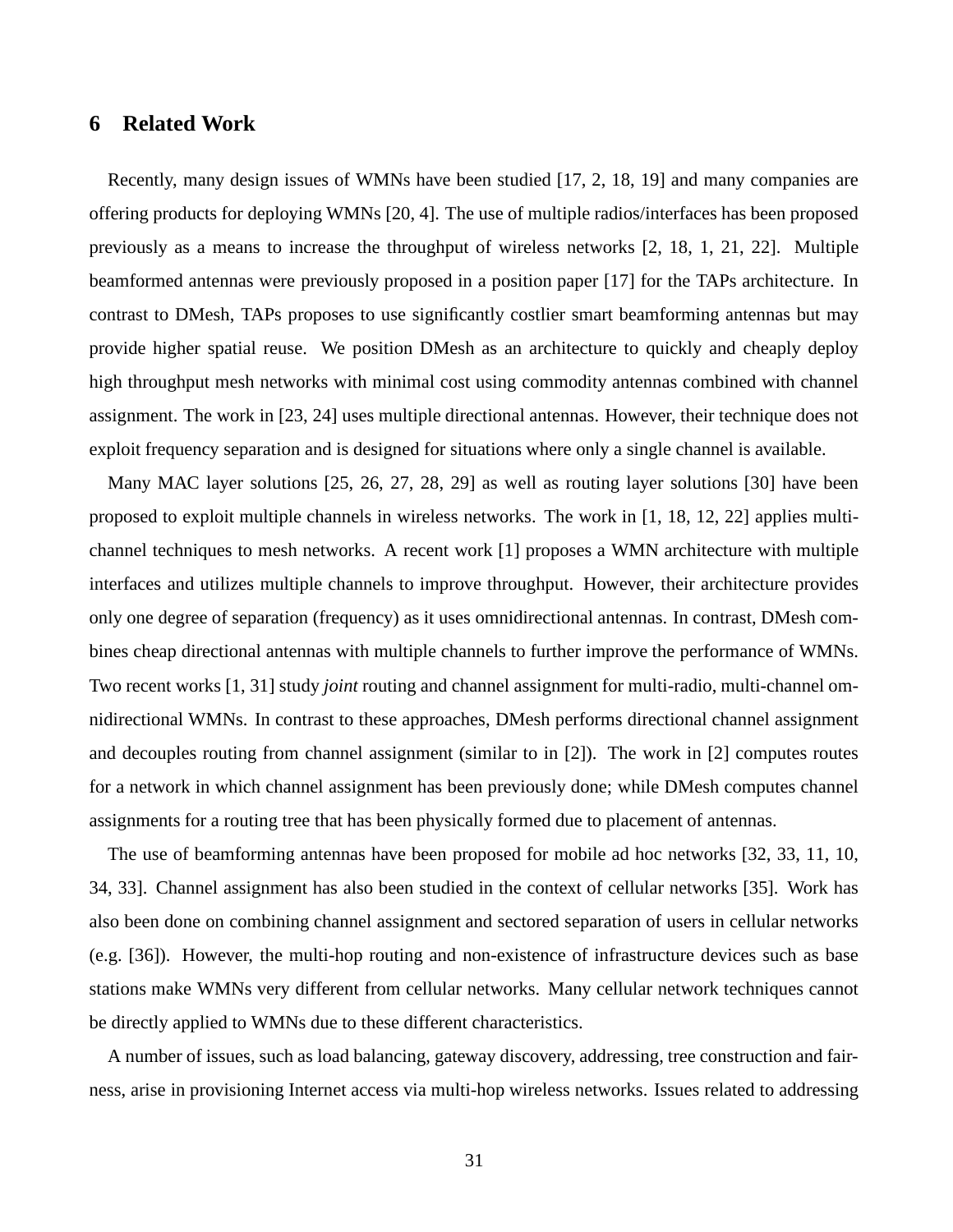and gateway discovery are discussed in [37]. Fairness issues in WMNs are discussed in [19].

# **7 Conclusions and Future Work**

In this paper, we proposed DMesh, a novel architecture for improving the performance of wireless mesh networks. Such an architecture exploits multi-radio, multi-channel nodes in the mesh network, where each interface is equipped with a practical directional antenna. We also proposed a distributed algorithm to perform routing and directional channel assignment in the DMesh architecture. By exploiting the spatial separation offered by directional antennas and the frequency separation offered by multiple non-overlapping channels, our proposed architecture allows more concurrent transmissions than an omnidirectional, multi-radio, multi-channel mesh network, and as a result achieves higher throughput. In particular, simulation results and evaluation on a mesh network testbed show that, compared to the omnidirectional, multi-radio, multi-channel mesh network, our proposed architecture improves packet delivery ratio and throughput and drastically lowers average per-packet delay. In conclusion, DMesh provides higher throughput for WMNs while remaining cost-effective and easy to deploy. DMesh can be used to naturally extend current widely deployed single radio mesh networks.

# **References**

- [1] A. Raniwala and T. Chiueh, "Architectures and algorithms for an IEEE 802.11-based multi-channel wireless mesh network," in *Proc. of IEEE INFOCOM*, March 2005.
- [2] R. Draves, J. Padhye, and B. Zill, "Routing in multi-radio, multi-hop wireless mesh networks," in *Proc. of ACM MobiCom*, September 2004.
- [3] D. Aguayo, J. Bicket, S. Biswas, G. Judd, and R. Morris, "Link-level measurements from an 802.11b mesh network," in *Proc. of SIGCOMM*, August 2004.
- [4] Bel Air Networks, "http://www.belairnetworks.com."
- [5] R. Chandra, L. Qiu, K. Jain, and M. Mahdian, "Optimizing the placement of internet taps in wireless neighborhood networks," in *Proc. of ICNP*, October 2004.
- [6] T. Clausen, P. Jacquet, C. Adjih, A. Laouiti, P. Minet, P. Muhlethaler, A. Qayyum, and L.Viennot, "Optimized link state routing protocol (OLSR)," RFC 3626, October 2003. [Online]. Available: http://ietf.org/rfc/rfc3626.txt
- [7] D. S. J. D. Couto, D. Aguayo, J. C. Bicket, and R. Morris, "A high-throughput path metric for multi-hop wireless routing." in *Proc. of ACM MobiCom*, 2003.
- [8] S. Ramanathan, "A unified framework and algorithm for channel assignment in wireless networks," *Wirel. Netw.*, vol. 5, no. 2, 1999.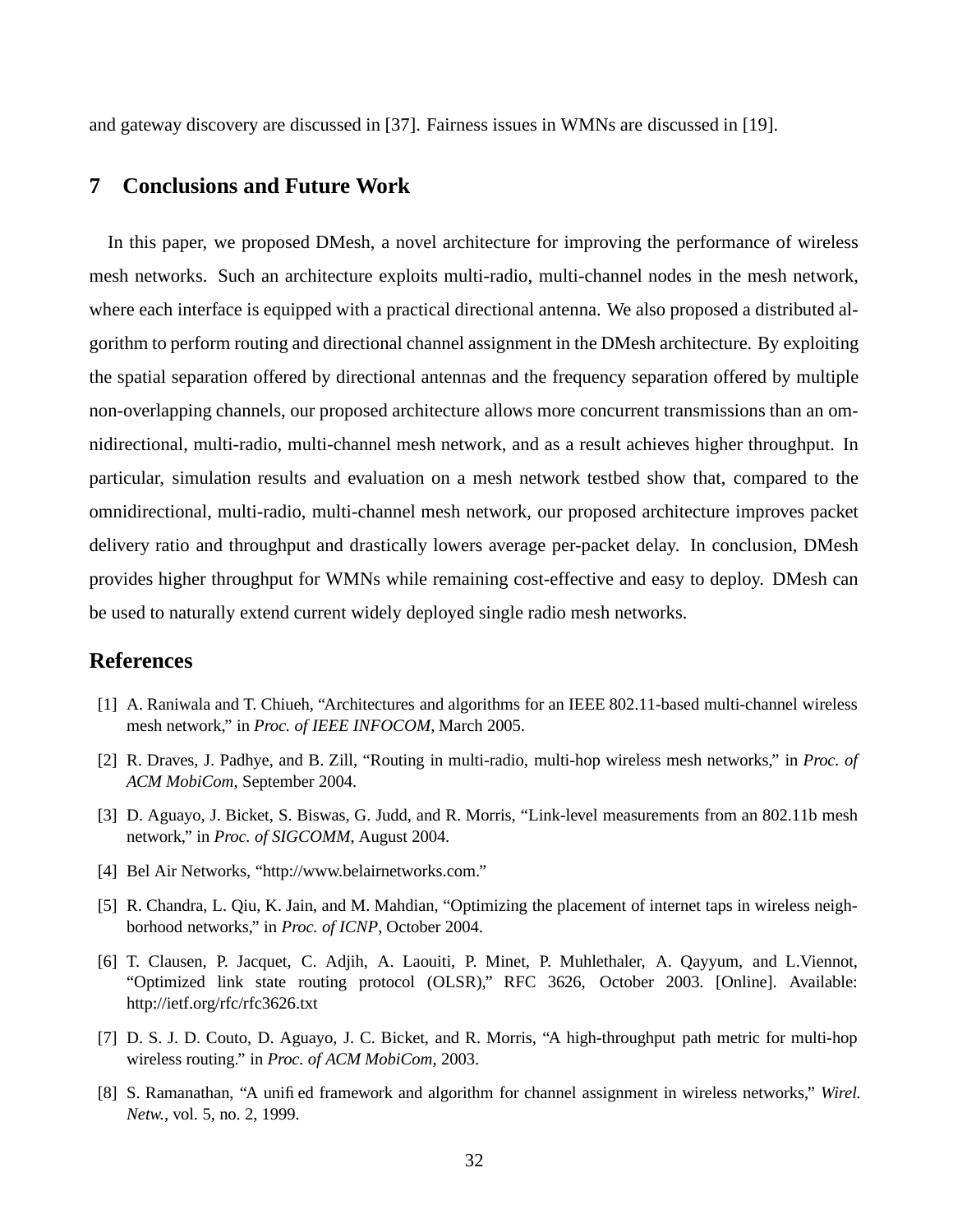- [9] QualNet, "http://www.scalable-networks.com."
- [10] M. Takai, J. Martin, A. Ren, and R. Bagrodia, "Directional virtual carrier sensing for directional antennas in mobile ad hoc networks," in *Proc. of ACM MobiHoc*, June 2002.
- [11] R. Choudhury, X. Yang, R. Ramanathan, and N.Vaidya, "Using directional antennas for medium access control in ad hoc networks," in *Proc. of ACM MobiCom*, September 2002.
- [12] P. Bahl, R. Chandra, and J. Dunagan, "SSCH: Slotted seeded channel hopping for capacity improvement in IEEE 802.11 ad-hoc wireless networks," in *Proc. of ACM Mobicom*, September 2004.
- [13] J. Jun, P. Peddabachagari, and M. Sichitiu, "Theoretical maximum throughput of ieee 802.11 and its applications," in *Proc. of NCA*, 2003.
- [14] HyperLink-Technologies, "Home page http://www.hyperlinktech.com."
- [15] MAXRAD, "Home page http://www.maxrad.com."
- [16] M. Mesh@Purdue, "Home page http://www.engineering.purdue.edu/MESH."
- [17] R. Karrer, A. Sabharwal, and E. Knightly, "Enabling large-scale wireless broadband: the case for TAPs," *SIGCOMM Comput. Commun. Rev.*, vol. 34, no. 1, pp. 27–32, 2004.
- [18] A. Raniwala, K. Gopalan, and T. Chiueh, "Centralized channel assignment and routing algorithms for multichannel wireless mesh networks," *ACM MC2R*, vol. 8, no. 2, April 2004.
- [19] V. Gambiroza, B. Sadeghi, and E. W. Knightly, "End-to-end performance and fairness in multihop wireless backhaul networks," in *Proc. of ACM MobiCom*, 2004.
- [20] Mesh Networks, "http://www.meshnetworks.com."
- [21] P. Bahl, A. Adya, J. Padhye, and A. Wolman, "Reconsidering wireless systems with multiple radios," *ACM MC2R*, October 2004.
- [22] P. Kyasanur and N. H. Vaidya, "Routing and interface assignment in multi-channel multi-interface wireless networks," in *Tech. Rep. UIUC*, October 2004.
- [23] B. Raman and K. Chebrolu, "Revisiting mac design for an 802.11-based mesh network," in *Proc. of ACM HotNets*, November 2004.
- [24] ——, "Design and evaluation of a new mac protocol for long-distance 802.11 mesh networks," in *Proc. of ACM Mobicom*, August 2005.
- [25] Y. Liu and E. Knightly, "Opportunistic fair scheduling over multiple wireless channels," in *Proc. of IEEE INFOCOM*, 2003.
- [26] J. So and N. Vaidya, "Multi-channel mac for ad hoc networks: Handling multi-channel hidden terminals using a single transceiver," in *Proc. of ACM MobiHoc*, 2004.
- [27] A. Tzamaloukas and J. J. Garcia-Luna-Aceves, "A receiver-initiated collision-avoidance protocol for multichannel networks," in *Proc. of IEEE INFOCOM*, 2001.
- [28] A. Nasipuri and S. Das, "A multichannel csma mac protocol for mobile multihop networks," in *Proc. of IEEE WCNC*, 1999.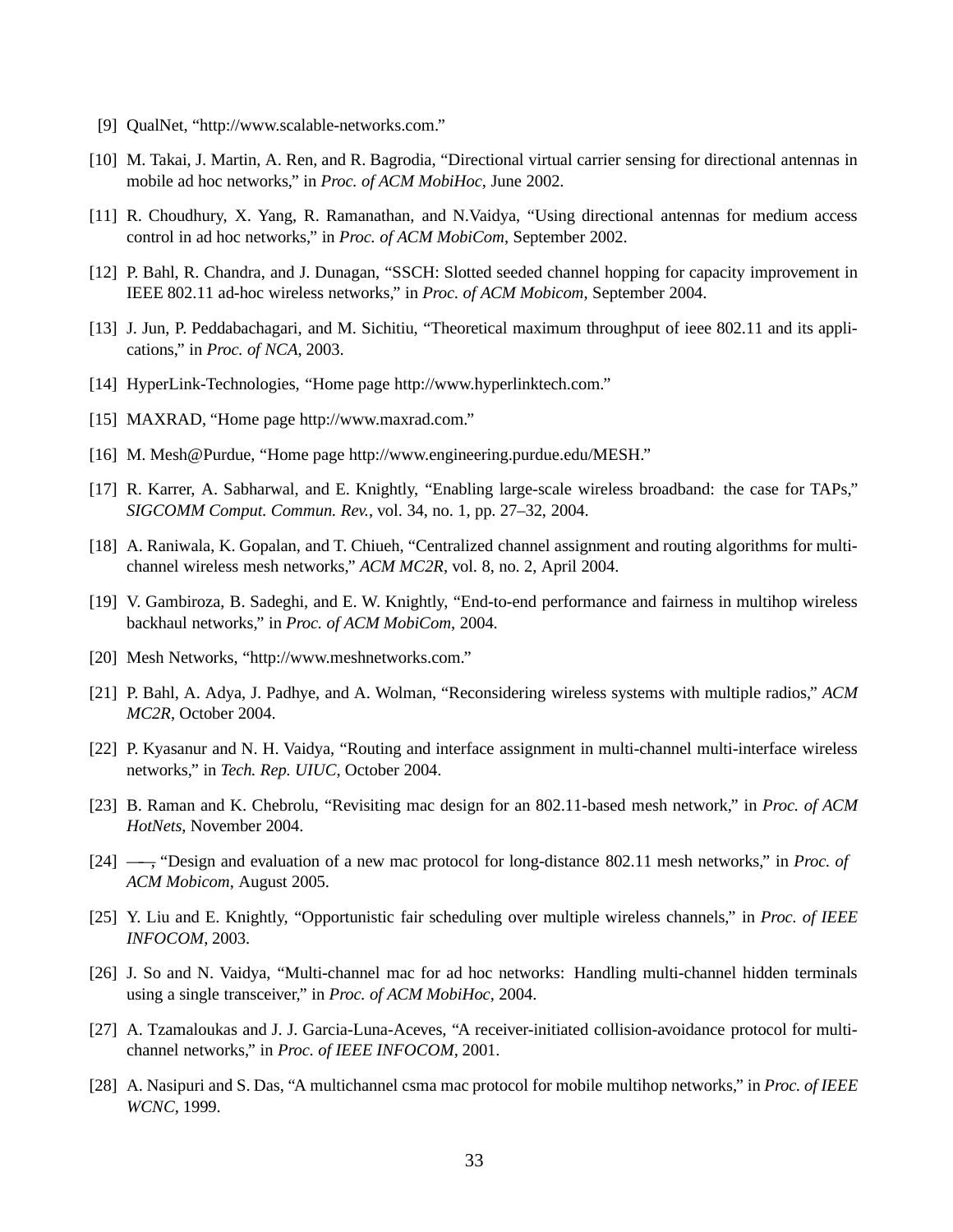- [29] S.-L. Wu, C.-Y. Lin, Y.-C. Tseng, and J.-P. Sheu, "A new multi-channel mac protocol with on-demand channel assignment for multi-hop mobile ad hoc networks," in *Proc. of I-SPAN*, 2000.
- [30] J. So and N. H. Vaidya, "A routing protocol for utilizing multiple channels in multi-hop wireless networks with a single transceiver," in *Tech. Rep. UIUC*, October 2004.
- [31] M. Alicherry, R. Bhatia, and L. E. Li, "Joint channel assignment and routing for throughput optimization in multi-radio wireless mesh networks," in *Proc. of ACM Mobicom*, August 2005.
- [32] Y. Ko and N. Vaidya, "Medium access control protocols using directional antennas in ad hoc networks," in *Proc. of IEEE INFOCOM*, March 2000.
- [33] R. Ramanathan, "On the performance of ad hoc networks with beamforming antennas," in *Proc. of ACM MobiHoc*, October 2001.
- [34] A. Nasipuri, J. Mandava, H. Manchala, and R. Hiromoto, "On-demand routing using directional antennas in mobile ad hoc networks," in *Proc. of IEEE ICCCN*, October 2000.
- [35] I. Katzela and M. Naghshineh, "Channel assignment schemes for cellular mobile telecommunication systems: a comprehensive survey," in *IEEE Personal Communications*, June 1996.
- [36] J.-L. Pan, S. S. Rappaport, and P. M. Djuric, "Multibeam cellular communication systems with dynamic channel assignment across multiple sectors," *Wirel. Netw.*, vol. 5, no. 4, pp. 267–278, 1999.
- [37] Y. Sun, E. Belding-Royer, and C. Perkins, "Internet connectivity for ad hoc mobile networks," *Int. Journal Wir. Inf. Netw.*, 2002.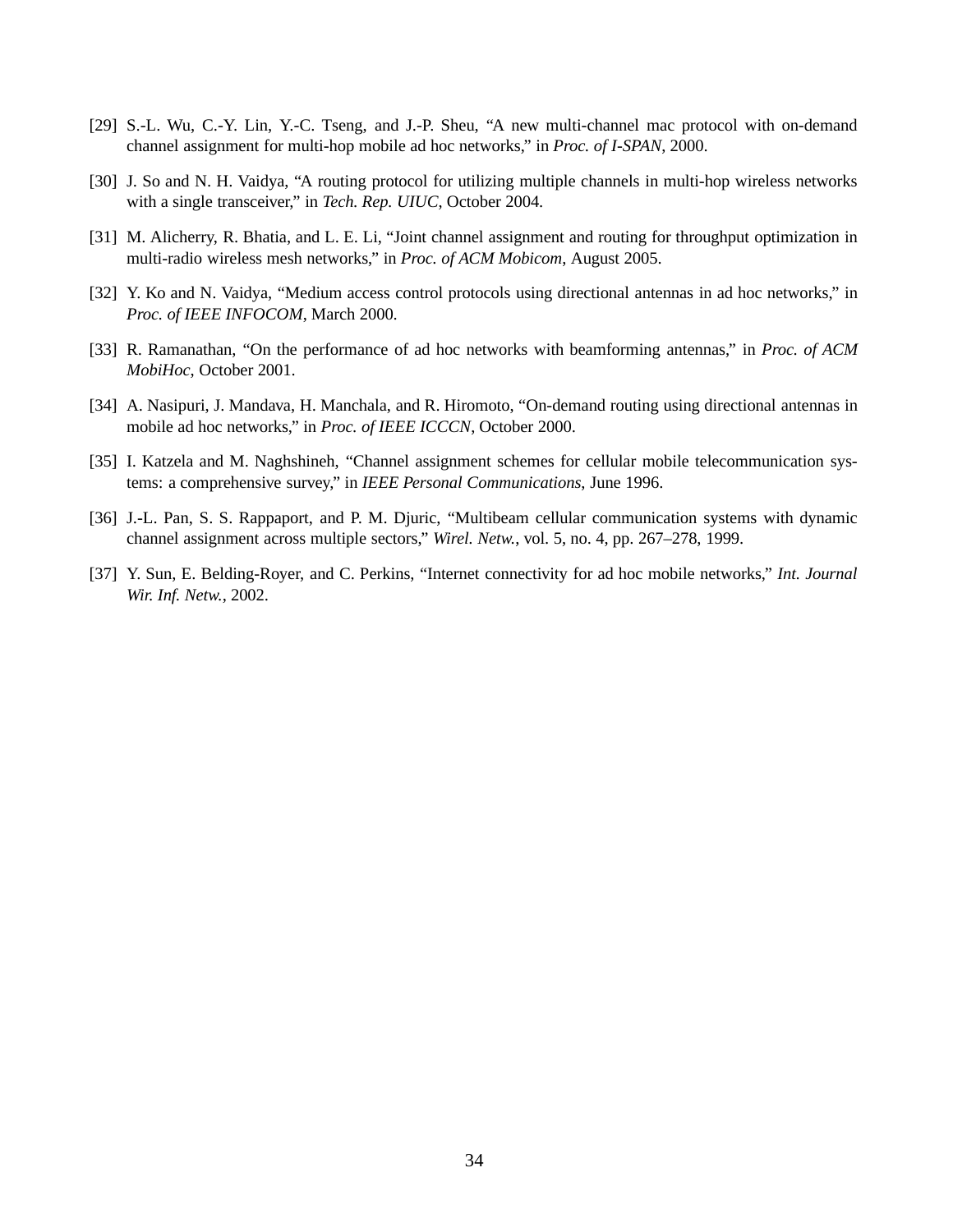# **8 Appendix**

## **8.1 Directional Channel Assignment is NP-hard**

Here we show that the directional channel assignment problem stated in Section 2.3.1 is NP-hard. In [18], the authors prove that the omnidirectional channel assignment problem in a single collision domain network is NP-hard, by reducing the *Multiple Subset Sum Problem* to the channel assignment problem. In case of directional antennas, the channel assignment problem is same as in [18], except that the collision domain is smaller due to the presence of directional antennas. In other words, the single collision domain used in [18] can be broken into smaller collision domains. However, in each of these collision domains, we can still reduce the Multiple Subset Sum Problem to the channel assignment problem, following the same methodology as in the omnidirectional case. Since the Multiple Subset Sum Problem is NP-hard, the directional channel assignment problem is also NP-hard.

#### **8.2 Pseudocode for Channel Assignment Algorithms**

Table 3: Pseudo code for checking if a neighbor node is in sender's cone of transmission. **Algorithm** CHECK IN CONE() Input: POSITION OF SENDER  $s$ , POSITION OF RECEIVER  $r$ , POSITION OF NEIGHBOR NODE  $i$ 

- (1)  $\theta = \frac{atan((r.y s.y)/(r.x s.x))}{\theta}$  *// calculate angle of receiver with respect to sender.*
- (2) *// calculate sender's cone of transmission.*
- (3)  $\theta_u = \theta + (BEAMWIDTH/2)$
- (4)  $\theta_l = \theta (BEAMWIDTH/2)$
- (5)  $\theta_i = \frac{atan((i.y i.y)/(i.x i.x))}{\sqrt{calate}}$  *// calculate angle of neighbor node with respect to sender.*
- (6) **if**  $(\theta_l \leq \theta_i \leq \theta_u)$  // *check if neighbor node is in sender's transmission cone.*
- (7) return TRUE
- (8) return FALSE *// neighbor node is not in sender's transmission cone.*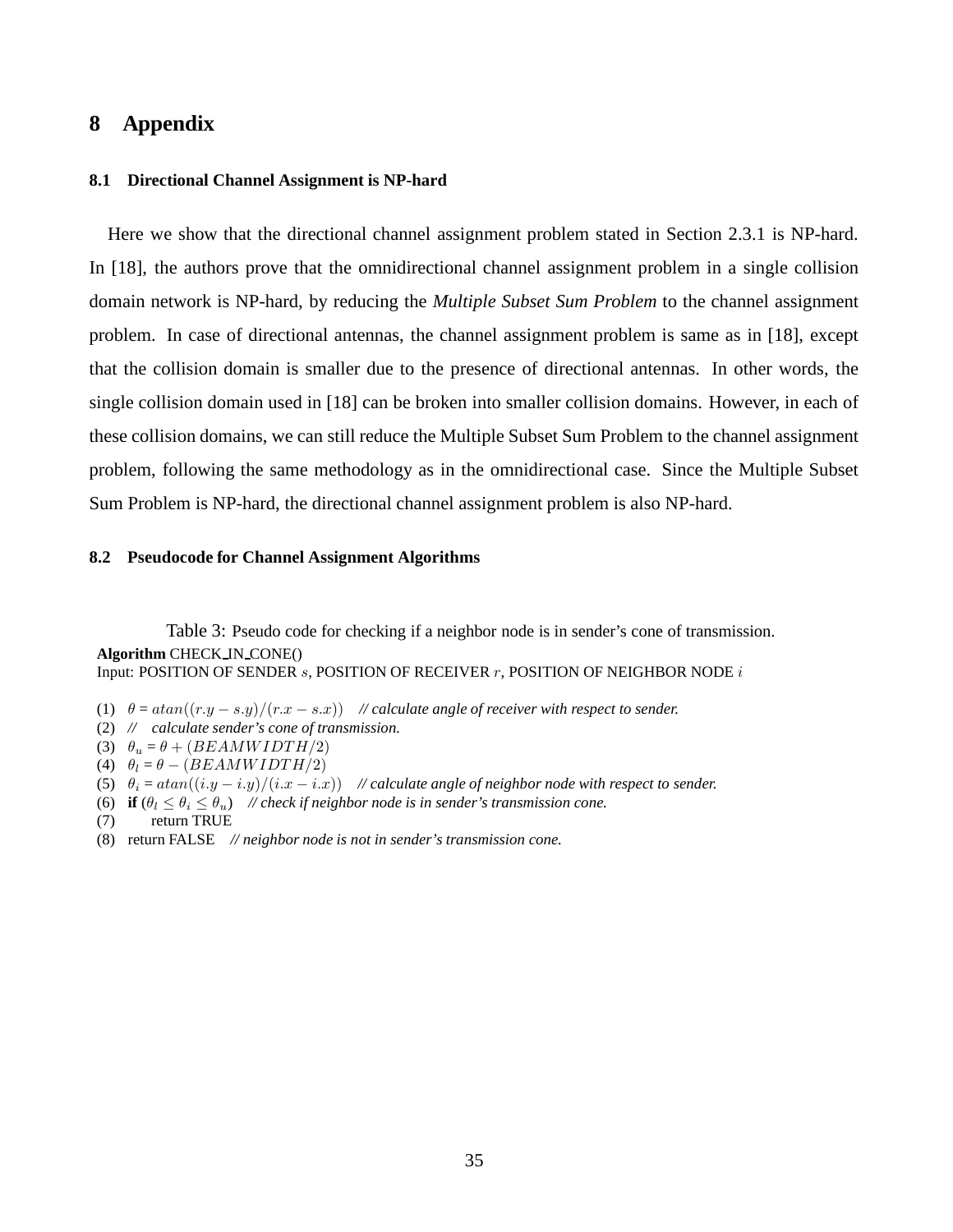Table 4: Pseudo code for computing bad channel list.

**Algorithm** COMPUTE BCL() Input: CHANNEL USAGE MAP map, CURRENT NODE node

- (1) **for** each node  $i \in map$  // *go through all nodes in interference range.*
- (2) **for** each destination  $D_j \in map[i].D$  // *go through all destinations in destination vector D.*
- (3) **if** (CHECK\_IN\_CONE(i, map[i]. $D_j$ , node) == TRUE) // *if* node *is in transmission cone of nbr. node i towards node*  $D_j$ .
- (4) insert channel  $map[i].C_j$  in BCL *// channel*  $C_j$  *used by node i* while transmitting to node  $D_j$  is bad for node.

(5) return BCL

Table 5: Pseudo code for OCA. Selects a channel between current node and child node.

#### **Algorithm** OCA()

Input: CHANNEL USAGE MAP map, CURRENT NODE node, CHILD NODE child

(1)  $\frac{bc}{final} = \text{COMPUTE-BCL}(map, node) \cup \text{child,bcl}$  // *fi* nd bad channels - union of current node's and child's bad channel list. (2) **while**(1)

- (3) curr channel = GetFreeChannel(bcl  $_{final}$ , node) // look for a channel not marked as bad.<br>(4) **if** (curr channel = -1) // *could not fi nd a free channel*. **if** (curr channel  $== -1$ ) // *could not fi nd a free channel.*
- (5) select channel  $c \in map$  such that  $\forall c_i \in map \, load(c_i) < load(c_i)$  // *assign the least loaded channel.*
- (6) assign c to child *// send ASSIGN message to* child *on CONTROL interface.*
- (7) set c on child.interface *// use the selected channel on the interface pointing to the* child*.*
- (8) add channel *c* to *bcl*<sub>final</sub> *// update bad channel list.*
- (9) break
- (10) *// found a free channel - check if you can use it.*
- $(11)$  usable = TRUE
- (12) **for** each node  $i \in map$
- (13) **if** (node  $i \in CHILDREN(node) \lor i == node$ ) continue
- (14) **if** (curr\_channel  $\in$   $map[i].C$ ) // *if node i uses curr\_channel.*
- (15) usable = FALSE *// node* i *is an interferer for curr channel - curr channel cannot be used.*
- $(16)$  **if** (usable == TRUE)
- (17) *// found a channel that can be used.*
- (18) assign curr channel to child *// send ASSIGN message to* child *on CONTROL interface.*
- (19) set curr channel on child.interface *// use the selected channel on the interface pointing to the* child*.*
- (20) add curr channel to  $bcl_{final}$  // *update bad channel list.*
- (21) break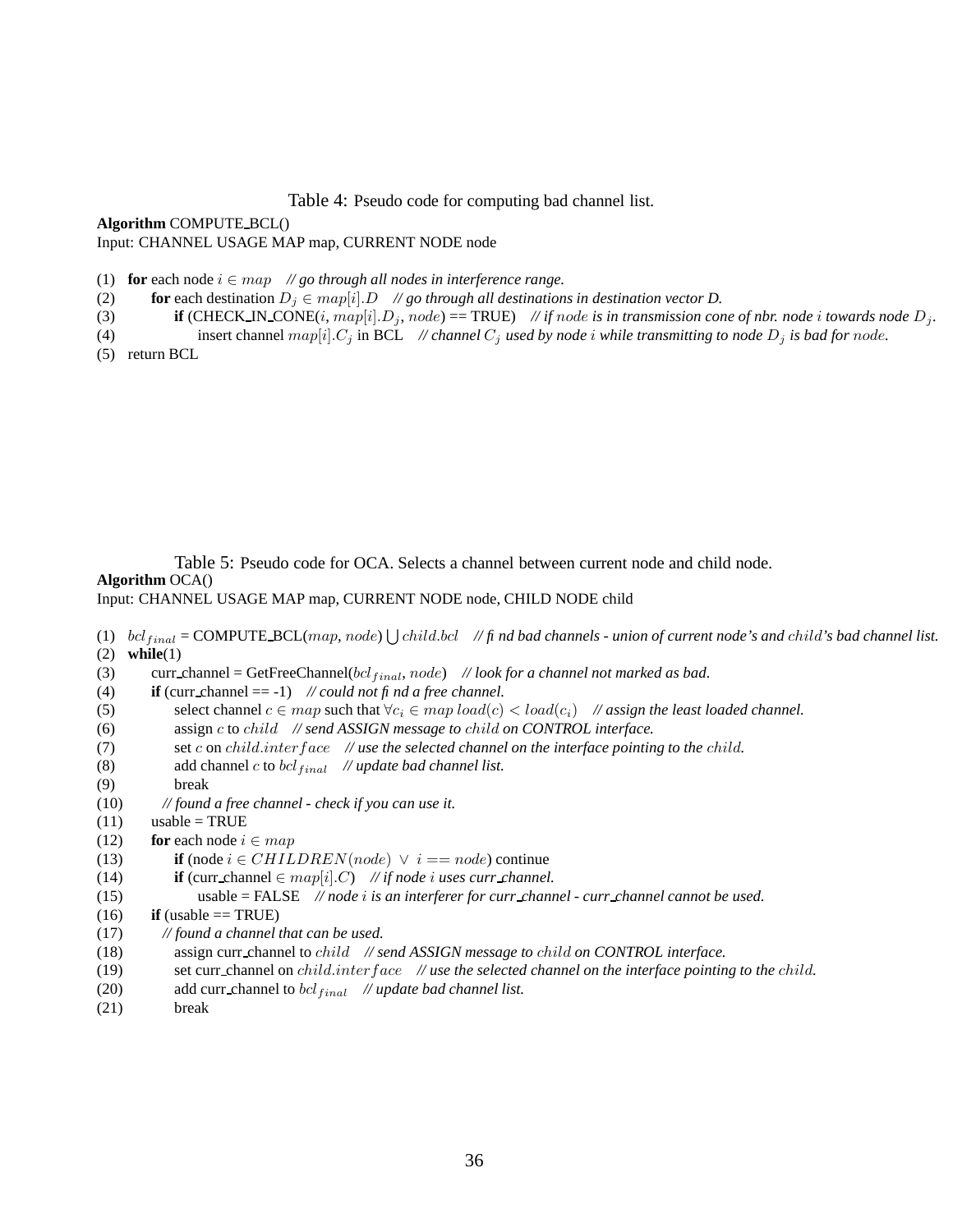Table 6: Pseudo code for C-DCA. Selects a channel between current node and child node. **Algorithm** C-DCA() Input: CHANNEL USAGE MAP map, CURRENT NODE node, CHILD NODE child

```
(1) \frac{bc}{final} = \text{COMPUTE-BCL}(map, node) \cup \text{child,bcl} // fi nd bad channels - union of current node's and child's bad channel list.
(2) \delta c l_{final} = \delta c l_{final} \bigcup \delta c l_{measurable} // add overheard transmission information to bad channel list.
(3) while(1)
(4) curr channel = GetFreeChannel(bcl<sub>final</sub>, node) // look for a channel not marked as bad.
(5) if (curr channel == -1) // could not fi nd a free channel.
(6) select channel c \in map such that \forall c_i \in map \, load(c_i) < load(c_i) // assign the least loaded channel.
(7) assign c to child // send ASSIGN message to child on CONTROL interface.
(8) set c on child.interface // use the selected channel on the interface pointing to the child.
(9) add channel c to bcl_{final} // update bad channel list.
(10) break
(11) // found a free channel - check if you can use it.
(12) usable = TRUE
(13) for each node i \in map(14) if (node i \in CHILDREN(node) \lor i == node) continue
(15) if (curr_channel \in map[i].C) // if node i uses curr_channel.
(16) // check if node i is in sender's or receiver's transmission cone.
(17) if (CheckInCone(node, child, i) == FALSE \land CheckInCone(child, node, i) == FALSE)
(18) continue // node i is not an interferer.
(19) usable = FALSE // node i is an interferer for curr channel - you cannot use it.
(20) if (usable == TRUE)
(21) // found a channel that can be used.
(22) assign curr channel to child // send ASSIGN message to child on CONTROL interface.
(23) set curr channel on child.interface // use the selected channel on the interface pointing to the child.
(24) add curr_channel to \frac{bc}{final} // update bad channel list.
```
(25) break